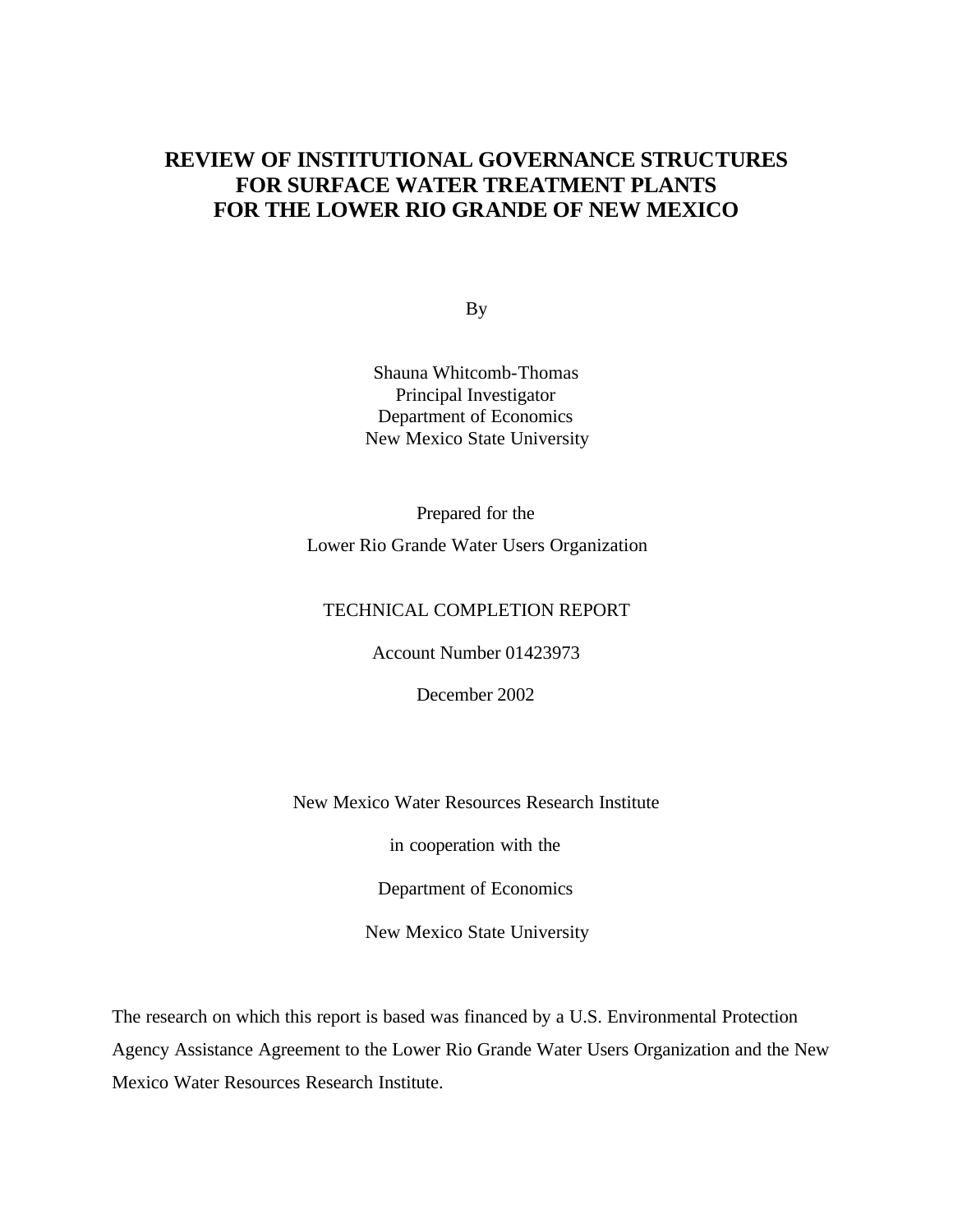## **DISCLAIMER**

The purpose of the Water Resources Research Institute technical reports is to provide a timely outlet for research results obtained on projects supported in whole or in part by the institute. Through these reports we are promoting the free exchange of information and ideas, and hope to stimulate thoughtful discussions and actions that may lead to resolution of water problems. The WRRI, through peer review of draft reports, attempts to substantiate the accuracy of the information contained in its reports, but the views expressed are those of the authors and do not necessarily reflect those of the WRRI or its reviewers. Contents of this publication do not necessarily reflect the policies of the Department of the Interior, nor does the mention of trade names or commercial products constitute the endorsement by the United States government.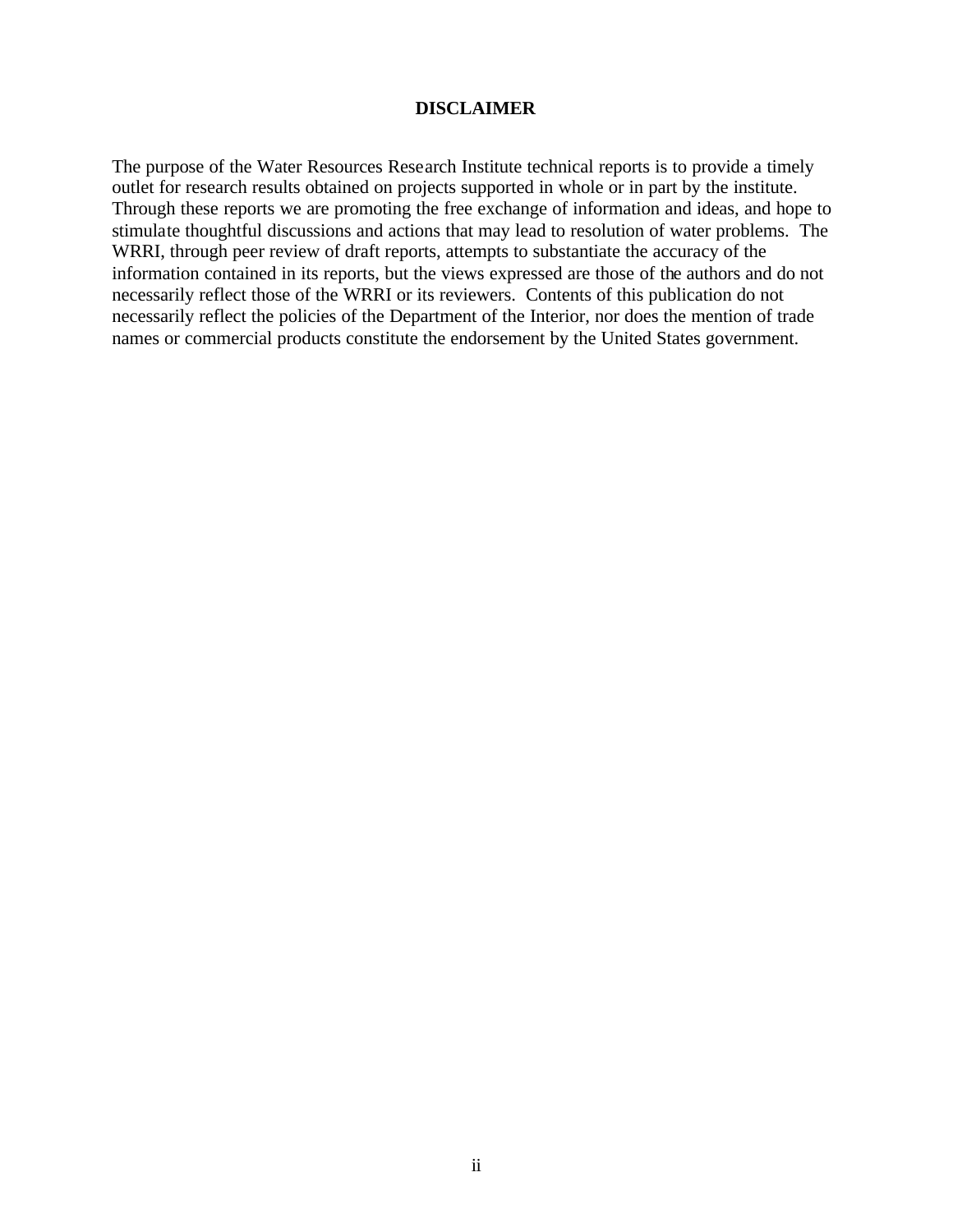# **ACKNOWLEDGEMENTS**

I would like to thank Dr. Bobby Creel, Gene Paulk, Gary Esslinger, Dr. Phil King and Steve Hernandez for their guidance and helpful comments and suggestions during the course of this project. I would also like to thank Dr. Soumen Ghosh for originally including me in this project.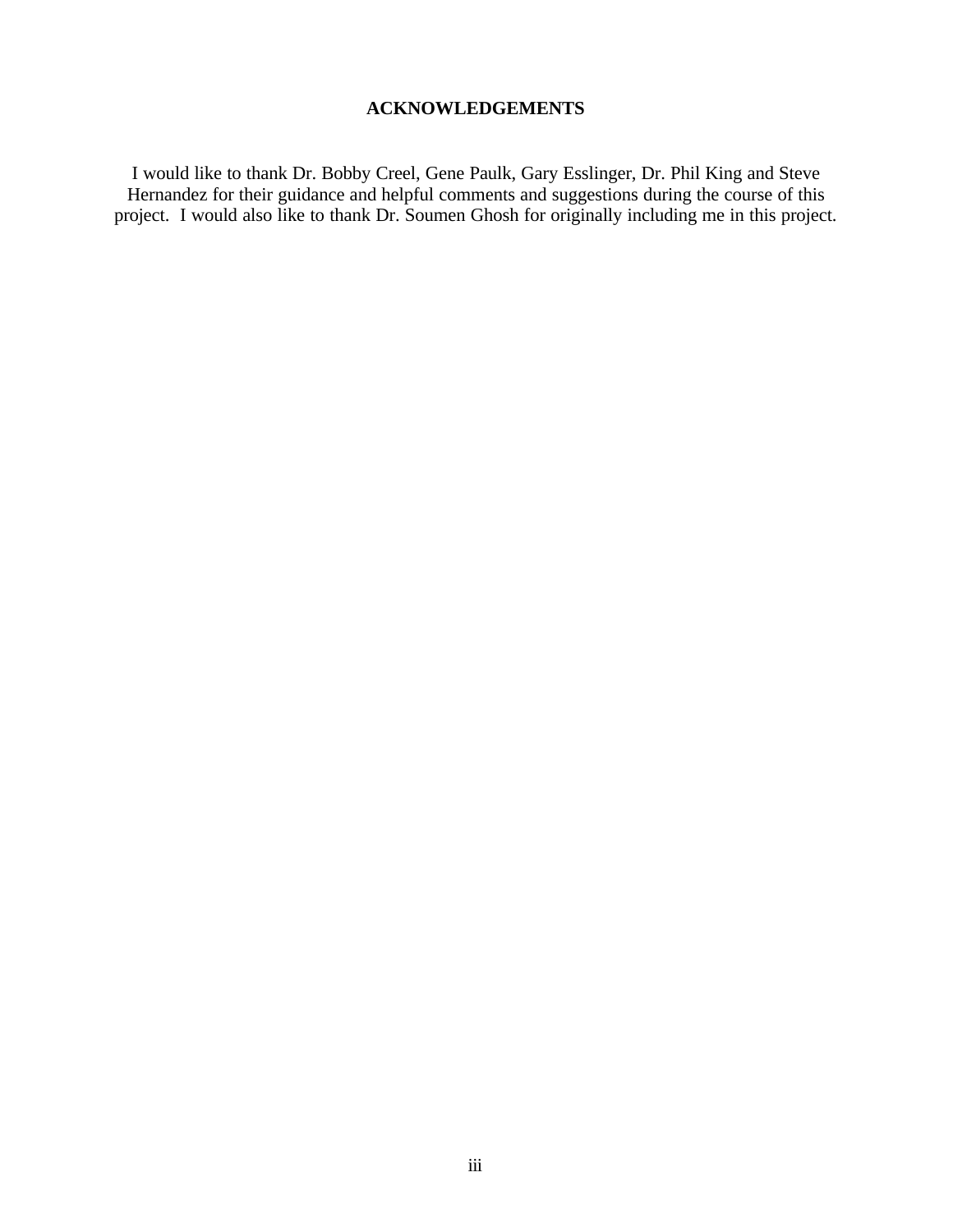## **ABSTRACT**

The purpose of this research was to identify different methods of governance systems for surface water treatment plants serving multiple agencies or entities. The primary objective was to develop models for the Lower Rio Grande Water Users Organization to draw on in developing regional surface water treatment facilities in the lower Rio Grande valley. A survey of New Mexico law was conducted to identify regional governance structures already allowable under state law. Agencies with acceptable models were located by means of conducting a survey of surface water treatment plants throughout the western United States and identifying those with geographic and demographic similarities to the lower Rio Grande Valley. Agencies with pertinent similarities were identified and key features were documented. The information was then placed into a format developed for ease of comparison.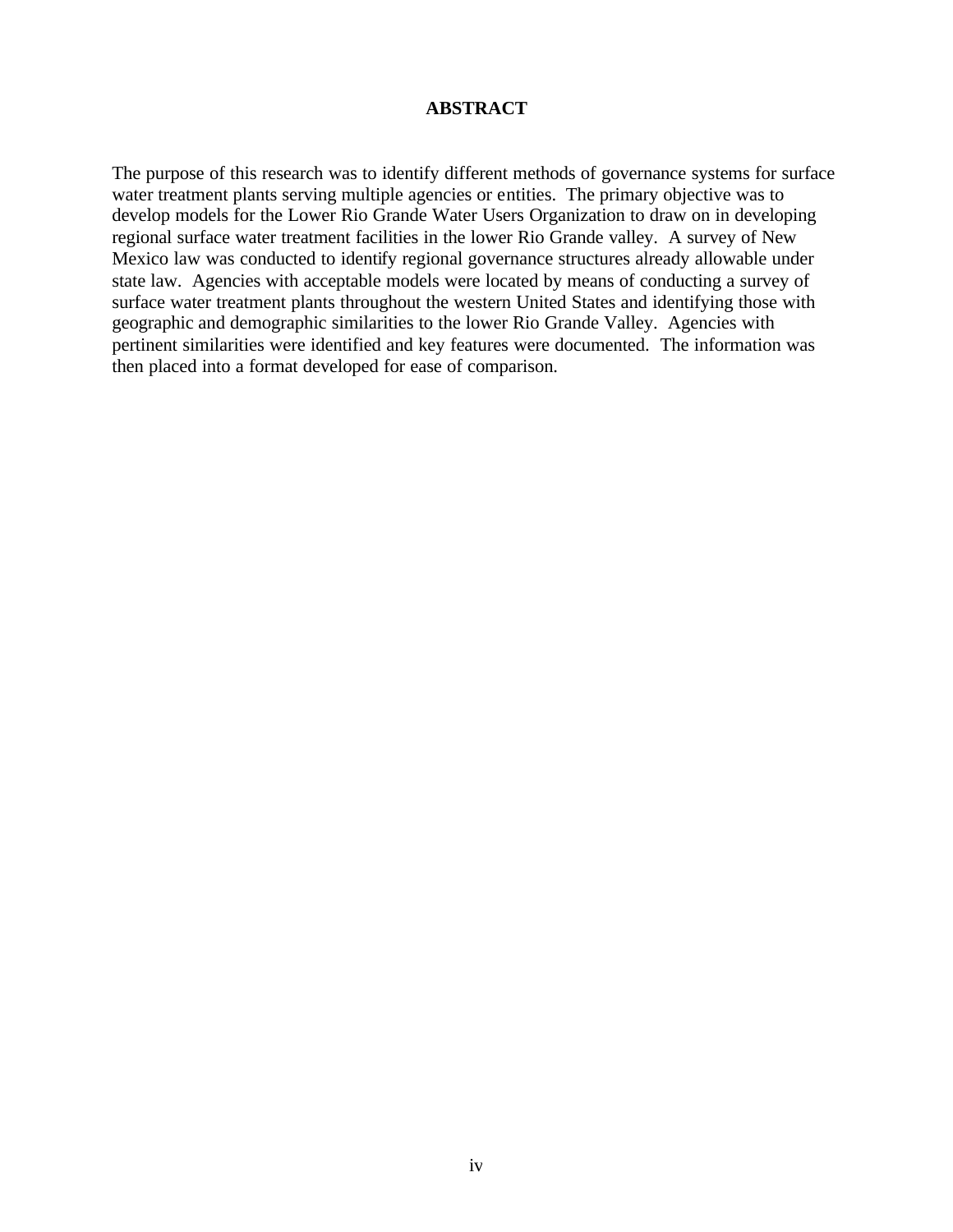| <b>TABLE OF CONTENTS</b> |  |  |  |
|--------------------------|--|--|--|
|--------------------------|--|--|--|

| Municipal Water Users' Associations: Contractual Authority with Irrigation Districts 13 |  |
|-----------------------------------------------------------------------------------------|--|
|                                                                                         |  |
|                                                                                         |  |
|                                                                                         |  |
|                                                                                         |  |
|                                                                                         |  |
|                                                                                         |  |
|                                                                                         |  |
|                                                                                         |  |
|                                                                                         |  |
|                                                                                         |  |
|                                                                                         |  |
|                                                                                         |  |
|                                                                                         |  |
|                                                                                         |  |
|                                                                                         |  |
|                                                                                         |  |
|                                                                                         |  |
|                                                                                         |  |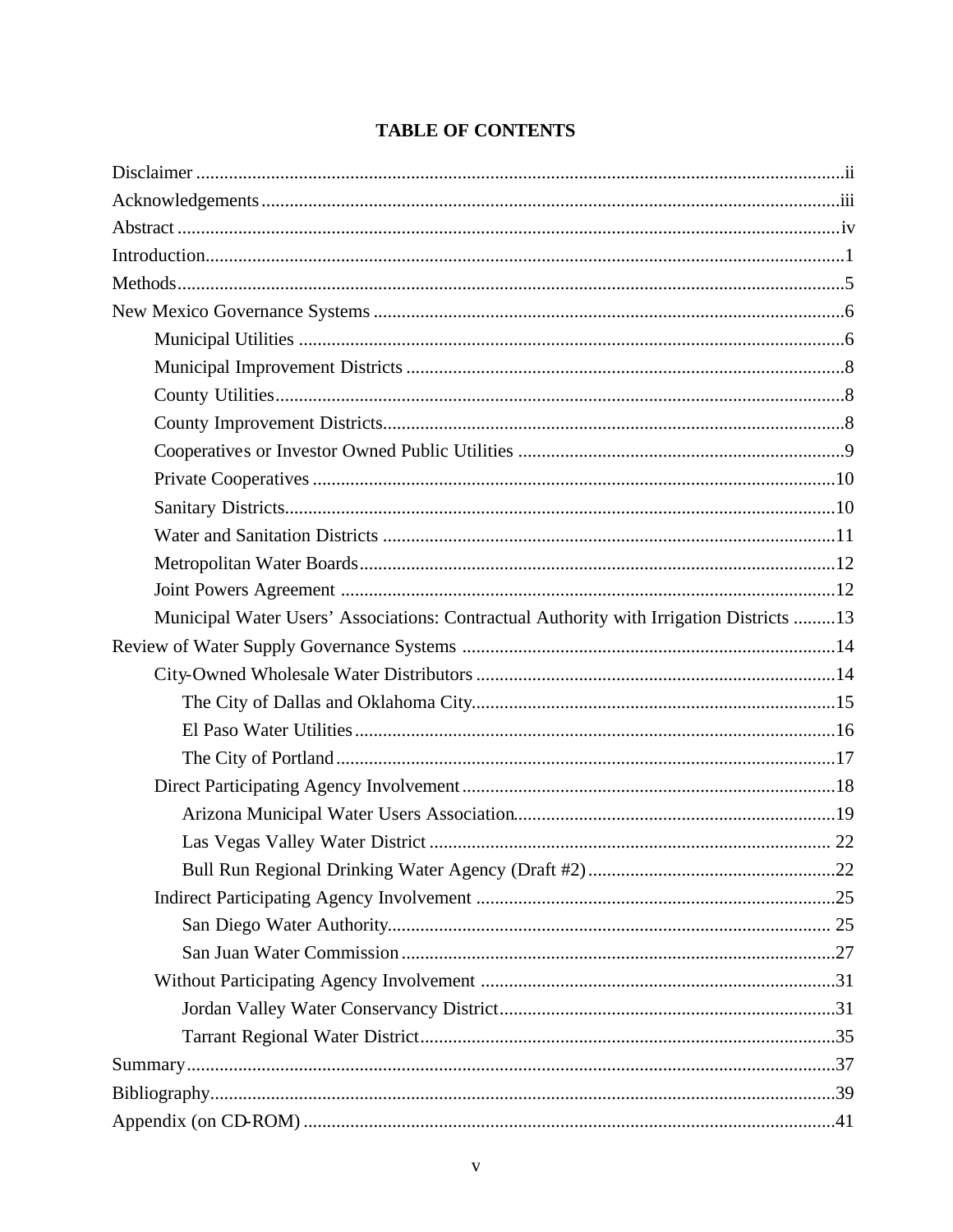### **INTRODUCTION**

The dilemma of establishing long-term sustainable water supplies is one that receives much attention around the world. The semiarid desert of southern New Mexico exacerbates the severity of water issues and intensifies the need for resolution. Recent surges in local populations have added stress to existing groundwater supplies leaving governments with the task of finding new sources for drinking water.

Groundwater in the lower Rio Grande valley comes primarily from the Mesilla and Jornada aquifers. Those aquifers are not expected to continue to supply the demands of the growing population in the region (Terracon et al. 2002).

The Lower Rio Grande Water Users Organization (LRGWUO) was formed by a Joint Powers Agreement (Joint Powers Agreement Act § 72-14-43 NMSA 1978) in 1996 by eight entities (City of Las Cruces, Doña Ana County, Town of Mesilla, Anthony Water and Sanitation District, Village of Hatch, New Mexico State University, Elephant Butte Irrigation District, and Doña Ana County Alliance of Water and Wastewater Users). This project was undertaken at the request of the LRGWUO to address questions resulting from its involvement with the New Mexico-Texas Water Commission, El Paso-Las Cruces Sustainable Water Project. The purpose of the LRGWUO is to: 1) address areas of common concern with respect to water resources, 2) complete and implement a regional water plan, 3) make the best use of the available water supply, 4) secure additional supplies of water for the region, and 5) facilitate New Mexico entities participation in the New Mexico-Texas Water Commission.

The New Mexico-Texas Water Commission (Commission), created in 1991 in response to concerns regarding water supply in the region, proposed the El Paso-Las Cruces Regional Sustainable Water Project (Project) with objectives to: 1) improve and protect surface and groundwater quality; 2) preserve the Hueco and Mesilla groundwater basins; 3) implement year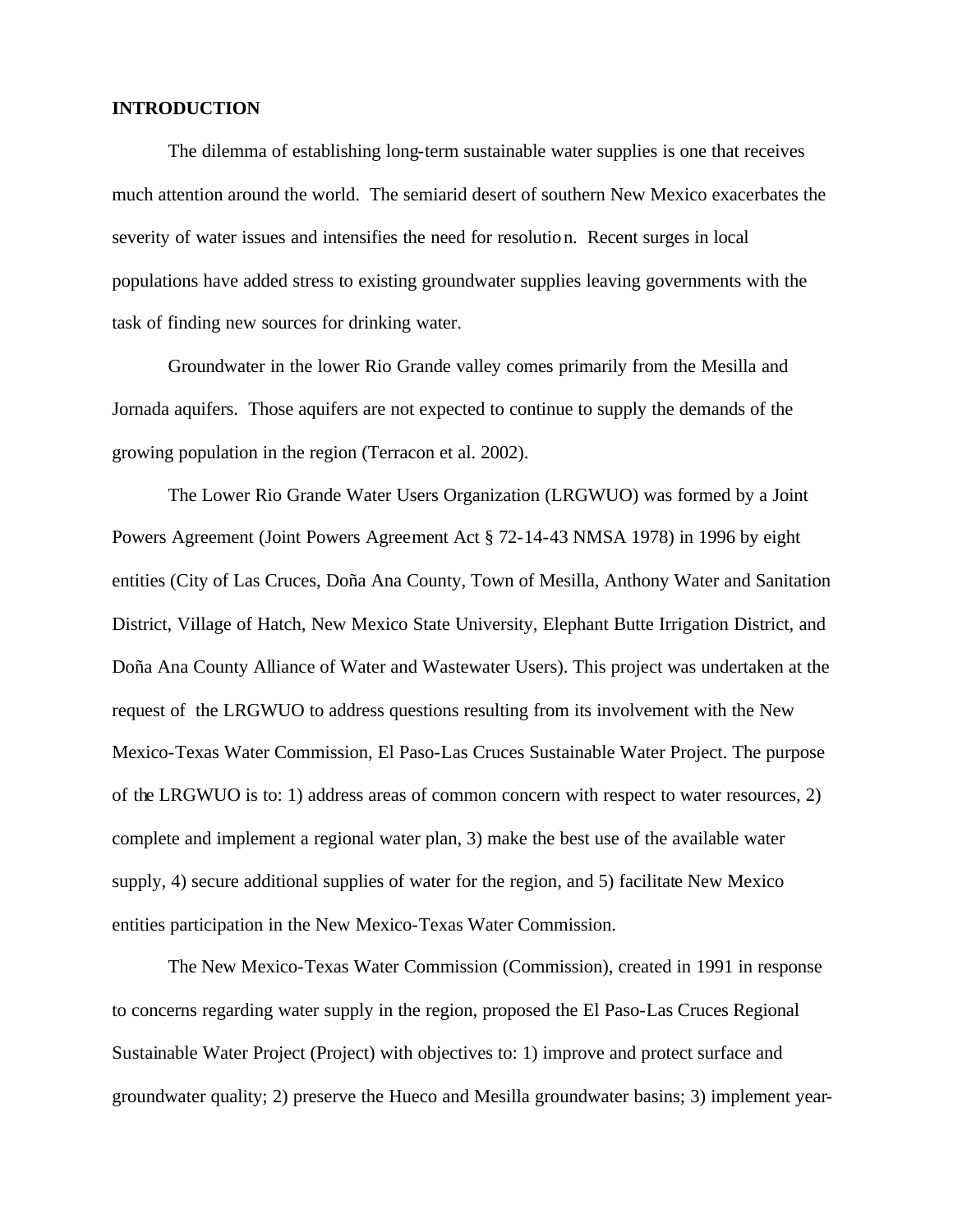round delivery of surface water that will enhance agricultural and municipal water supplies and the riverine ecosystem; 4) increase supplies through more efficient delivery, water conservation, and water treatment means; and 5) continue to meet treaty, compact, and contract requirements for water deliveries of Rio Grande Project waters.

The Elephant Butte Irrigation District (EBID) manages the distribution of Project surface water in the valley. Water has historically been distributed to other eligible agricultural lands. As urban development increases and agricultural lands are converted to other uses, it is recognized that there is a need to provide for a means of transferring water from agriculture to municipal and industrial (M&I) and other uses. Members of the LRGWUO have already initiated some water transfers through the Municipal Water Users Association process and have a portion of the necessary surface water rights already in place.

Some work has been done to move the region closer toward achieving the ability to treat surface water. In 2002, the Border Environment Cooperation Commission conducted a feasibility study to determine the possibility of establishing water treatment facilities. The study examined the question of whether the plant would be able to supply treated water at reasonable rates. Also addressed was the issue of water-rate structures based on estimated construction and operations costs (Parsons Engineering Science Inc. 2002). The LRGWUO has initiated studies to determine the feasibility of aquifer storage and recovery for surface water supplies (Perry and Finch 2002).

 A number of studies have already been conducted as part of the El Paso–Las Cruces Regional Sustainable Water Project to determine the feasibility of treating surface water. Some of the work completed to date includes possible surface water treatment plant locations based on population growth projections. Evaluation of land area requirements, construction costs, and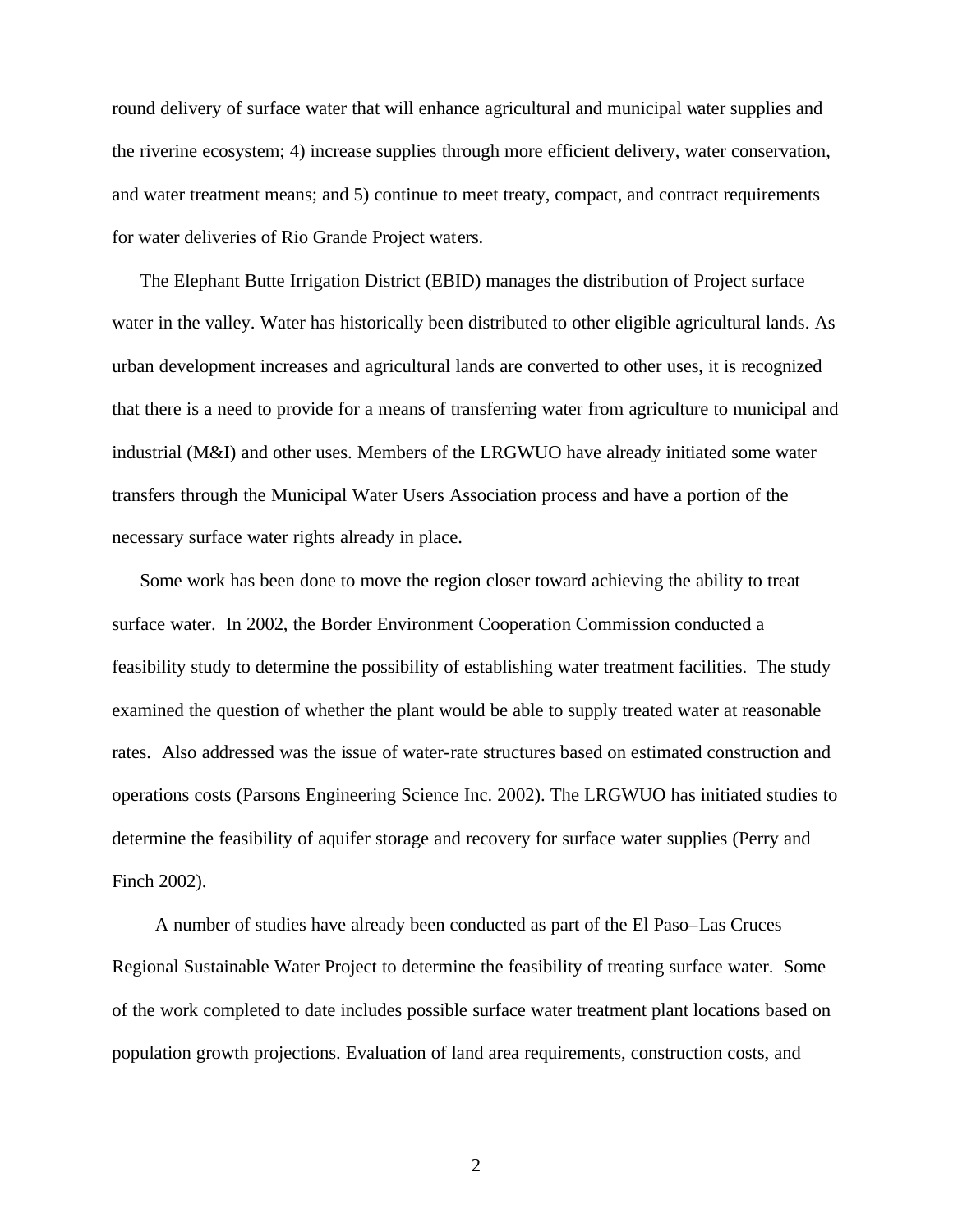operations and management costs has been conducted (Boyle Engineering Corp, Parsons Engineering Science Inc. 2002a). The region has been divided into four areas and possible plant locations identified. Types of treatment systems have been suggested and studies on different filtration systems have been completed. Further evaluation was done to determine the cost for construction of raw water conveyance and treated water conveyance pipelines. Figure 1 depicts three locations suggested for the placement of surface water treatment plants in the LRGWUO area (Boyle Engineering Corp, Parsons Engineering Science Inc. 2000b). Doña Ana Mutual Domestic has requested a fourth site in Southern New Mexico that would divert water at the Leasburg Diversion Dam. This plant would serve the area between Hatch and Las Cruces.



**Figure 1.** Existing and proposed sites for placement of surface water treatment plants. Source: USIBWC & EPWU, 2000. *Draft Environmental Impact Statement, El Paso-Las Cruces Regional Sustainable Water Project*, U.S. Section, International Boundary and Water Commission, United States and Mexico and El Paso Water Utilities/Public Service Board, April 2000, pages 2-13.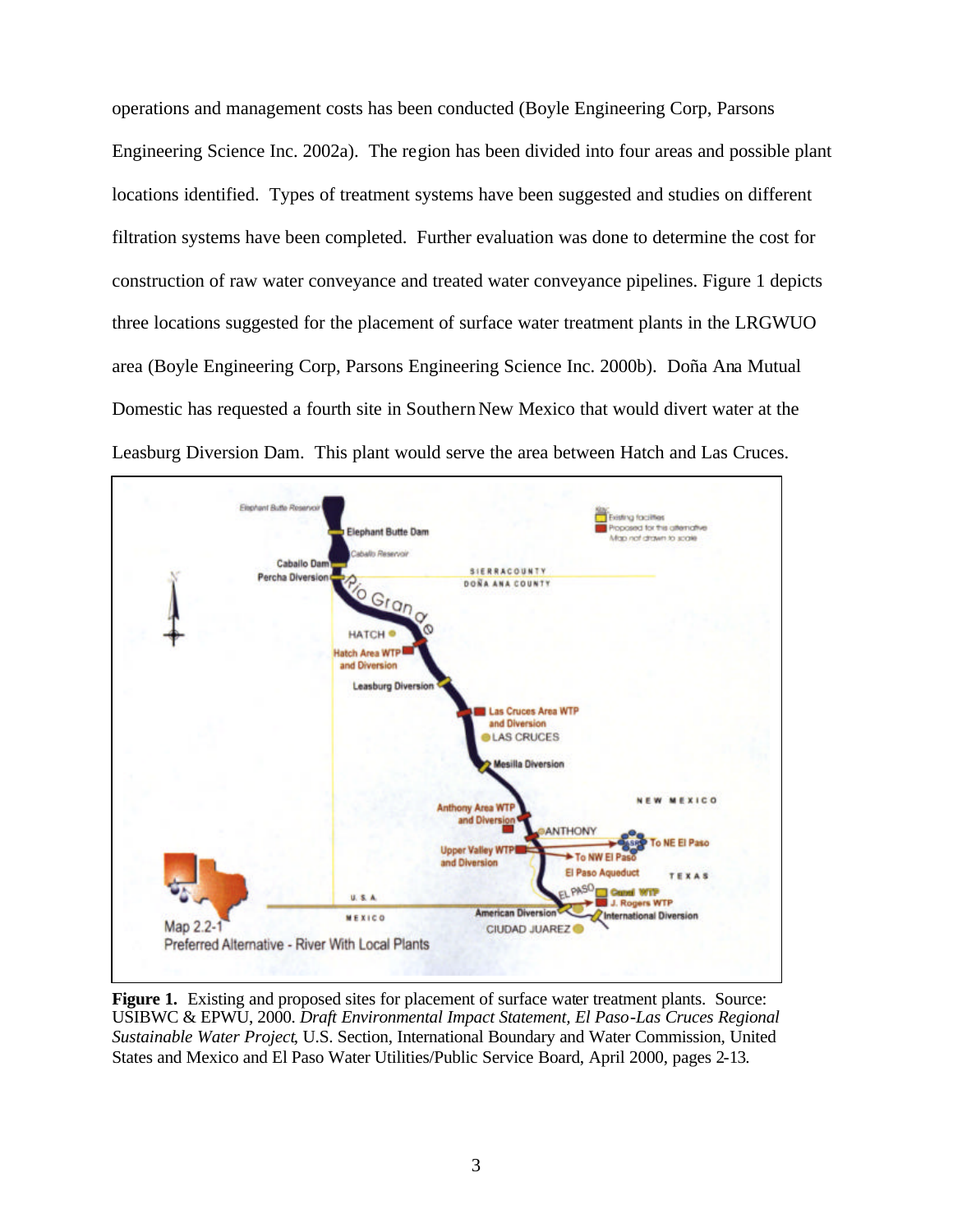Plans for the El Paso Upper Valley Water Treatment Plant have progressed to the point of conceptual site layout (Boyle Engineering Corp, Parsons Engineering Science Inc. 2000c). Some of the areas examined were a raw water pumping station, systems for raw water storage and presedimentation basins, the water treatment processes, disinfection facilities, pumping systems, and major piping. Studies have been conducted to evaluate administration, operations and maintenance buildings, and many of the other features associated with establishing a water treatment plant. A prospective facility layout was created and the associated costs assessed for construction and water processing.

 A pilot operation was conducted in the Anthony/Canutillo area between August 1998 and April 1999 (Boyle Engineering Corp, Parsons Engineering Science Inc. 2000d). The pilot plant tested membrane filters, the recommended method of surface water treatment, from several different manufacturers to determine quality of treatment and basis for comparison. Although El Paso was the primary beneficiary of the study, results were published for the general public.

A study was conducted to determine if existing canals and laterals could be used to deliver surface water to treatment facilities. The authors attempted to ascertain if the canals and laterals would be sufficient to meet demands for M&I use and if not, to determine the impacts of constructing delivery systems. Hydrologic connection exists between ground and surface water and it is necessary to determine the impact of changes to the current delivery system.

 The LRGWUO is currently in the process of developing a long-range water plan in which surface water is expected to play a large role for future municipal water supplies. LRGWUO has recognized that the opportunities for establishing surface water treatment plants may be greater if cooperation among the relevant entities exists. For example, Doña Ana Mutual Domestic is seeking to form a united coalition of mutual domestics in the North Valley. One of the major obstacles the LRGWUO has to overcome is finding a method for managing a treatment plant that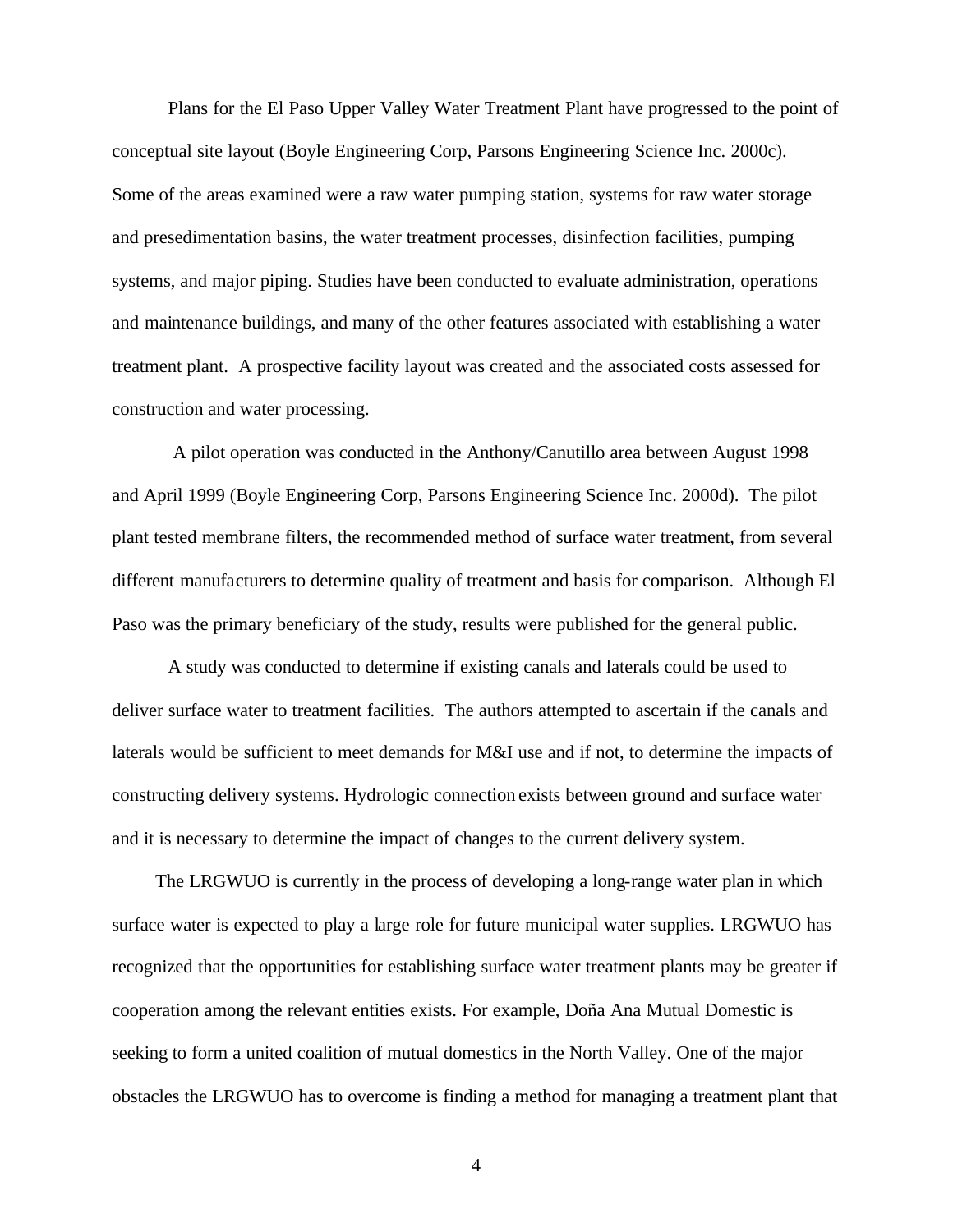will allow each entity to retain control over their own waters while still working together to govern the facility. This study was initiated in an attempt to find solutions to this dilemma.

### **METHODS**

The focus of this study was to investigate different organizational structures for surface water treatment plants and to provide an array of choices and ideas to draw on to aid in the process of deciding the structure best suited to the region's needs. The semiarid climate, distinctive water rights issues, and disparity in the populations of the communities and municipalities involved combine to create a very unique situation that necessitates a unique approach to organizing any joint venture.

The problem was approached by conducting a comprehensive review of surface water treatment plants throughout the western United States. Regions with obvious surface water supplies were located and contact with the proper municipality or authority in that region was initiated. Interviews with agency representatives were conducted to ascertain if that agency would fit the criteria for a model agency*.* Bylaws, procedures, contracts, and other pertinent information about the agencies were collected for review. The systems were divided into categories and the highlights of their individual governance systems and decision-making processes were detailed. The major features of the systems were identified and presented in matrix format for evaluation.

The search for acceptable models was concentrated in the western United States. The geographic features, population distributions and densities, and water issues in the West differ greatly from the situation in the eastern portion of the country. Figure 2 illustrates all of the surface water treatment plants the investigation located. White markers indicate unusable models and the black markers indicate places where usable models were located.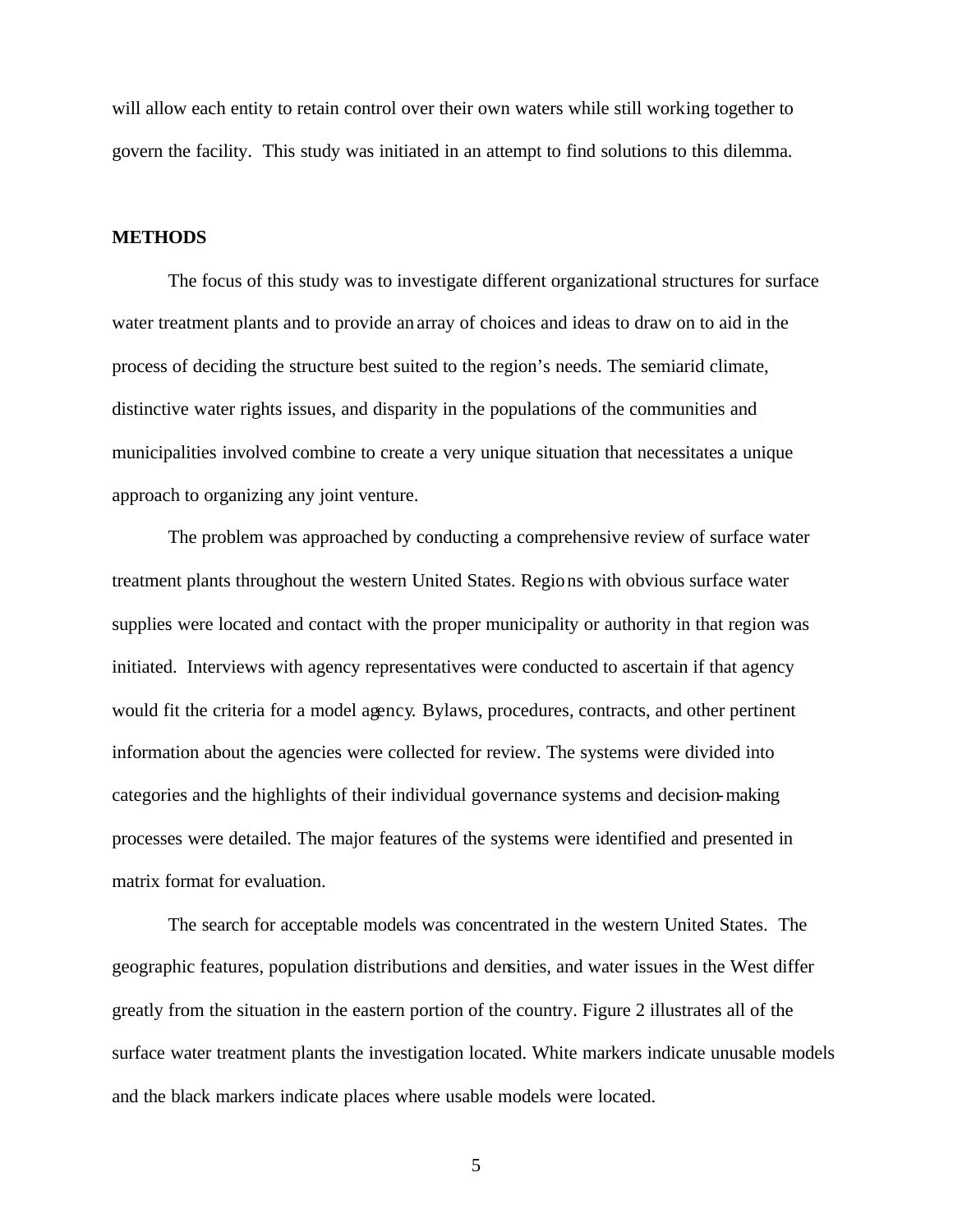

Figure 2. Locations of identified entities operating surface water treatment plants.

## **NEW MEXICO GOVERNANCE SYSTEMS**

A review of existing governance systems available in New Mexico is presented before proceeding to the results of the survey of agency governance structures. Provisions for several different classes of water systems exist under New Mexico state law. Recent moves toward regionalized systems necessitated laws to allow for these types of structures to exist. A thorough report on this topic can be found in a paper presented by John Utton entitled *Regional and Local Water Suppliers (2001)*. The following are descriptions of established structures as outlined under New Mexico state statute.

## **Municipal Utilities**

Municipalities have the right to own and operate water systems, and historically have served as the providers of water (§ 62-3-3 NMSA 1978, 1999). Municipalities may own or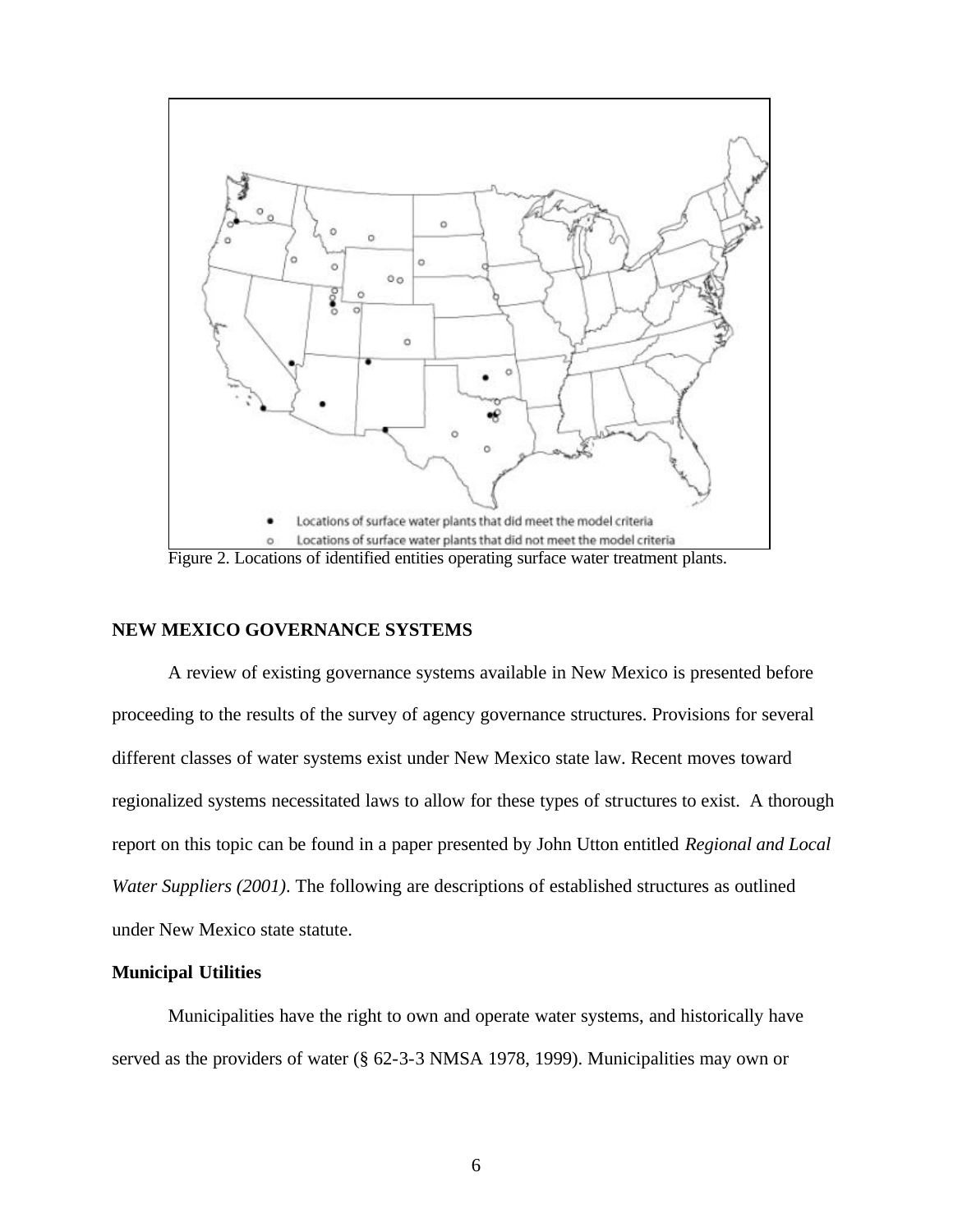purchase wells, cisterns, and reservoirs. They may also own or acquire rights of way, ditches, pumps, distribution pipes, and water treatment plants. Water owned and distributed by the city may also be used for sewer purposes. Cities may acquire water through contract agreements or by condemnation. New Mexico law also confers powers of eminent domain on a city for the construction of waterworks systems within or outside of municipal boundaries. They may also provide water service in or outside of their respective municipalities (§ 3-27-1 NMSA 1978).

The state's Public Regulation Commission (PRC) has limited oversight of municipally owned utilities. The municipality may choose to self-regulate or they can opt for general PRC regulation. The PRC, should the municipality choose self-regulation, will not have any jurisdiction over municipal water rates or service, but will have some oversight in the issuance of revenue bonds (§ 62-6-4 NMSA 1978).

Municipal systems have the ability to levy assessments to finance the operation of the facility and has jurisdiction over all activities associated with the operation of the water facilities (§ 3-18-25 NMSA 1978). They may also, by ordinance, implement service charges to pay for construction, maintenance, interest on revenue bonds, or other activities associated with capital improvements or enlargement of the system (§ 3-27-4 NMSA 1978). Revenues from the water utility may be used in any way the municipality sees fit and are not strictly tied to the operation or maintenance of the water facility (*Apodaca v. Wilson*, 86 N.M. 516, 523, 525 P.2d 876, 1974).

Municipalities have a wide variety of financing options including revenue bonding, but the majority of resident voters must approve any acquisition that is to be financed with revenue bonds (§ 3-23-2 NMSA 1978). Acquisitions financed in this manner must also meet with the approval of the PRC.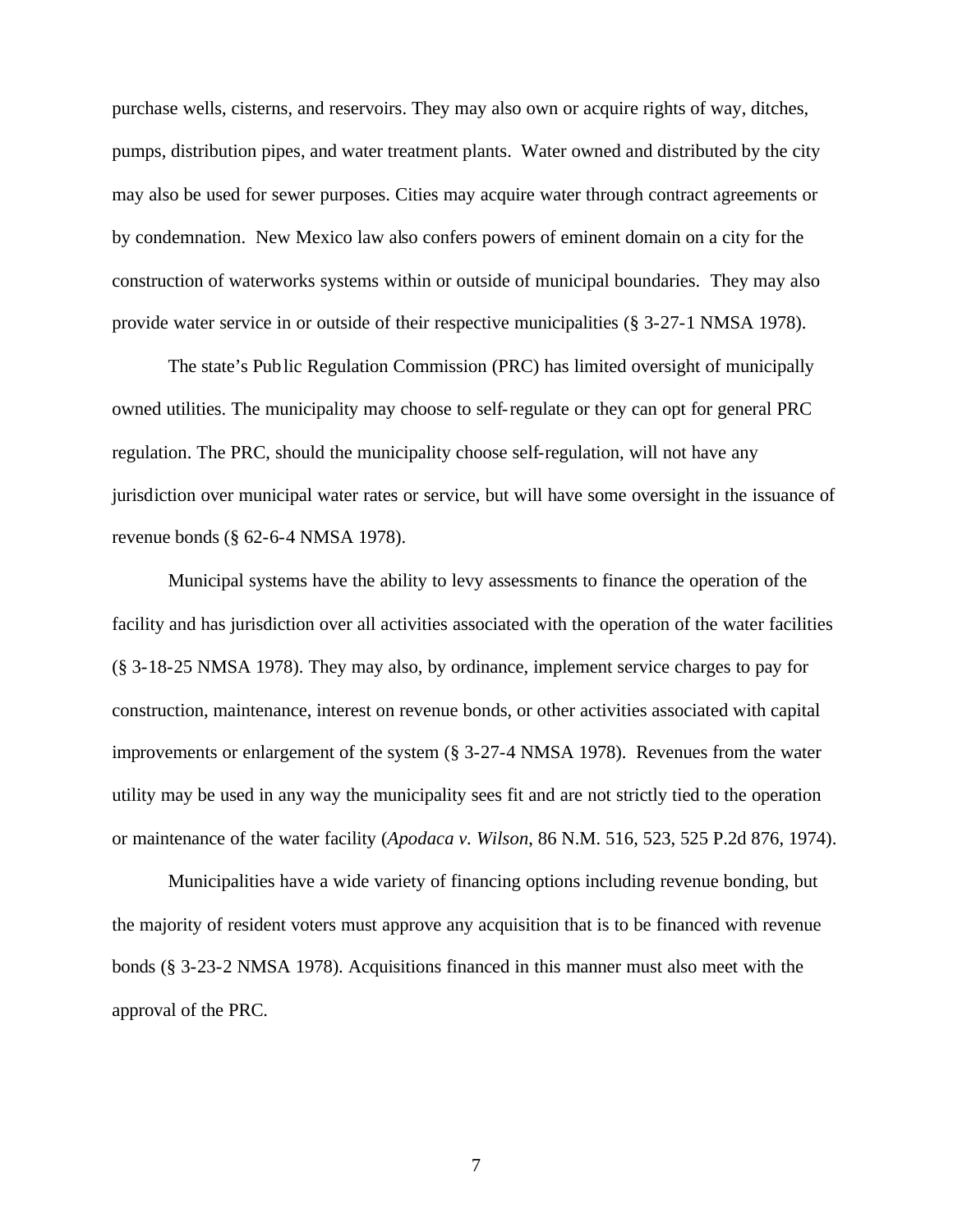### **Municipal Improvement Districts**

Municipal Improvement Districts (MID) are created by a municipality to construct, acquire, repair, or maintain a water utility (§ 3-33-3[D] NMSA 1978). Property owners may petition the local government to establish an MID or the governing body of the municipality may establish one upon a provisional order (§ 3-33-1[A] NMSA 1978). The boundaries of the MID may extend beyond the borders of the municipality if the area that is included in the district will benefit from its establishment but may not extend beyond the county in which the municipality is located (§ 3-33-8 NMSA 1978).

An MID has the power to levy assessments, and to determine how costs will be apportioned against benefited land (§ 3-33-21 NMSA 1978). Assessments will be based on a cost for benefit arrangement where cost should not outweigh the benefit received for the tract of land being evaluated.

Bonds in the name of the governing body or assignable certificates may be issued to finance some or all of the costs of the improvements (§ 3-33-24 NMSA 1978).

## **County Utilities**

Counties in New Mexico have the same rights as municipalities to own and operate water and sewer utilities unless they fa ll under certain limitations of state law (§ 4-37-1 NMSA 1978). County jurisdiction over water projects is limited to areas outside of incorporated municipalities but within the county (§ 4-59-4 NMSA 1978).

## **County Improvement Districts**

New Mexico law also has provisions for County Improvement Districts (CID) (§ 4-55A-3[A] NMSA 1978). A CID may be formed either by petition from residents or by provisional order of the board of county commissioners. A CID may be created to construct, acquire, repair, or ma intain one project or a combination of projects that are seen to benefit the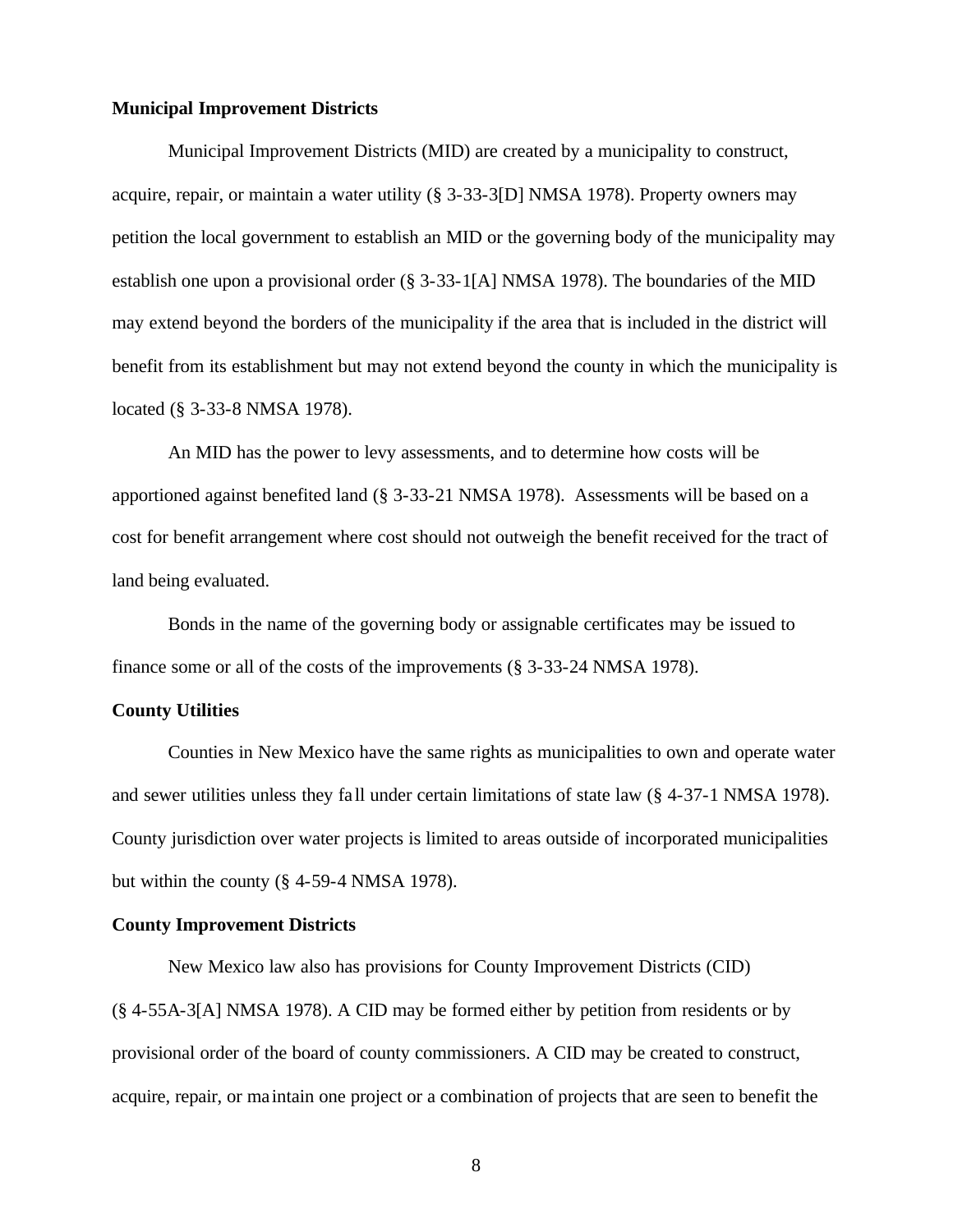areas they are to serve (§ 4-55A-4[B] NMSA 1978). CIDs may also be created as an economic stimulus (§ 4-55A-4.1 NMSA 1978). Areas of benefit may include the county, and any municipality or other county. Approval from areas outside of the usual jurisdiction of the county will be subject to approval from the respective governing bodies where the CID will be imposed (§ 4-55A-5[A]). Assessments for benefits will be performed in the same manner for both areas within the county and those in municipalities (§ 4-55A-3 NMSA 1978). The county may enter into joint powers agreements with the municipalities to which the district extends for the purpose of joint administration of any facilities that serve both areas (§ 4-55A-5[C] NMSA 1978).

Payment for CIDs may be funded through several different methods. The county may chose to pay the cost of the improvements, or they may assess the cost against the land receiving the benefits. Another method they have at their disposal would be to impose property taxes or general obligation bonds to fund the improvements. Assessments against tracts of land must not outweigh the benefits of the improvements (§ 4-55A-10 NMSA 1978).

## **Cooperatives or Investor Owned Public Utilities**

Cooperatives, also referred to as investor-owned public utilities, are another structure provided for under New Mexico law. These types of structures are regulated by the PRC under the Public Utilities Act. They may serve existing cities or may be formed outside of incorporated areas to promote development, but in all cases they must serve a public use (§ 62-2-1 NMSA 1978).

The creation of a cooperative is similar to incorporation in that articles of incorporation must be filed; in this case the articles are to be filed with the PRC. Boards of directors must be comprised of no less than three people and all directors must be shareholders in the cooperative. A majority of the directors must be United States citizens and at least one third of them must be New Mexico residents. Elections for directors will be held annually. Bylaws will be adopted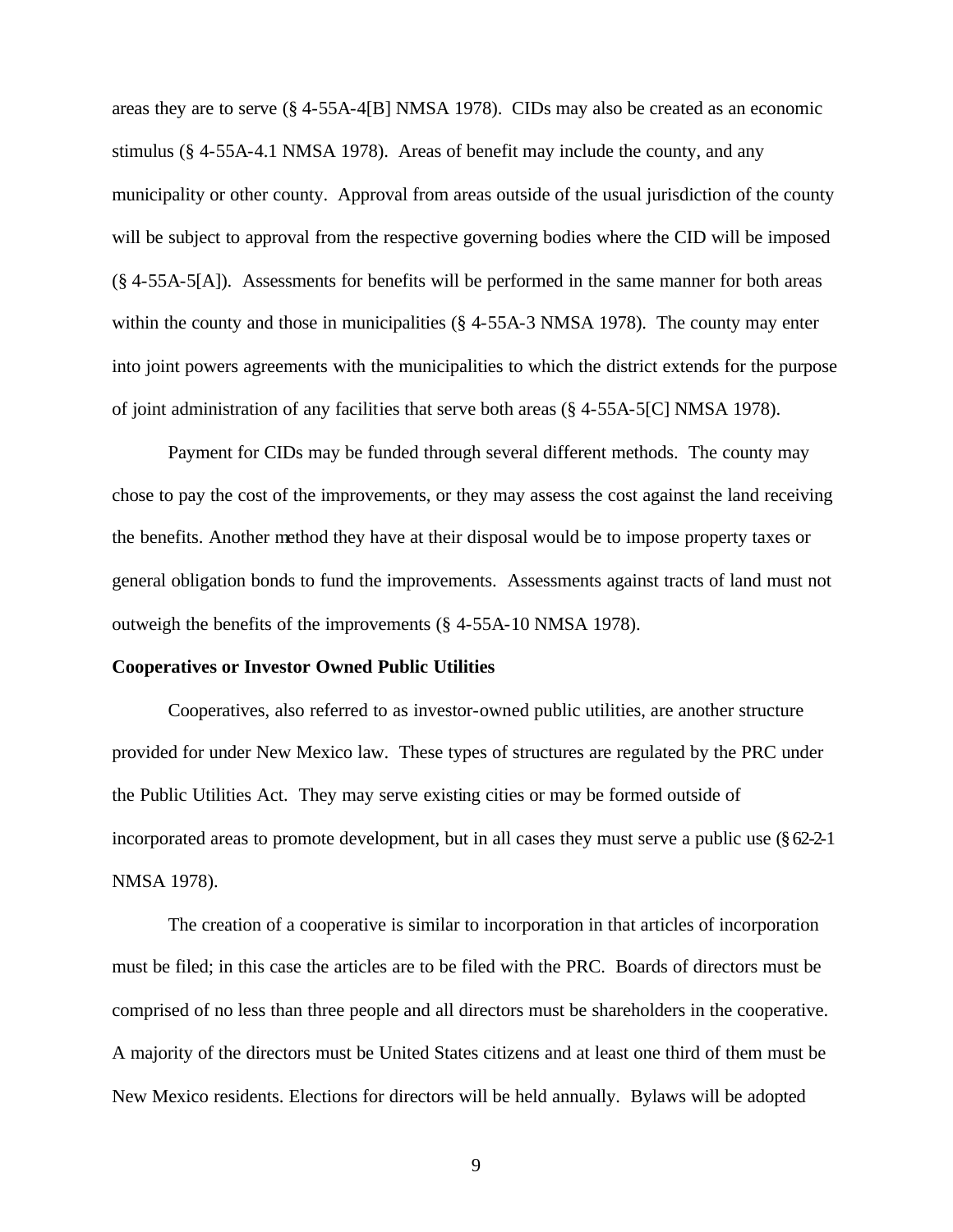outlining the governance methods, election or appointment of officers, and the conduction of business.

Cooperatives are bestowed with corporate powers such as the right to purchase and sell real property as well as other rights associated with corporations (§ 62-2-4 NMSA 1978). Cooperatives serving municipalities with a population of three thousand or more are granted the same rights and privileges of railroad companies (§ 62-2-20 NMSA 1978). They also have the power of eminent domain and any condemnation will comply with the Eminent Domain Code (§ 42A-1-1 to 42A-1-33 NMSA 1978).

Funding may be obtained through several different methods. These include the power to borrow funds, issue bonds, and mortgage their property in order to secure the payment of debt (§ 62-2-15 NMSA 1978).

## **Private Cooperatives**

Private cooperatives may also be established under existing law and are formed similarly to public cooperatives. Private cooperatives do not usually provide water to the general public and are not considered public utilities (§ 53-4-3 NMSA 1978).

## **Sanitary Districts**

The Sanitary Projects Act (§ 3-29-1, *et seq.*, NMSA 1978) provides the procedure for the formation of the most common water suppliers for rural areas – the mutual domestic association. Sanitary projects may be initiated by an unincorporated community or a group of unincorporated communities and provide water and sewage facilities to rural areas. The areas wishing to create a sanitary district must first form an association. A proposal must be submitted to the New Mexico Environment Department containing the pertinent information and prerequisites pertaining to the formation of the project. Sanitary project funding is available from the Environment Department upon meeting the requirements of § 3-29-5.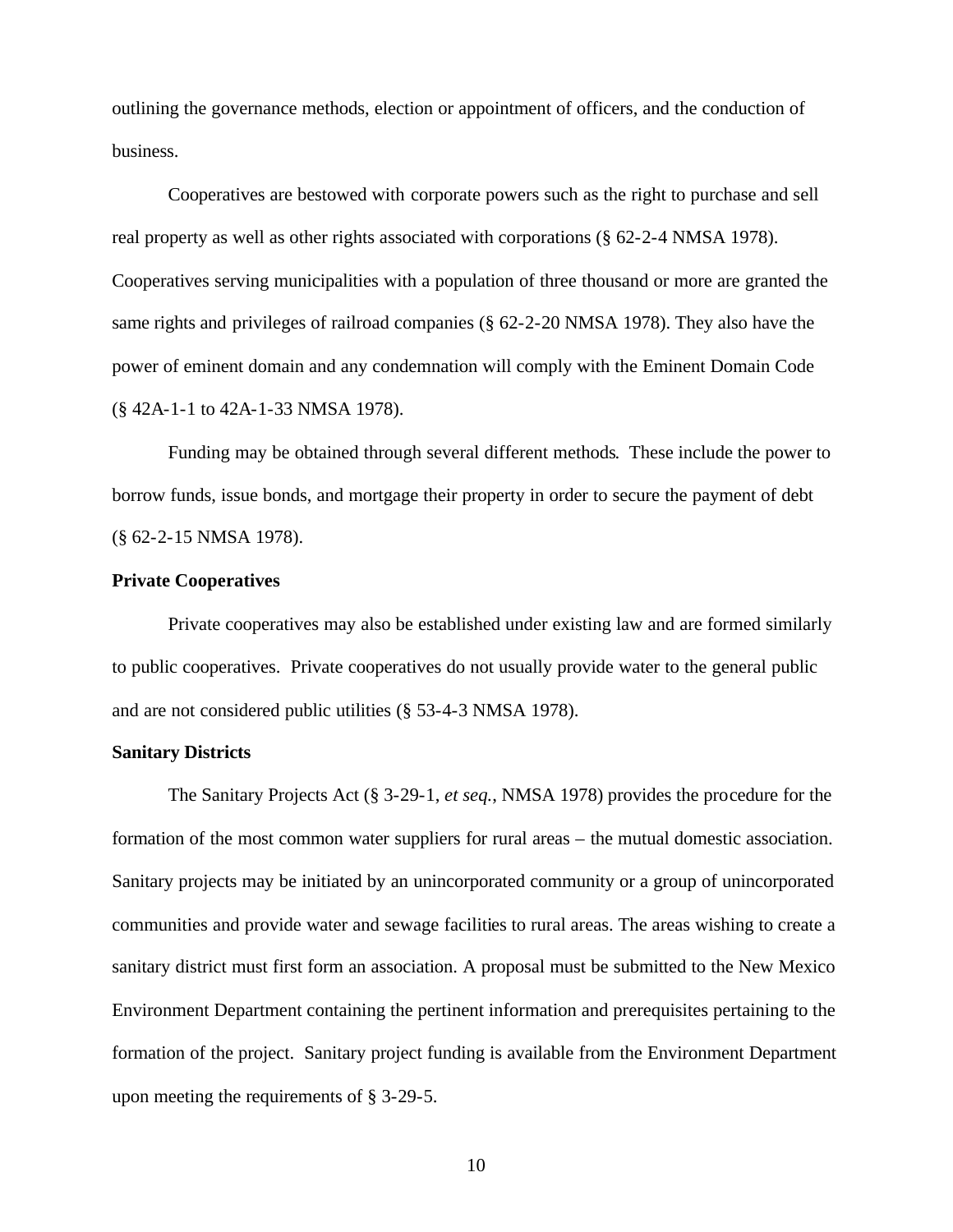### **Water and Sanitation Districts**

Water and sanitation districts are another option for creating a water utility system (§ 73- 21-3 NMSA 1978). One of the benefits of water and sanitation districts is that they have the additional power of being able to identify their service boundaries. Counties with populations exceeding ninety thousand persons are eligible to create one of these districts (§ 73-21-4[F] NMSA 1978). A petition signed by at least 25 percent of the taxpaying voters must be filed with district court to initiate the creation of a district (§ 73-21-6 NMSA 1978). The county may also file a petition, preceded by an ordinance detailing their intent, to initiate the creation of a district. The District Court, after conferring with the Office of the State Engineer and the Environment Department, will hold a hearing on the matter. District Court will direct the county to put the matter to the voters if the Court finds that the petition has been properly presented. The Court, upon receiving confirmation via majority vote from the electorate, enters a final order establishing the district. Procedures for creating districts are set forth in the Special Districts Procedures Act (§ 4-53-1 to 4-53-11 NMSA 1978).

A board of directors governs the water and sanitation district (§§ 73-21-11 to 73-21-16 NMSA 1978). The original board will be appointed should the district be established by petition from the county or elected should the petition originate from the voters. All directors will be elected after the term of the original board expires.

Water and sanitation districts created by petition from the county will be governmental subdivisions of the county. All other districts will be subdivisions of the state (§ 73-21-9[l] NMSA 1978). These governmental subdivisions have all of the powers of public or quasimunicipal corporations. The area that the district encompasses may lie in one or more counties or portions of counties as long as the counties are contiguous with one another (§ 73-21-4[B] NMSA 1978).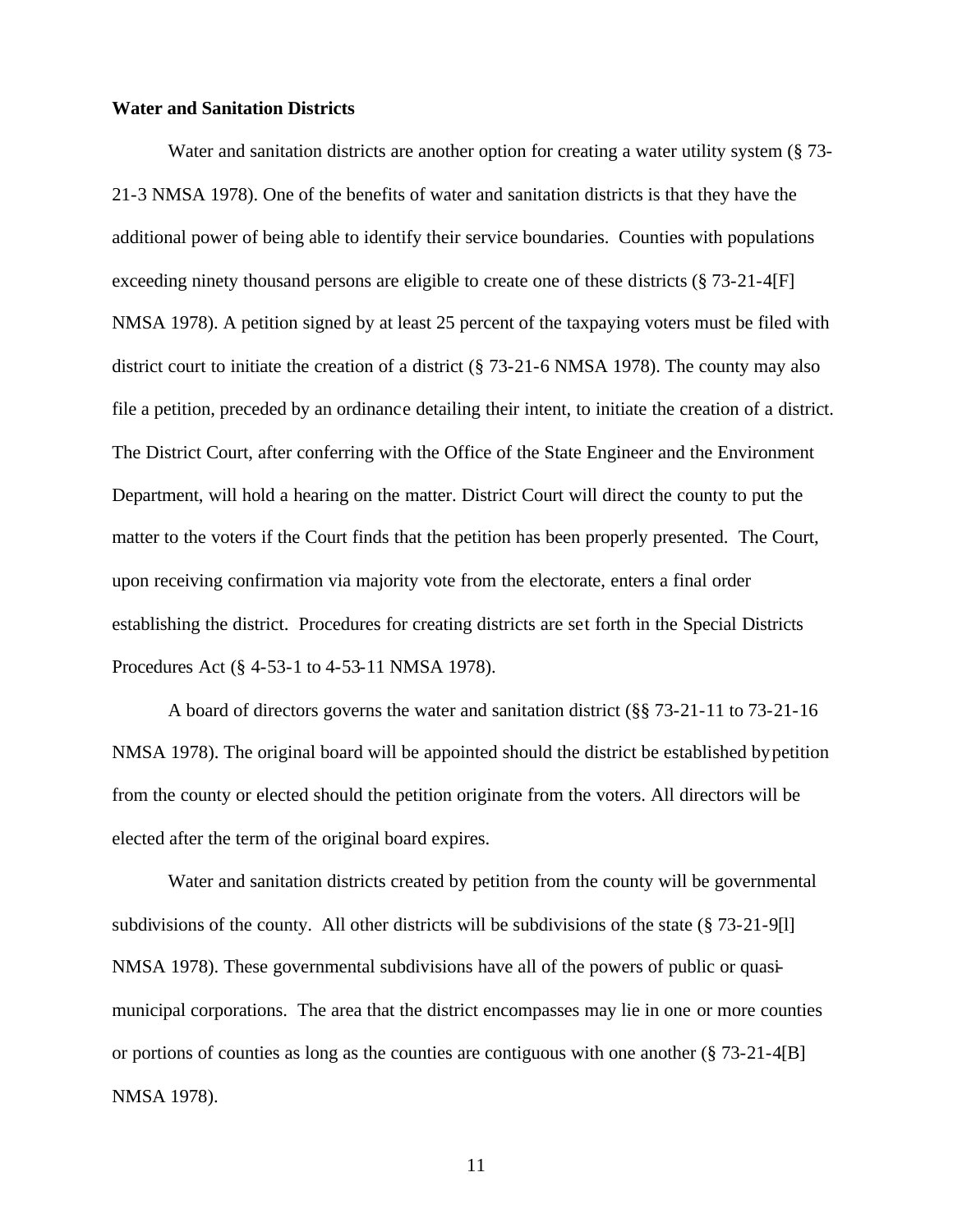Districts, once created, have the powers associated with the acquisition and operation of waterworks and also have the power of eminent domain. They are not subject to PRC oversight or to the Public Utilities Act although the PRC does provide avenues of recourse for taxpayers wishing to contest rates set by the district. Financing may come from a number of sources including the right to impose ad valorem taxes. The district has the power to create a sinking fund with tax revenues, they may issue bonds contingent upon voter approval, and they may assume debt within certain limitations (§ 73-21-3 NMSA 1978).

### **Metropolitan Water Boards**

Metropolitan water boards may be created jointly by municipalities and counties through their respective governing bodies (§ 3-61-1 NMSA 1978). Identical ordinances must be passed by the city and county to create the board. The ordinances must comply with § 3-61-1.1 NMSA 1978. These boards specifically deal with water received under contract from the Bureau of Reclamation (§ 3-61-1[A] NMSA 1978). Metropolitan water boards have powers to conduct studies, make recommendations on efficient water use, and to operate water utilities. Water utilities operated by a metropolitan water board are treated as a municipal utility and are subject to the same regulations as municipalities.

### **Joint Powers Agreements**

Joint powers agreements are another avenue for the creation of a regional governance system (§ 11-1-1 to -7 NMSA 1978). The Joint Powers Agreements Act allows two or more public agencies to enter into agreements with one another. Agencies that may take part in a joint powers agreement include but are not limited to the State, and adjoining states or their departments, the federal government or their departments, counties, municipalities, public corporations or public districts, or New Mexico educational institutions. These agencies may enter into written contractual agreements subject to any constitutional or legislative restrictions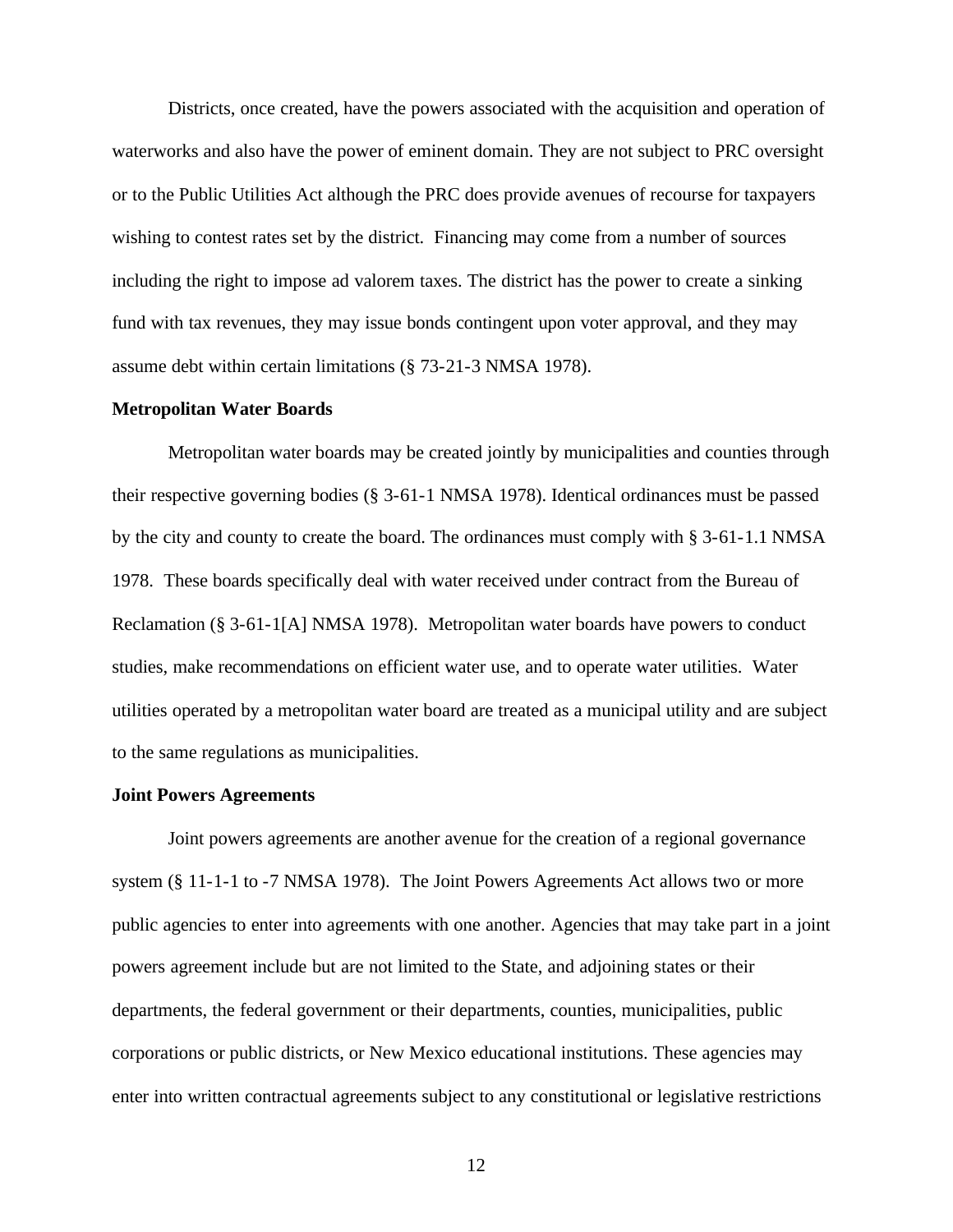imposed by any of the agencies entering into the contract. There are limitations imposed with respect to entering into an interstate water supply agreement or any contract that limits the authority of the Interstate Stream Commission and the Office of the State Engineer (§ 11-1-2[B] NMSA 1978).

The agreements must specifically state the powers to be exercised and the method in which the objectives will be accomplished  $(\S 11$ -1-4 NMSA 1978). Agreements on contributions of funds may also be established in the agreement as well as payment of funds, and the advancement and repayment of advanced funds. Conditions or duration of the agreement and methods by which it may be terminated may also be included in the agreement. Provisions for strict accountability of all receipts and disbursements will be included in the agreement. There must also be provisions for property distributions should the agreement be terminated. There must also be provisions governing revenues generated by any facility built as a result of the agreement.

The Joint Powers Act allows two or more agencies to jointly exercise any powers that the agencies have in common. Agreements are subject to the approval of the Secretary of the Department of Finance and Administration (§ 11-1-3 NMSA 1978).

## **Municipal Water Users' Associations: Contractual Authority with Irrigation Districts**

Municipalities, counties, state universities, member-owned community water systems and public utilities supplying water to municipalities or counties, which supply water to lands within the boundaries of irrigation districts organized pursuant to Chapter 73, Articles 10 and 11 NMSA 1978; and the Interstate Stream Commission, with approval of the irrigation district, may establish municipal water users' associations within the boundaries of irrigation districts organized pursuant to Chapter 73, Articles 10 and 11 NMSA 1978.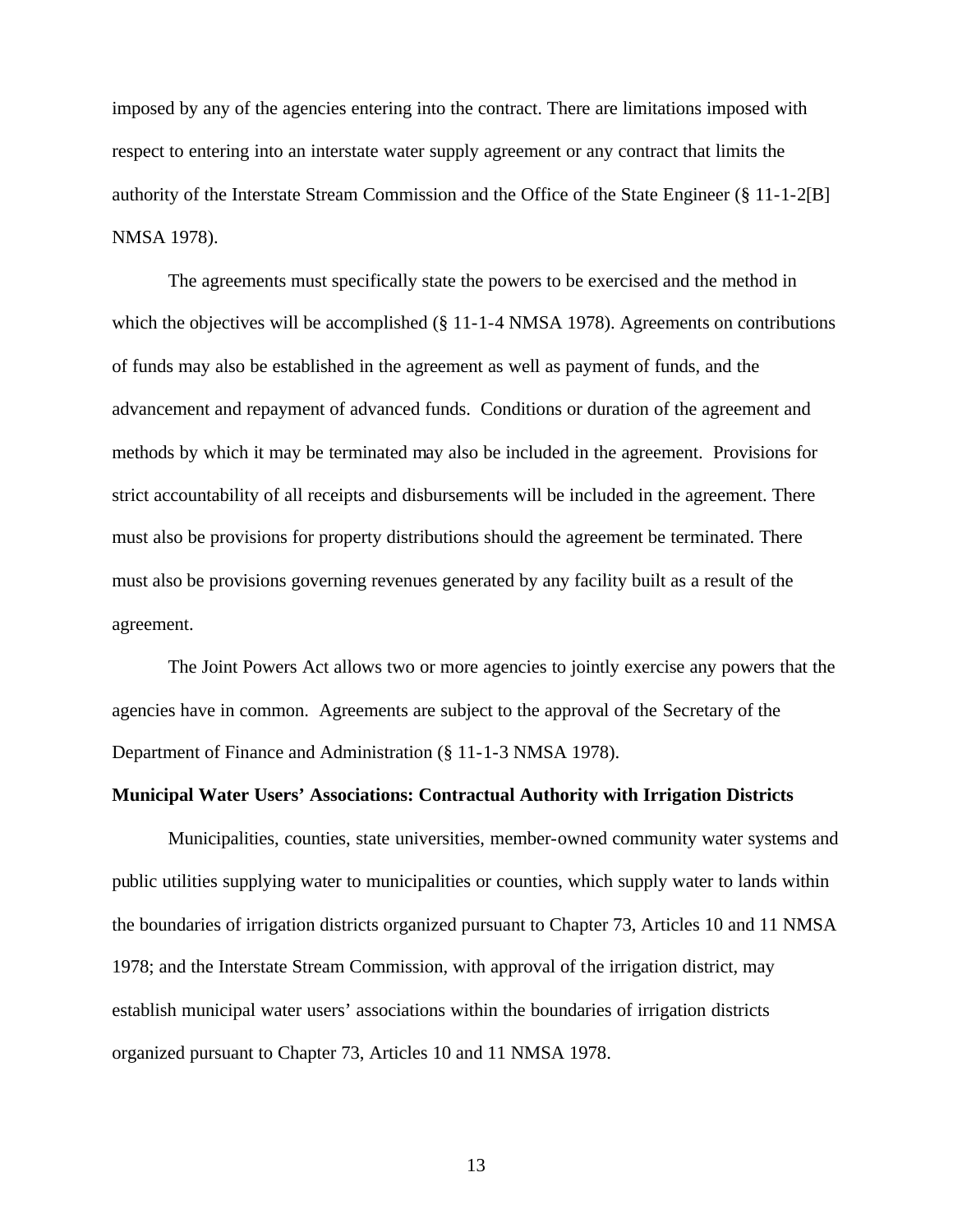Under the statute, municipal water users' associations may lease the use of annual allotments of project water from owners of tracts of land within the irrigation district boundaries pursuant to the provisions of this section. An irrigation district organized pursuant to Chapter 73, Articles 10 and 11 NMSA 1978 (this includes EBID and Carlsbad Irrigation District) may contract with a municipal water users' association to: 1) consolidate assessments to district members participating in an association; 2) assess an association for the total assessed acreage of district members participating in the association; 3) coordinate the delivery of project water for all assessed acreage participating in the association; and 4) place the association as the record owner on the irrigation district's tax statement for the duration of the participation by district members in an association.

The irrigation district may: 1) make assessments and levies on land within a municipal water users' association; 2) impose reasonable administrative fees on a municipal water users' association; and 3) adopt rules to carry out the provisions of this section. This statute is the first attempt at giving a district like EBID the authority to deal with surface water rights that are acquired by municipal and quasi-municipal water providing entities. The statute addresses problems encountered by the City of El Paso when it started to acquire Rio Grande Project Water for municipal use.

# **REVIEW OF WATER SUPPLY GOVERNANCE SYSTEMS City-Owned Wholesale Water Distributors**

A common approach to regional water distribution worth noting involved systems in which major cities obtained and treated surface water and then sold treated water (wholesale) to smaller municipalities or water systems within the region. All agencies benefiting from this type of system profit from economies of scale in water treatment, but those not included in the ownership of the system also have little or no control over decision-making processes or the ability to ensure a sustainable water supply for their customers. These control issues were more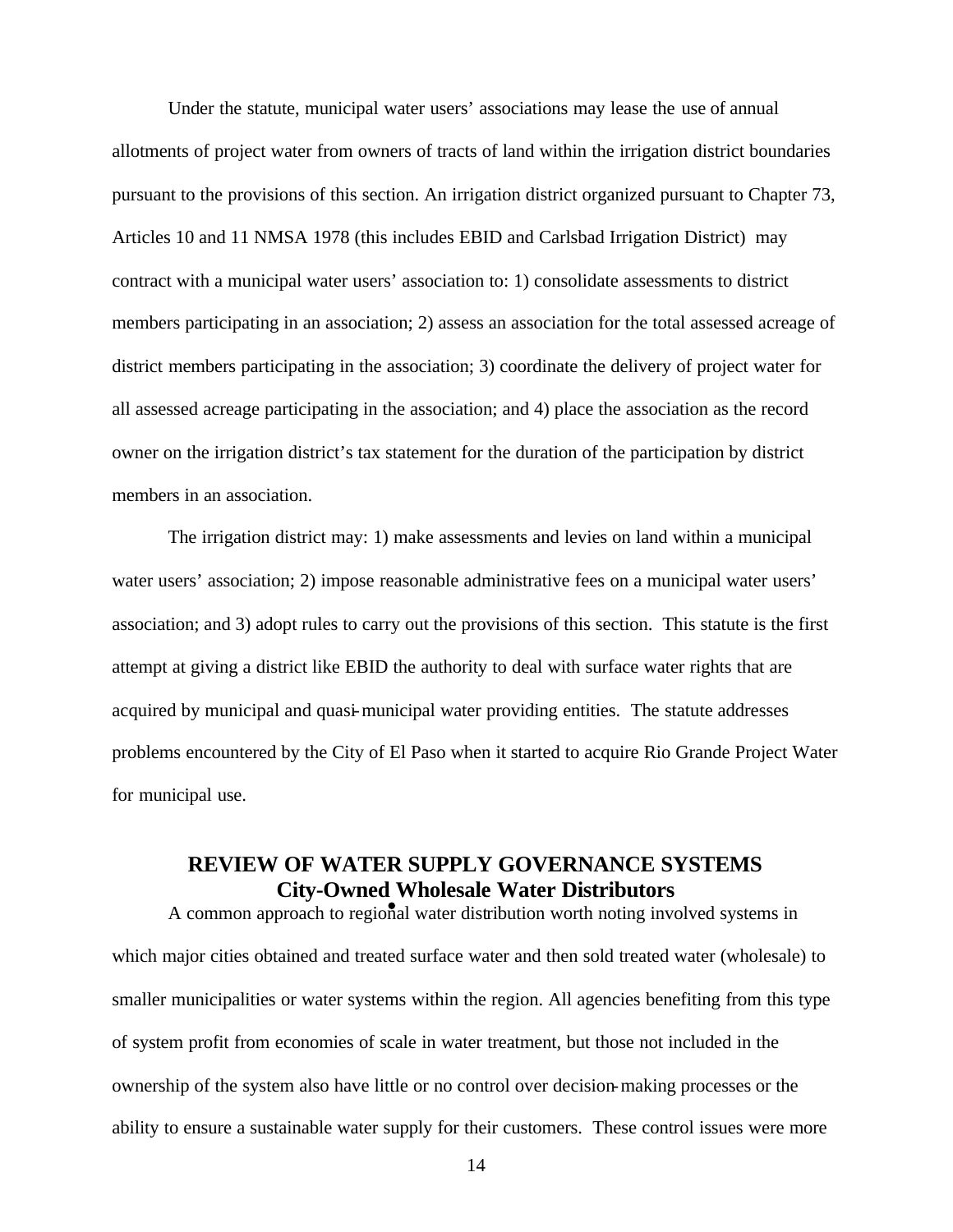profound in the Dallas, Oklahoma City, and El Paso systems where water is sold on an "as needed" basis. The Portland scenario did offer long-term contracts to customers, which alleviates some of the uncertainty in supply issues.

#### The City of Dallas and Oklahoma City

The City of Dallas obtains water supplies from five reservoirs in the region; Lewisville, Grapevine, Ray Hubbard, Tawakoni, and Ray Roberts (Johnson, R. telephone conversation 2002). Water is treated in one of three plants within the city and distributed to the municipal and wholesale customers. The service area of the Dallas Water Utilities Department encompasses 699 square miles. They have approximately 19 wholesale customers purchasing treated water and four purchasing untreated water. Water use for the wholesale customers is metered and then billed accordingly. The City of Dallas also offers wastewater treatment on a wholesale basis.

Oklahoma City, Oklahoma has a system very similar to that of the City of Dallas (Weingart, B. telephone conversation 2002). Surface water supplies are obtained from the North Canadian River and Canton Reservoir, and Atoka and McGee reservoirs. Oklahoma City Water - Waste Water Utilities services the city proper and some of the adjacent municipalities. Wholesale water is sold as needed and the wholesale customers are billed according to their use.

In 1960 Oklahoma City established the Oklahoma City Water Utilities Trust whose focus was to oversee the construction of the Atoka Reservoir and Pipeline Project. The Trust has transitioned into a policy making body for the Water and Wastewater Utilities. The Trust has five members, or trustees including the Mayor, a City Council member, the City Manager, and two citizens nominated by the Mayor and approved by the City Council. The Trust has regular meetings and attempts to ensure the quality of water and service provided by the Water - Waste Water Utilities Department.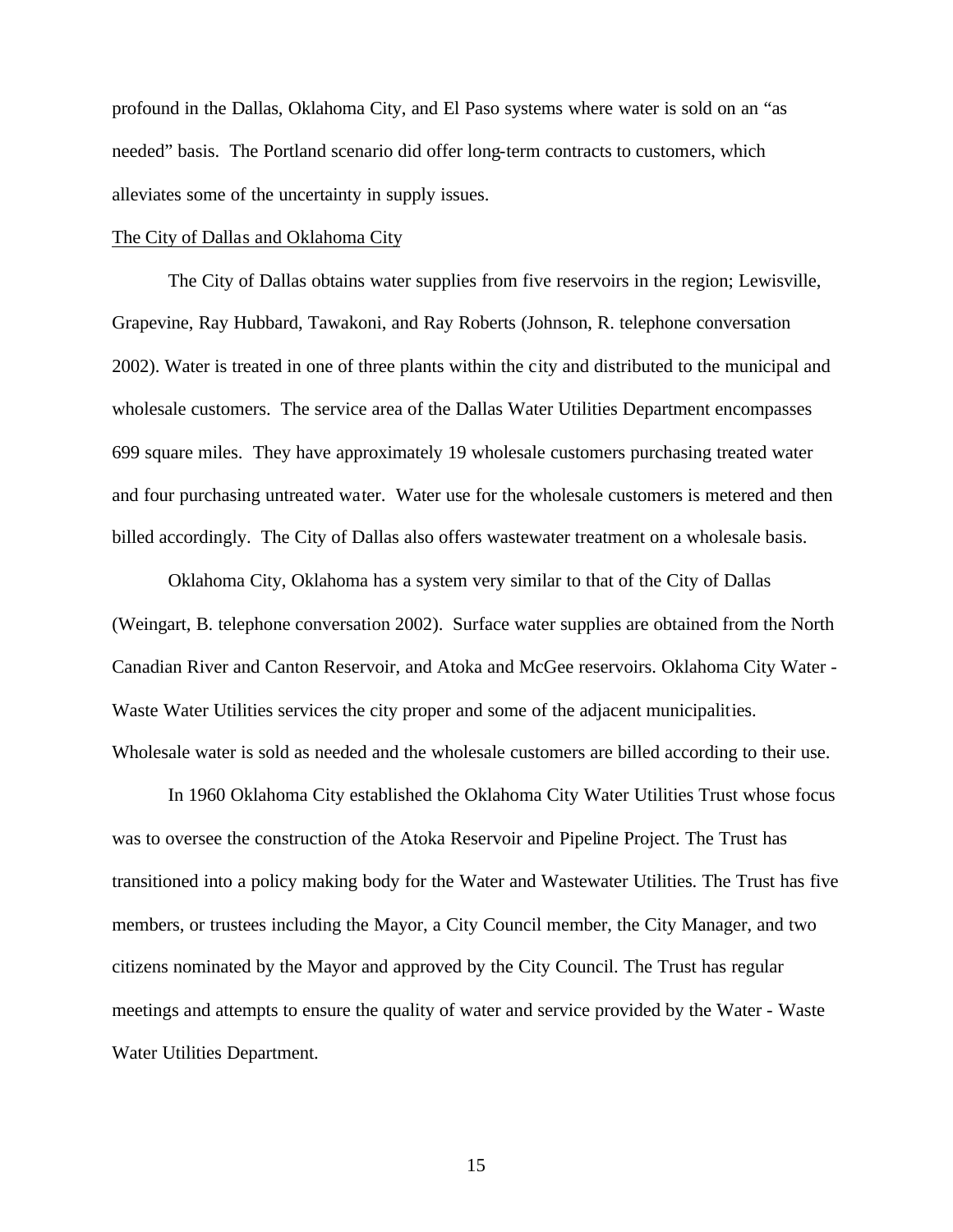Dallas and Oklahoma City, being city owned, utilize standard municipal procedures for operating and maintaining their water systems. Their major funding comes from revenues generated from the sale of water, but they are eligible for all types of state, federal, or other special funding that municipalities are eligible to receive. They may supplement funding through bond issuance if necessary.

#### **El Paso Water Utilities**

The El Paso Water Utilities Public Service Board provides water and wastewater services to the City of El Paso. The utility also provides wholesale bulk water to the Lower Valley Water District and the US Army's Fort Bliss. A few retail customers outside the city limits are served in the upper valley.

The Public Service Board was established in 1952 to manage and operate the water and wastewater system for the City of El Paso. The Public Service Board's five-member board of trustees consists of the Mayor of El Paso and four residents of El Paso County who are appointed by the City Council for four-year staggered terms.

The water supply sources for El Paso are groundwater from the Hueco and Mesilla bolsons and surface water from the Rio Grande. The total water production for 2001 was 39.7 billion gallons. The Utility operates 152 wells, 57 reservoirs, 45 booster pump stations, two surface water treatment plants, and over 2,100 miles of pipelines. The Utility also operates five reservoirs, five pump stations, and 13 miles of pipelines comprising the reclaimed water system.

The surface water supply for El Paso is diverted from the El Paso County Water Improvement District #1 irrigation canals at the Robertson/Umbenhauer and Jonathan W. Rogers water treatment plants. A total of 47,683 acre-feet were diverted in 2001.

The 40 million gallon per day (MGD) Robertson/Umbenhauer surface water treatment plant, originally built in 1943, is centrally located in the city. The filtration systems in this plant were upgraded starting in 1999 to meet anticipated future drinking water regulations.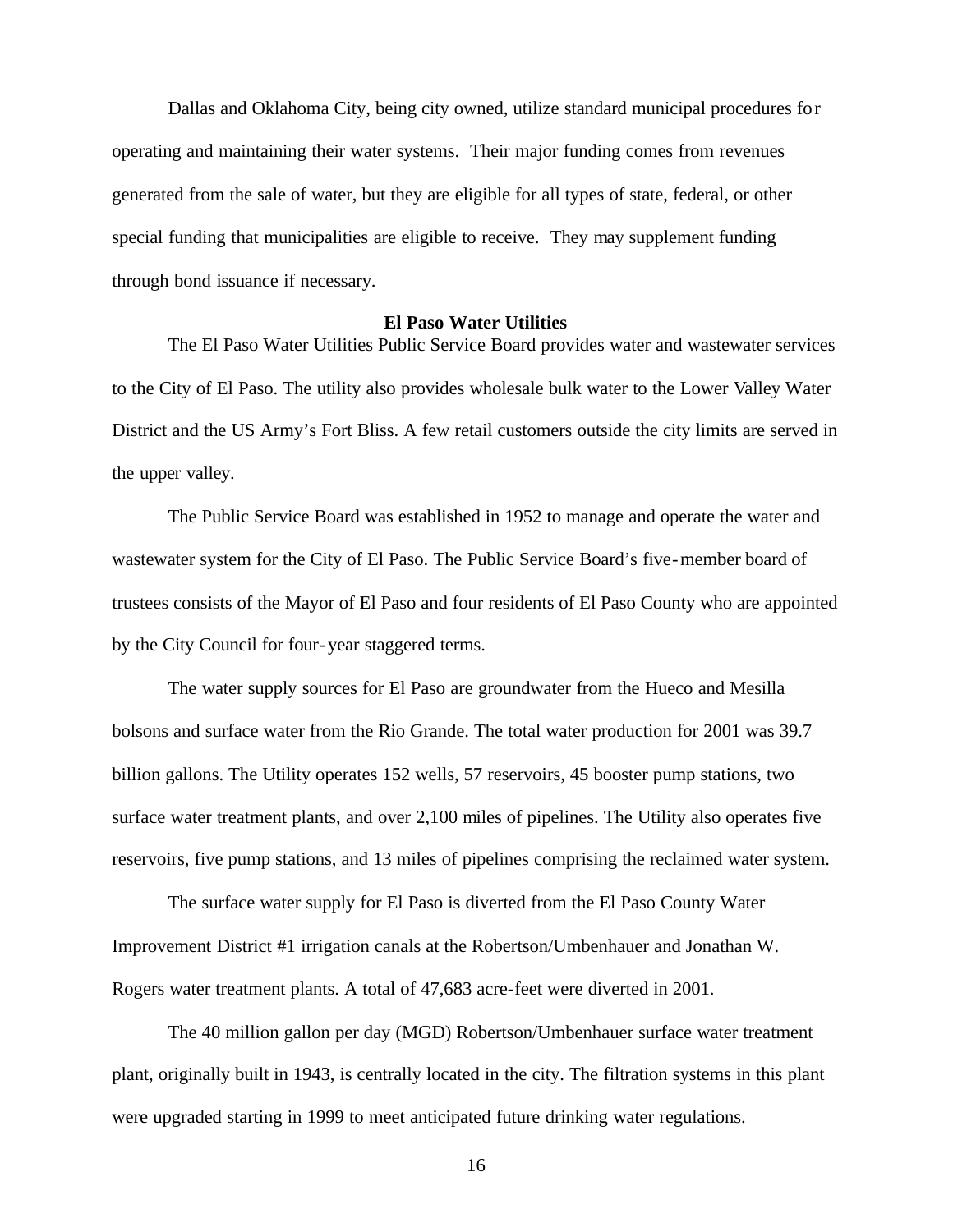The Jonathan W. Rogers surface water treatment plant, with a capacity of 40 MGD, started production in early 1993. It is located further downstream to serve the city's eastside and expanding lower valley area. Together, they produce 80 MGD, which represents just less than 45 percent of total annual demand. The Jonathan W. Rogers surface water treatment plant is currently undergoing an expansion to increase capacity to 60 MGD. Following expansion, the Utility's total surface water supply capability will be 100 MGD, which will represent more than 50 percent of the total annual demand.

Currently the surface water treatment plants operate at full capacity seven to eight months of the year. During the rest of the year, surface water from the Rio Grande is unavailable, or the water quality is too poor to be used for the municipal water supply.

### **The City of Portland**

The City of Portland, Oregon also has a system in place in which the city operates the water treatment facilities and sells water wholesale to customers throughout the region. They are in the process of transitioning to a regional governance system (Bull Run Regional Drinking Water Agency; see Appendix for more detail) but are currently operating under this centralized system.

The primary water supply comes from the Bull Run Watershed located east of Portland in the Mt. Hood National Forest. The Water Bureau (Bureau) is owned by the city and financed by water service revenues. The Bureau also has municipal bonding capacity to finance capital projects.

The Bureau serves approximately 800,000 customers, approximately one-fourth of the state's population, in Multnomah, Washington, and Clackamas counties. The Bureau has 19 wholesale customers comprising cities, water districts, and private water companies. Annual wholesale water sales account for 23 percent of the annual water sales and 44 percent of annual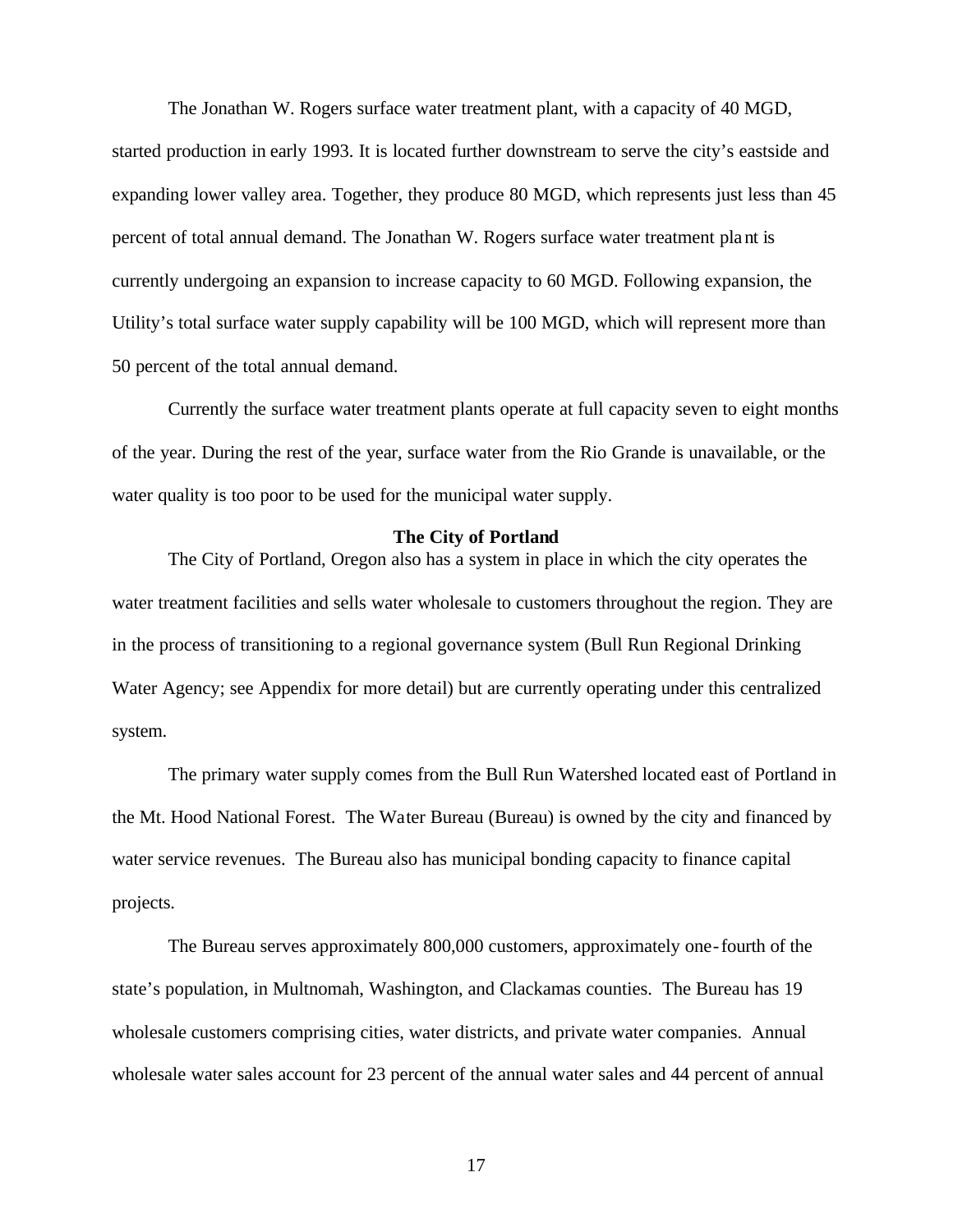water demand. Water is sold wholesale to four water districts and cities under uniform 25-year agreements. Some private companies have five-year contracts for water supply with the Bureau.

The Bureau, like in Dallas and Oklahoma City, is owned by the city and utilizes the same type of standard municipal procedures for the operation and maintenance of the water system. The major funding source is revenues generated from the sale of water. They are also eligible for all types of state, federal, or other special funding sources that municipalities are eligible to receive. The Bureau may also take advantage of their bonding abilities for the financing of capital projects.

New Mexico municipalities do have authority to build and manage water systems and there are no obvious legal precedents that would block them from operating systems similar to these wholesale distribution systems. It is important to note that both Dallas and Oklahoma City are governed by a different system of water rights laws.

### **Direct Participating Agency Involvement**

Investigation turned up a number of different forms of regional governance systems that, upon analysis, fell into several distinct categories. The first of the two major categories were those in which the agencies served by the regional system participated in some way in the management of the entity. This category broke down further into systems in which elected representatives from the governments comprising the regional system were directly engaged in the governance of the system. This type of system allowed for direct agency involvement in decision-making and management of the entity.

## **Arizona Municipal Water Users Association**

The Arizona Municipal Water Users' Association (AMWUA) was formed in 1969 to serve the urbanized areas of Maricopa County, Arizona (Arizona Municipal Water Users' Association 1991; see Appendix for Bylaws of Arizona Municipal Water Users' Association). The original membership of the AMWUA consisted of the cities of Chandler, Gilbert, Glendale,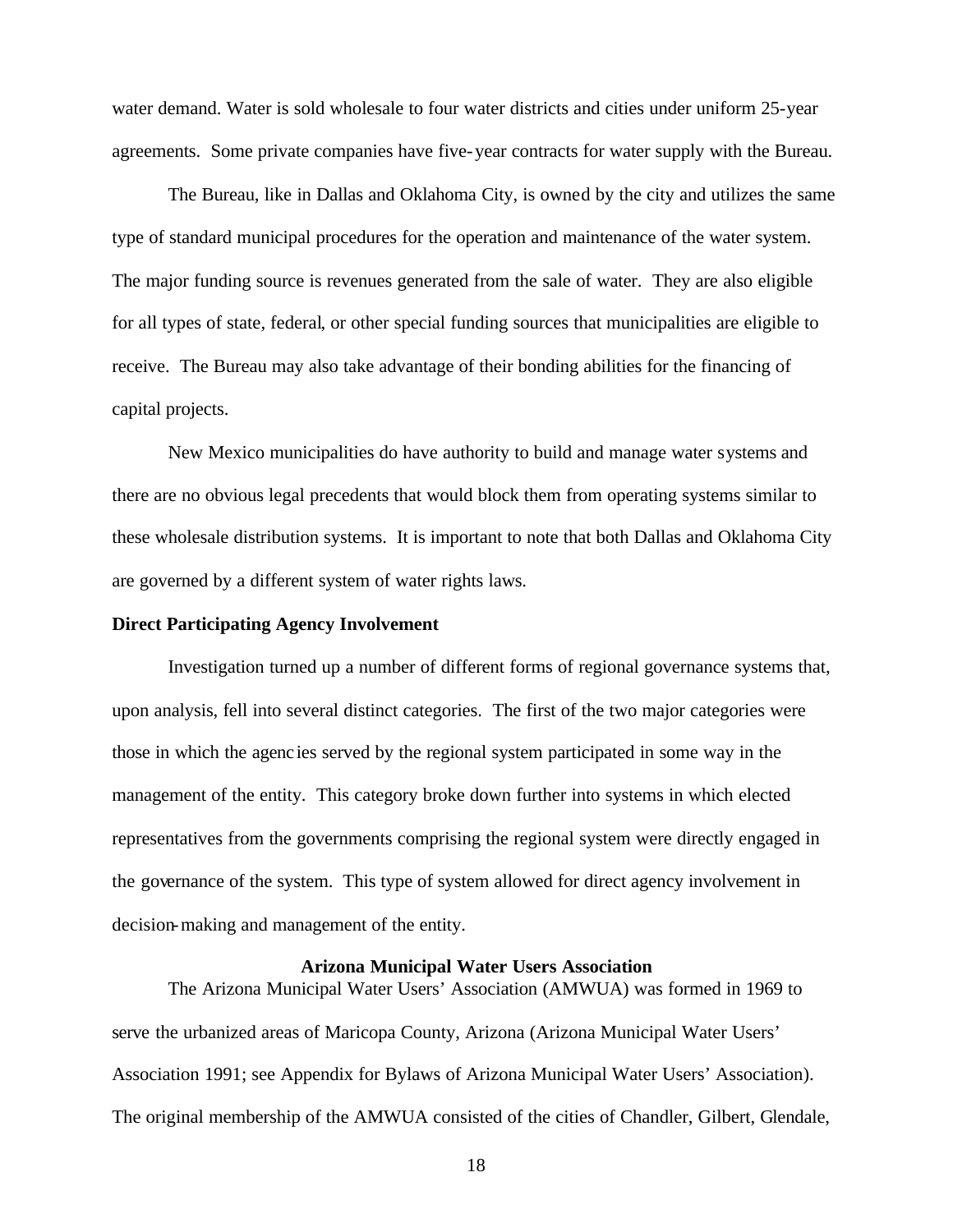Goodyear, Mesa, Peoria, Phoenix, Scottsdale, and Tempe. The primary goal of the organization was to provide a forum for finding ways to fund the completion of the Central Arizona Project, and to explore possibilities for artificial groundwater recharge and other water supply augmentation alternatives, water legislation, water conservation, and coordinated water resource management planning.

The AMWUA is a voluntary association that provides a venue for members to discuss common concerns about water resource policy, planning, development, and management. The underlying belief of the association is that municipal government is the unit of government closest to the people and should take the initiative to lead in the arena of water policy.

The association's original intention was to provide all its members with a voice in the issues that are of concern for that region. The group wanted to ensure that no one agency was able to gain majority control over group-initiated projects and instituted policies to protect the rights of all its members. The association decreed that there would be funding minimums and maximums with the maximum contribution to be not more than 49 percent. This provided an assurance that no agency would be able to control a majority share of any capital project the group created.

Membership in the AMWUA is divided into two categories: voting members and nonvoting members. Eligibility for voting membership is dependent on the following criteria: The city or town must be located within Maricopa County; have a municipal and industrial water service subcontract with the Central Arizona Water Conservation District and the United States of America; have a municipally owned water distribution system; have municipally owned wastewater collection and treatment facilities; and have a population of 50,000 or more inhabitants. Initial membership fees for voting members will be not less than \$35,000 and annual dues will also be levied.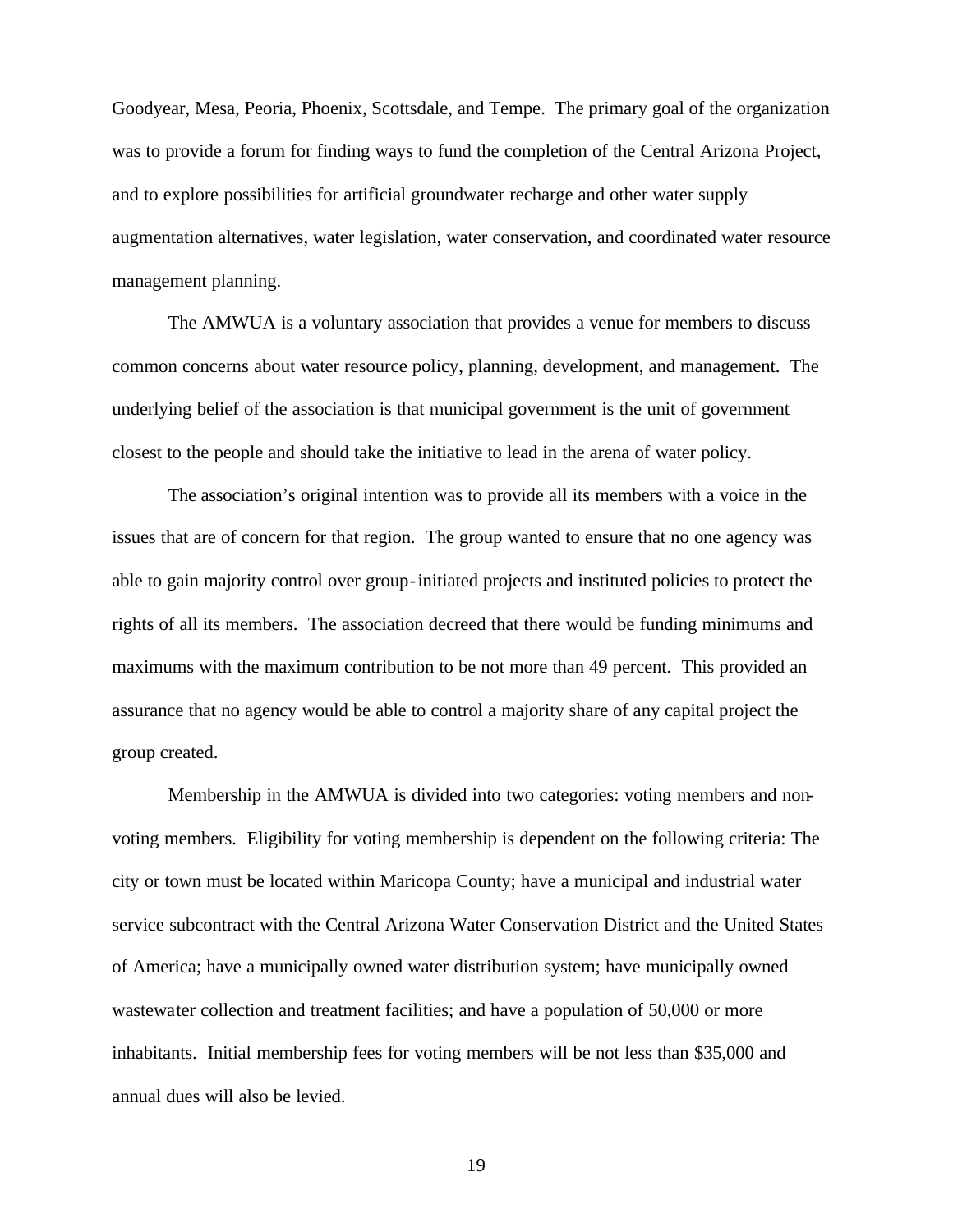Non-voting members are delineated as follows: Be a city or town located within Maricopa County; have a municipally owned water distribution system; have municipally owned wastewater collection and treatment facilities; have a population of less than 50,000 inhabitants; and have a municipal and industrial water service subcontract with the Central Arizona Water Conservation District and the United States of America. Initial membership fees of non-voting members will be not less than \$15,000 and members will be responsible for paying annual dues of not less than \$15,000. Non-voting members will have all of the same rights and privileges of regular members with the exception of a vote during membership meetings and eligibility for positions on the Board of Directors.

The AMWUA is governed by a Board of Directors, which comprises mayors of the voting member cities. There is a President, Vice-President and Secretary-Treasurer whom are to be elected by the voting members at the annual meeting of the association. Secondary to the Board of Directors will be a Management Board comprising eligible city or town managers or city or town clerks of the incorporated municipalities that do not have a council-manager form of government. An agency may also appoint its public works director or equivalent to serve in place of its manager or clerk.

Annual meetings of the members are to be held each June and voting and non-voting members will be present at that meeting. The officers of the Board of Directors will also meet in conjunction with this meeting. Regular meetings of the membership will be held within Maricopa County at the discretion of the Board of Directors. Meetings may also be held outside Maricopa County but will require a two-thirds majority vote from the voting members.

Meetings are chaired by the Association President, or Vice President, or in their absence, the voting members will select one of their members to preside. Voting members are each allotted one vote per issue, and may vote in person or by a designated representative. A quorum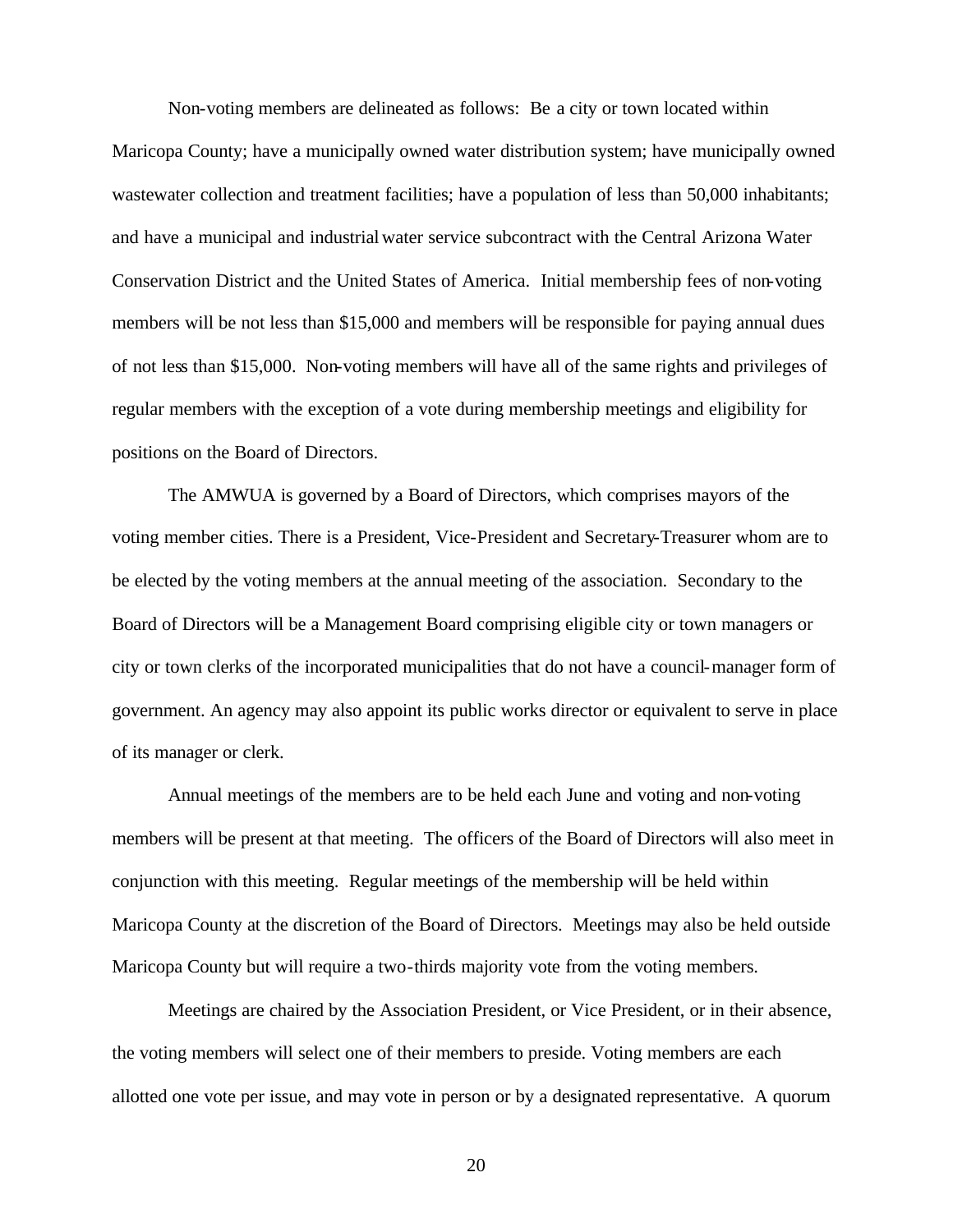is defined as a simple majority of voting members or their representatives. The Chairperson may adjourn the meeting without notice if a quorum is not established.

Business and affairs of the association needing attention between annual meetings will be attended to by the Board of Directors at meetings held in accordance with the Arizona Open Meetings Law. The board will also have authority to elect new officers, with a simple majority vote, if an office is vacated during the course of the year. A majority of the members will constitute a quorum, and a simple majority of members present at a particular meeting will be necessary to pass any action on matters coming before the board during the course of a meeting.

The powers and functions of the Board of Directors will include the determination and formulation of policy, budget matters, and service charge scheduling. They also appoint committees, hire the executive director, and establish assessments for special projects, and other non-budget items.

Binding contracts may only be made or executed with the approval of the Board of Directors, acting at a properly called meeting. The exception to this being that the executive director may contract for the association in the normal operations of the association's affairs in contracts that do not exceed \$3,000. These normal affairs will include employment matters, supply purchases, and materials and services needed in the operation of the association's offices.

The Management Board of the association consists of city or town managers, or in the absence of a city manager, the city or town clerk. Their duties include the selection of officers for the board, making recommendations for committees, acting as the coordinating agency for committees and subsidiary groups, and any other functions assigned them by the Board of Directors.

## **Las Vegas Valley Water District**

The Las Vegas Valley Water District (District) was created by the Nevada Legislature in 1947 in an attempt to minimize the decline in groundwater. The major water supply sources to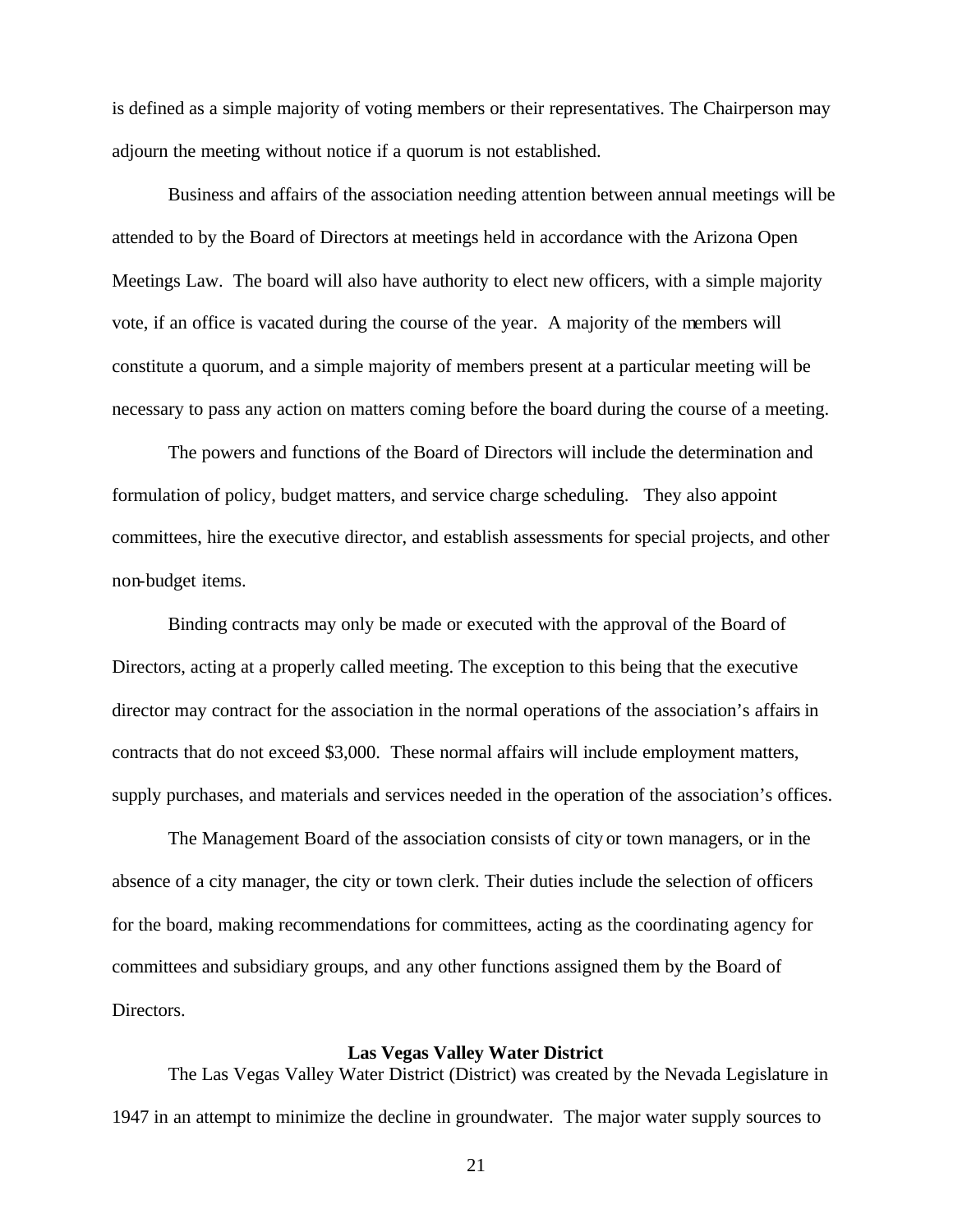the District are three artesian springs located in the Las Vegas Valley and allotment waters from the Colorado River via Lake Mead. The District purchased the Las Vegas Land and Water Company from The Union Pacific Railroad in 1952 with proceeds from revenue bonds. Proceeds of those first bonds were also used to finance the construction of the initial delivery systems.

The District now serves the City of Las Vegas and a number of unincorporated areas in Clark County. The District is overseen by a seven-member Board of Directors made up of the elected board of Clark County commissioners. A general manager carries out the day-to-day operations of the District. The information available for this District was limited, but the most notable attribute of this system was the composition of the Board of Directors.

### Bull Run Regional Drinking Water Agency (Draft #2)

Bull Run Regional Drinking Water Agency (Agency) is an agency that is proposed to take the place of the current Portland Bur eau of Water Works (Policy Steering Committee 2002). This new agency will take over the operation of current water treatment and delivery systems. The new governance structure will incorporate a regional aspect to replace the city owned and operated system currently in place.

A Board with members from each of the involved Parties will be established. The governing body of each respective Party will make appointments to the Board and members will be sitting elected officials. Members will serve at the pleasure of their appointing body. Parties may also appoint an alternate to the Board who will be subject to the same qualifications as the official Board member. Alternates will have voting rights in the absence of the official member, but in the case of officers, the alternate shall not assume their duties for the duration of the meeting. The Board will elect from among its members a chair and vice-chair who will be the officers of the Board with elections held annually. The Board will also have the power to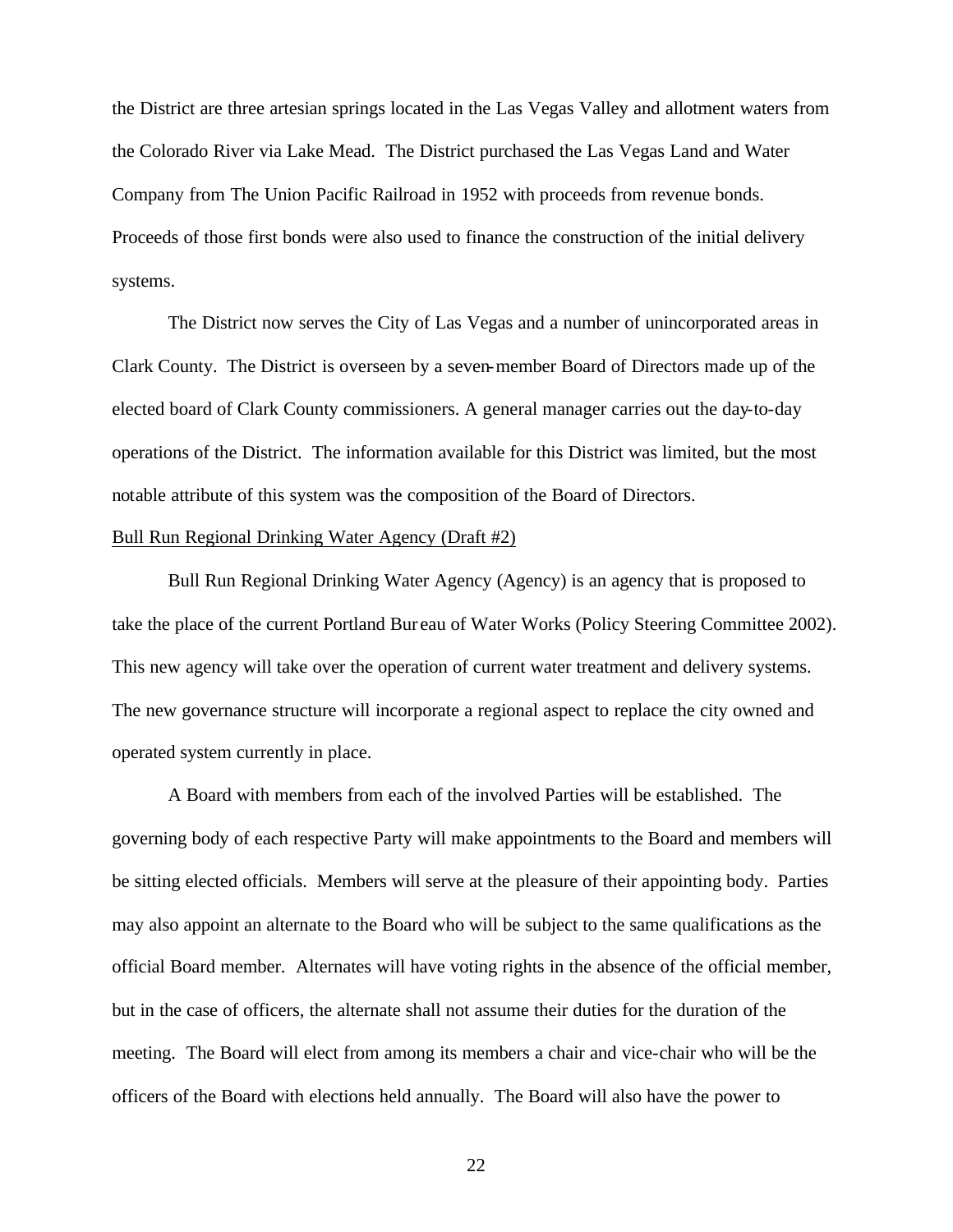establish advisory committees consisting of members or non-members as need dictates. The Board may also appoint an Executive Committee. Specific duties and powers of the officers and committees have not been expressly defined at this time.

The general powers of the Board will be to govern the business and affairs of the Agency. Its responsibility will extend to the adoption of bylaws, policies, regulations, and rules as necessary. The Board will also have within its capacity to hire employees as a situation dictates, and to contract for the purchase of property and services.

Board meetings will be held in accordance with Oregon's public meetings laws and meetings are expected to be held quarterly. Forty-eight hour notice will be necessary for any special meeting and may be called by the chair or a majority-less-one of the members. The issuance of debt, taking in new owners, setting Wholesale Water rates, capital improvements, major asset additions to the system, signing water sales agreements with non-Parties, or dissolution will require a "supermajority" (a purposely ambiguous term that will be further defined upon completion of the agreement but expected to be two-thirds or more of the members) vote for action to be taken. A simple majority will be adequate for all other actions of the Board. A quorum for the transaction of business will be defined as a supermajority of the Parties and a supermajority of the ownership in the system for all major actions. A simple majority will constitute a quorum for all other actions. The number of votes each Party will be entitled to will be determined by the number of units the Party owns in the system.

Provisions will be put in place for the redistribution of assets in the system and for revising the composition of the Board in the event that two or more Parties merge or consolidate their political boundaries.

A transition period is expected while establishing the Agency and some measures have been put in place to deal with this transition. Some provisions include an agreement of the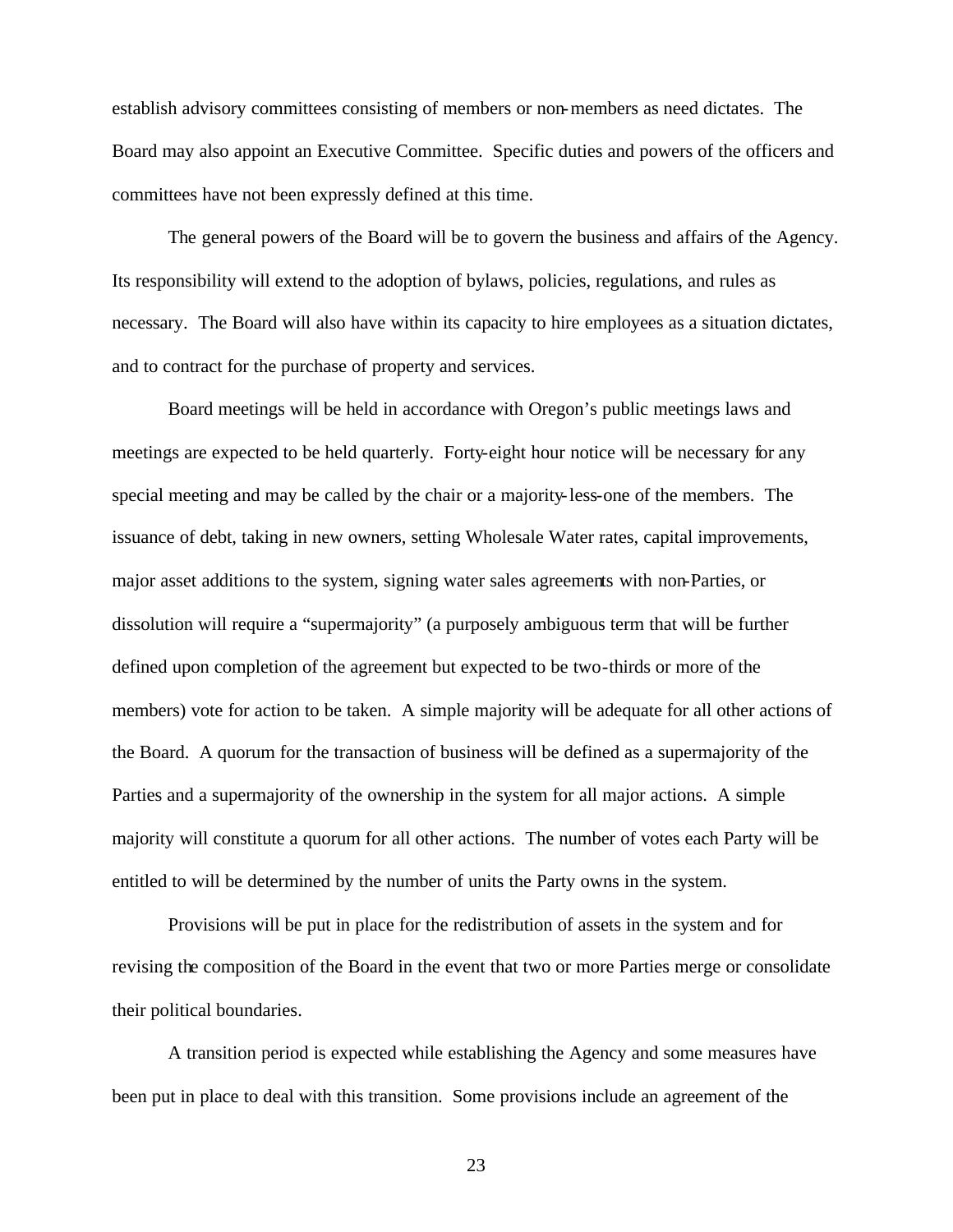Parties to provide interim financing until regular revenues can be generated and the Agency's ability to retain temporary staff that may become permanent after the transition period. Also, the Agency is to have complete control over the system, and with the possible exception of water rights, the Agency will have the powers necessary to implement the transfer.

Policies concerning labor and personnel, including the transfer of personnel from the Parties to the Agency will be included in the agreement. All other regulations governing staff are also in place.

Valuation of the system will be done at the time of the signing of the agreement and the value of contributions of assets by the Parties or new Parties will be determined by negotiation. The value of each unit will be assigned upon finalization of the agreement. The value of future capital improvements will be based on cost. The parties will own an undivided interest in the system. Percentage of ownership will be determined by the number of units in the Agency owned by each Party.

Capitalization of the Agency will occur from three sources: physical assets transferred to the Agency, cash contributions including proceeds from bond revenues, and the Agency issuing revenue bonds for which the individual Parties will assume the obligation to service the debt. The Agency has also developed a plan that will attempt to balance ownership in the system. The City of Portland would contribute their assets to the Agency and receive a credit for their assets' value to their equity account. No direct payment would be made to Portland from the other Parties. The credit to the equity account would serve to resolve payment obligations in the value of the account.

Policies have been established governing the operation of the system, provisions for expansion and improvement, rates and charges, and water sales to outside parties. There are also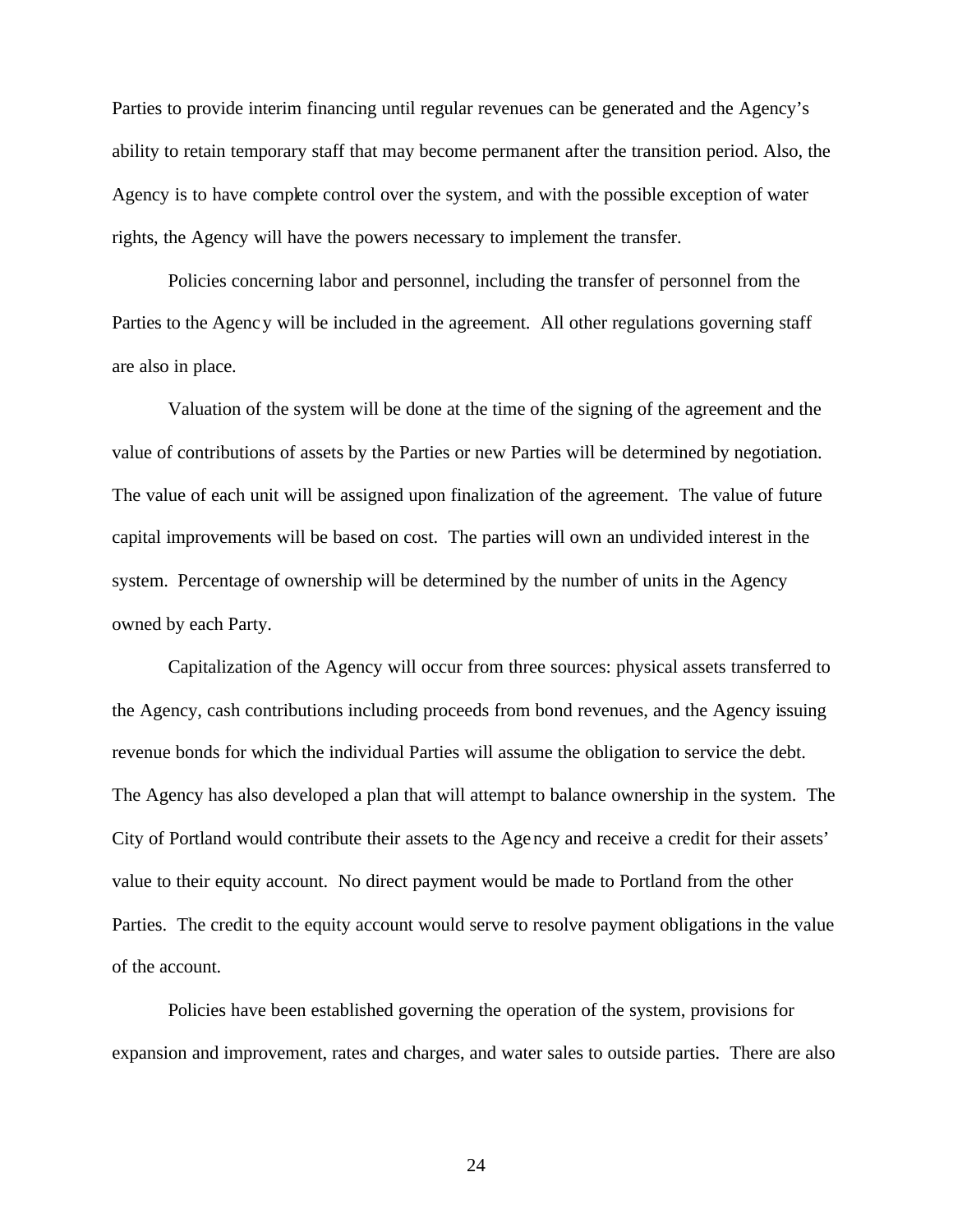procedures for withdrawal or termination of membership and the sale of assets. Policies have also been established in reference to liability and insurance coverage and dispute resolution.

## **Indirect Participating Agency Involvement**

This group of systems also uses a board type of governance system, but they differ from systems with direct participation in that these boards were not necessarily made up of elected officials, but of persons appointed at the discretion of a participating agency's elected officials. This type of system allows the involved parties to have some control over the board's members without having to serve in a direct capacity.

### **San Diego Water Authority**

The San Diego Water Authority (Authority) was organized under the County Water Authority Act (California Annotated Water Code, Appendix, chapter 45; San Diego Water Authority – Chapter Highlights in Appendix; Bond J. telephone conversation 2002). This act allows for a group of agencies, for example, municipalities or utility districts, to form a water authority. These authorities become the equivalent of a public corporation similar to a municipality. The agencies wishing to form this type of authority must submit a petition to the county supervisors by resolution. The county supervisors may then hold an election to allow the voters to decide the issue.

San Diego has two major water sources – the Colorado River and the Northern California Aqueduct, from which they receive approximately 90 percent of their water supply. Recently the Authority has begun to develop new water sources to supplement their existing supply.

The Authority has powers to contract, eminent domain, sue and be sued, borrow money, issue bonds, impose and collect taxes, construct, and maintain facilities. They may hire and dismiss employees and contractors, acquire, hold and dispose of water rights, buy and sell water, and enter into joint agreements with other public entities to provide services. The authority may also sell surplus water to non-member agencies and they have rights that enable them to acquire,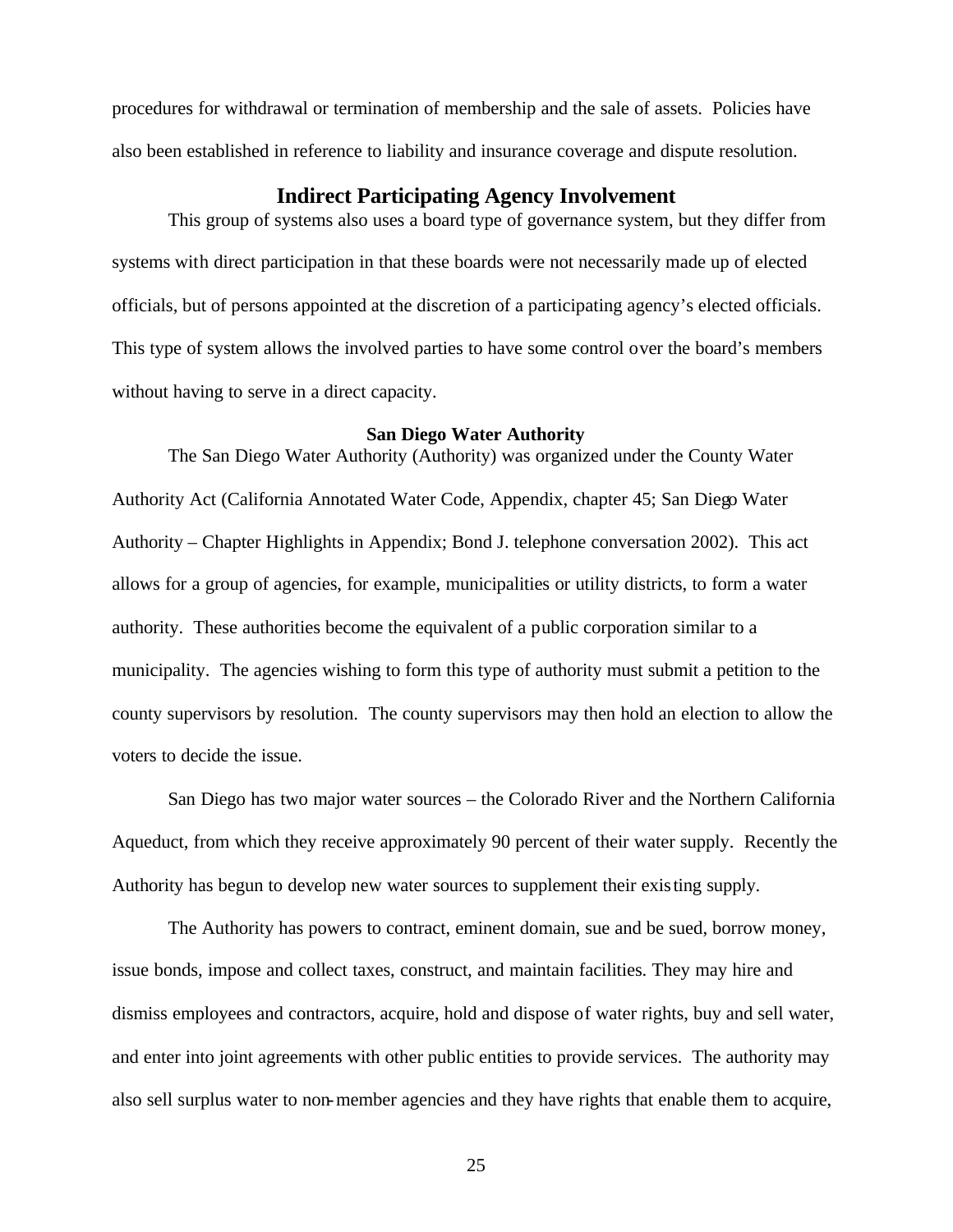treat, and purify reclaimed water for sale to members and non-members. The authority may also set rates and collect revenue from the sale of water. It is also within their jurisdiction to generate and sell hydropower, to purchase and sell electricity and natural gas, and to collect the associated standby, collection, or any other related charges.

A Board of Directors is vested with the powers allotted to the Authority. The member agencies must each have at least one representative on the board. Appointments to the board are to be made by the highest elected official from each member agency. Member agencies will appoint subsequent representatives to the board contingent on each additional five percent of assessed value that the agency holds. The votes are distributed according to capital contribution made by the members. One vote is granted for each \$5 million contribution to the authority. Contributions are defined as monies paid to the authority in the form of charges for water, standby charges, other fees, tax revenue, and so on. Votes are assigned at the beginning of each year and are based on the previous year's contributions. A quorum is defined as one half of all representatives, and 50 percent of the total votes are required to affect any action. Proxy voting is permitted.

The issuance of bonds is permitted but must be put to public vote and needs a two-thirds board majority to approve the measure. The specifics of bonds issued, the percentage return and maturity, and so on, must be a matter of public record. The Authority shall set water rates to cover all of the associated costs of providing water including the repayment of debt. The Board of Directors has within its discretion to impose taxes to manage the repayment of debt in the event that water-rate revenues, subsequent to appropriate adjustments, fail to cover all costs. Non-bond indebtedness is also allowable but is not to exceed one tenth of one percent of the assessed value of all of the property within the member territories and will be subject to public vote as well. Conditions for the issuance of emergency bonds for up to one half of one percent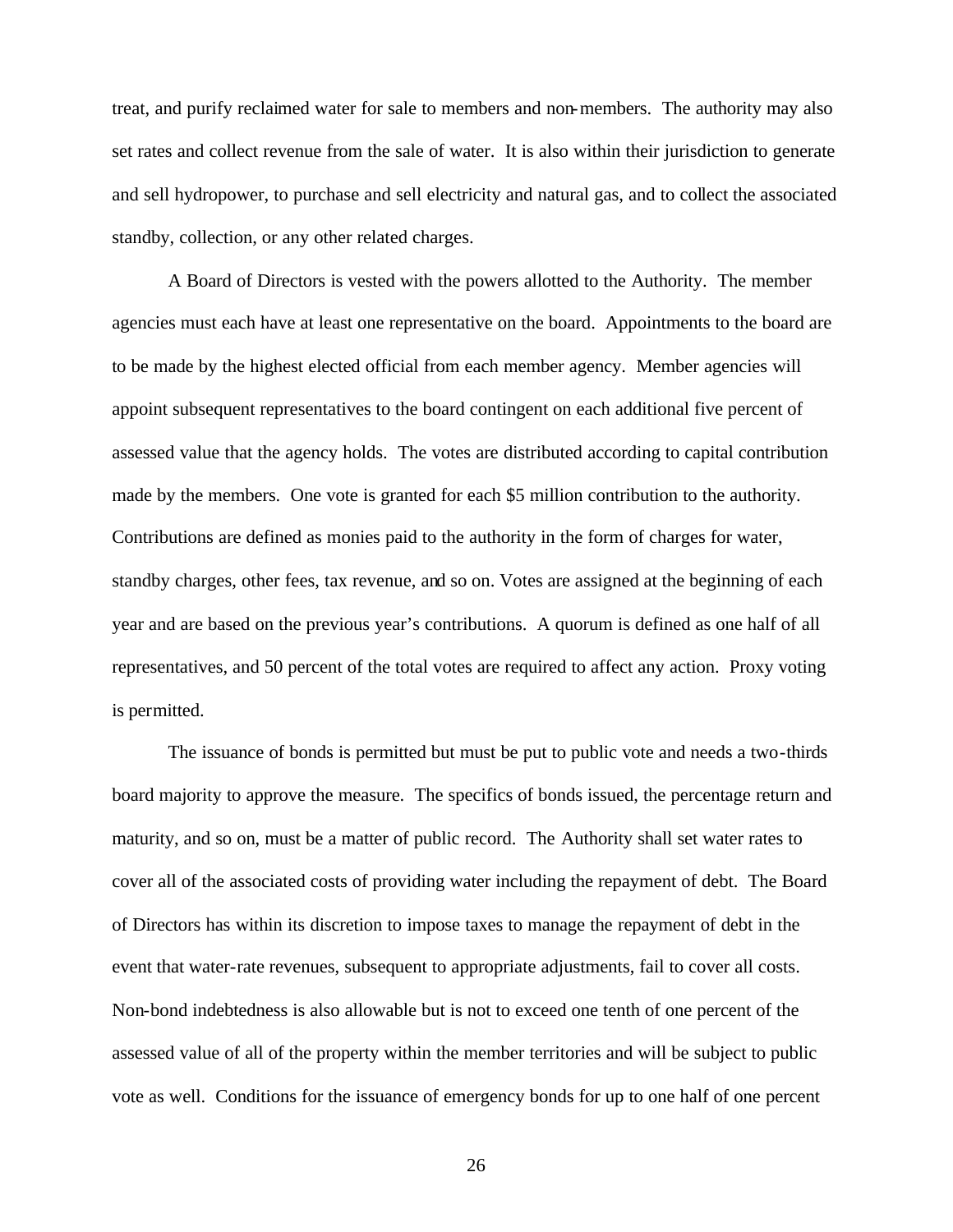of the same assessed property value exist for situations where damage to facilities has occurred that is not covered by insurance. The authority may also impose taxes on its members that, like property taxes, will be valued in accordance with the assessed value of property within the member's region. These taxes may be paid directly by the member agency or may be passed on to the property owners and collected by the member agencies as property taxes.

Territory annexed by members will become part of the Authority. Water districts may elect to annex to the Authority as a new member or districts may chose to consolidate with another district that is already a member of the Authority. Special conditions exist for the annexation of federal property.

#### **San Juan Water Commission**

The San Juan Water Commission (Commission) was established in 1986 by the cities of Farmington, Aztec, Bloomfield, the county of San Juan, and the San Juan Rural Water Users Association (see Appendix for more details). The original purpose of the Commission was to protect and utilize future and existing water rights and water resources of the parties and to provide for equitable distribution of water rights and untreated water resources allocated to the Commission. It was intended that a mechanism be provided for the parties to acquire, finance, protect, and conserve additional water rights and water resources. Also, a mechanism was provided for implementation of plans or projects with reference to water rights to protect water and the use and development of untreated water and untreated water storage and conveyance projects.

The Animas La Plata Project (Project) delineated 38,400 acre-feet of deliverable water to San Juan County with 7,600 acre-feet of that water allotted to Shiprock. Members were in agreement that the water should benefit the citizens and industries of San Juan County. Congress mandated that no construction for the project could begin until the affected parties were in agreement as to cost sharing and funding. The Bureau of Reclamation was authorized to enter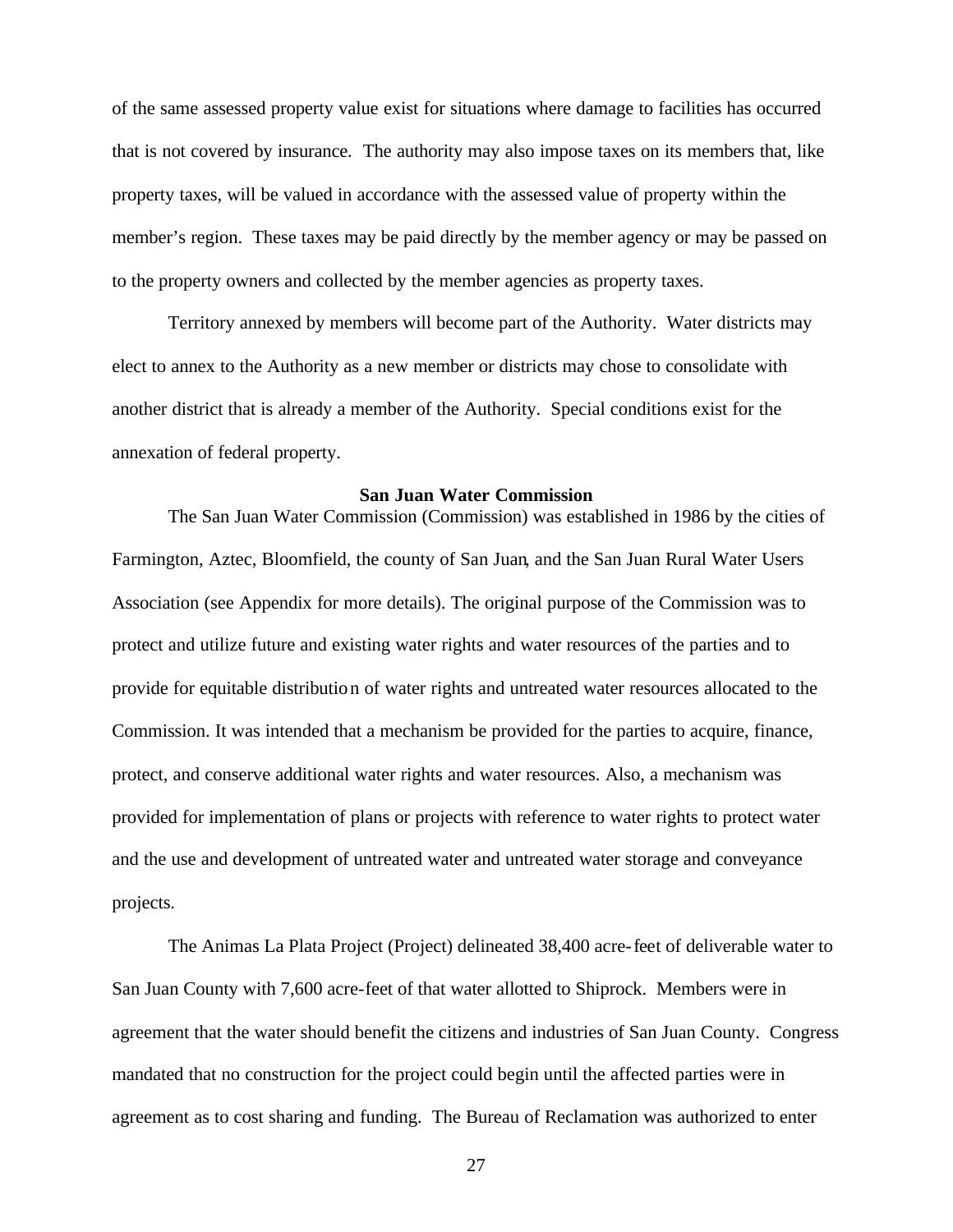into agreements with non-federal water users to construct facilities on the condition that these non-federal water users would share construction costs associated with the Project.

The Commission was established to answer these Congressional mandates under New Mexico state law (Sec. 11-1-5 NMSU 1978) and is structured as a Joint Powers Agreement. Each party to the agreement will appoint one representative to the Commission. The member agencies are also directed to appoint at least one alternate member to the Commission who will act in the absence or incapacity of a regular member. This alternate shall have all of the powers, duties and responsibilities of the regular member should they have to serve as a member of the Commission. Alternate members may attend meetings and involve themselves in discussions but may only vote in the absence of the regular member. Each member, or alternate if that is the case, is entitled to one vote.

The members may not hinder the business of the Commission by frustrating the process of meetings or by failing or refusing to attend meetings. Such actions, if identified, will cause the member or alternate member or both to be removed from the Commission and an adequate replacement installed.

A chairman, who serves for one year, shall be selected at the first official meeting of the Commission each year. The meetings of the Commission will comply with the New Mexico Open Meetings Act, and attendance of a majority of the members will be necessary for the Commission to conduct business.

The Commission is able to receive public funds to offset the administrative and operational costs of the agreement. The costs include, but are not limited to, wages, salaries, administrative overhead, and transportation costs. Commission members may advance funds with the understanding that such advances shall be repaid by the Commission at the time such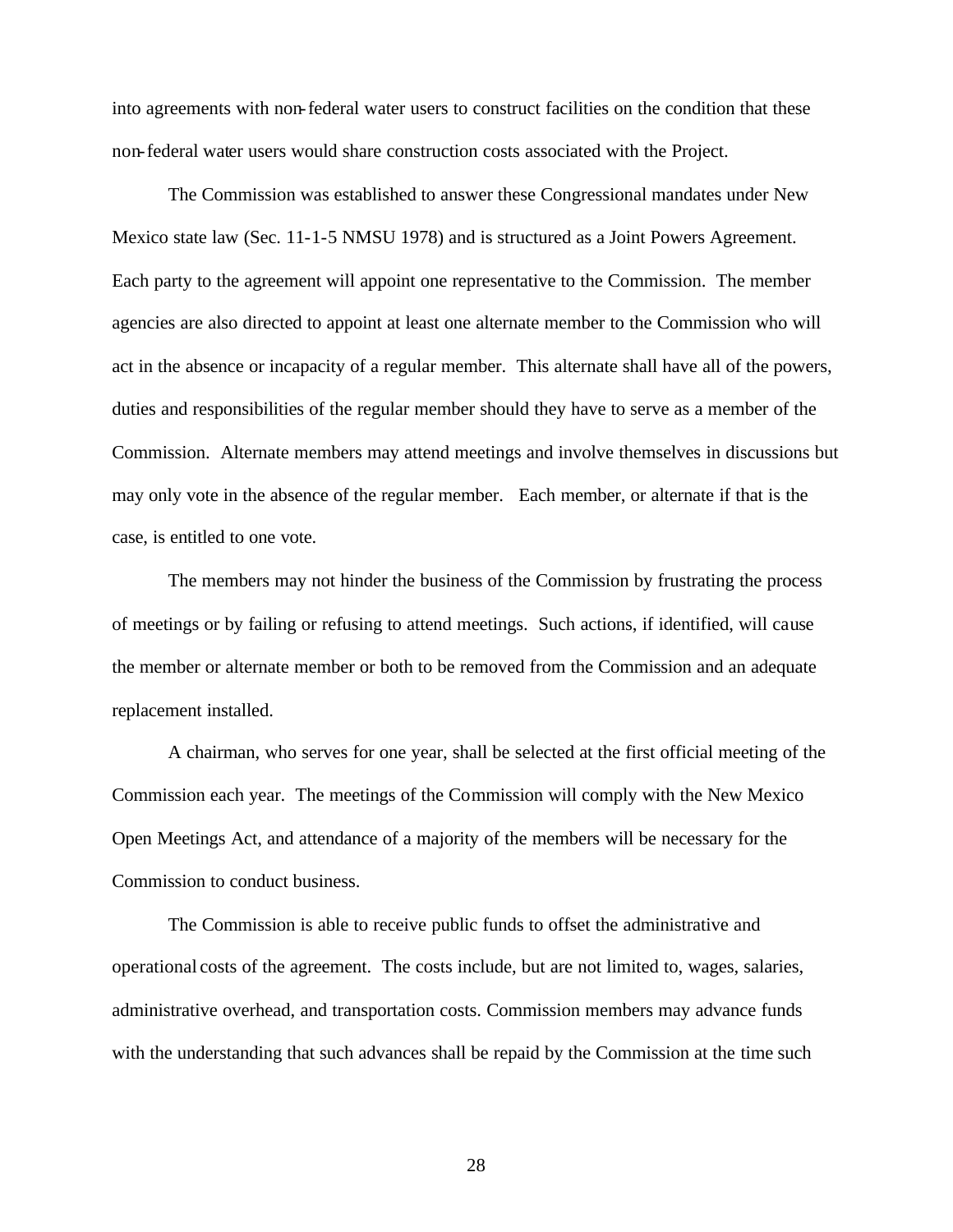funds become available to the Commission. Some exceptions for the repayment of funds are garnered from county tax levies, and the right of some of the members to waive repayment exist.

A favorable vote of four of the five members will be necessary before the Commission may sell or transfer ownership of, lease, or rent any water or water rights or assets of the Commission. Voting on other matters or actions will only require a majority of the members to approve.

The authority of the Commission is limited to the acquisition and holding of water rights, storage of untreated water, rights to water, and distribution of untreated water for the benefit of the Commission members and the residents they serve. The agreement shall be effective until the Animas La Plata Project (ALP) is completed and the first water has been delivered to the Ridges Basin Reservoir. The Commission also intends to continue beyond the completion of Project construction.

The purpose the Commission intends to serve upon Project completion, or in the event that the Project is abandoned or never completed, is to insure that the water allotted to citizens is delivered and used to their benefit. A monthly operating statement will be provided to the members by the Commission and payment will be remitted no later than twenty days following the end of the reporting month.

San Juan County, the party with general countywide fund raising power, agreed to implement a mill levy (approximately three mills) upon all real and personal property in the county including municipalities. The proceeds of the mill levy were used to establish a sinking fund to pay for Project construction. The county would continue to maintain a mill levy, after construction costs were guaranteed, to pay for the operating and maintenance expenses for the project and to pay for the operation and maintenance costs for the Commission. The county may also provide a sinking fund to be used for the acquisition of additional water rights, facilities for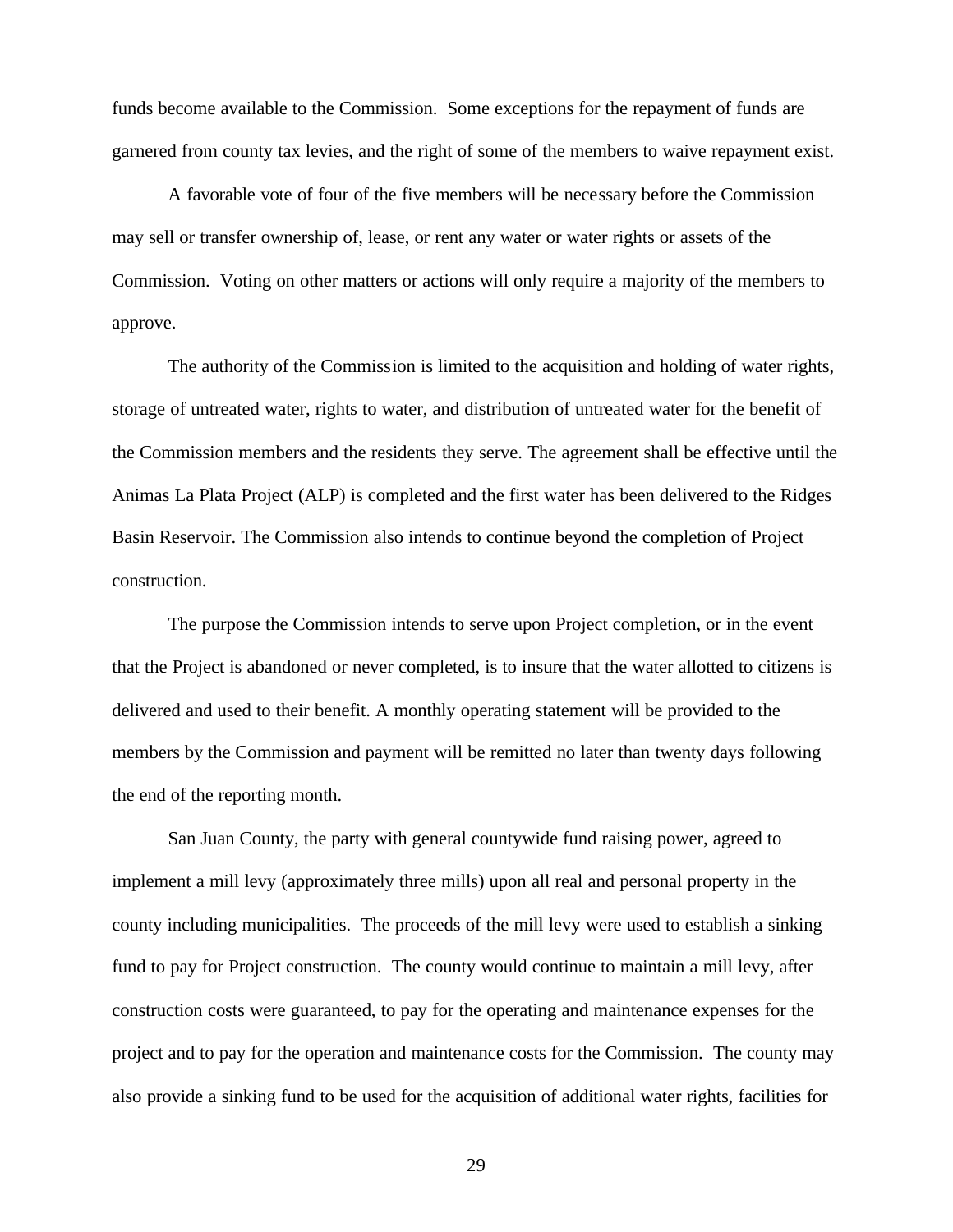the storage and distribution of untreated water, and to fulfill other purposes of the Commission. The county maintains control over the monies including prudent investment of such monies should they be held in trust by the County for the parties to the agreement. Sufficient monies to meet budget requirements will be transferred by the county to the Commission in quarterly installments.

Title to all assets and water rights acquired by the Commission shall only be taken in a manner that has been agreed upon by members of the Commission. Water rights or property taken in the name of the Commission will be held in trust for the members. Arrangements were set in place to manage the transfer of assets back to the members in the event that the Commission should be dissolved.

The Commission's dealings were limited to the management of untreated water as defined by New Mexico state law (Sec. 72-4-8 NMSA 1978). Proceeds from ad valorem taxes are not to be used, under this Agreement, to acquire water supply systems. The agr eement also stipulates that the Commission would make a concerted effort to acquire additional water and water rights. The goal would be to obtain water in an amount at least equal to the original ALP allocation as soon as funds from the mill levy were adequate to purchase these rights.

The agreement did not limit the power of the individual entities to acquire water or water rights by whatever means available to them nor did it limit their power over water or water rights that were already in their possession. The Commission did retain the right to review any third party's offer to sell rights and make a recommendation to the entity to which the offer was made. Provisions were made for the event that any of the parties should sell water outside of their city limits or service area. The contracts for water from the Bureau of Reclamation for ALP water would transfer from the Commission to the cities and county should the Commission dissolve. The county would be the trustee for the San Juan Rural Water Users Association in the event that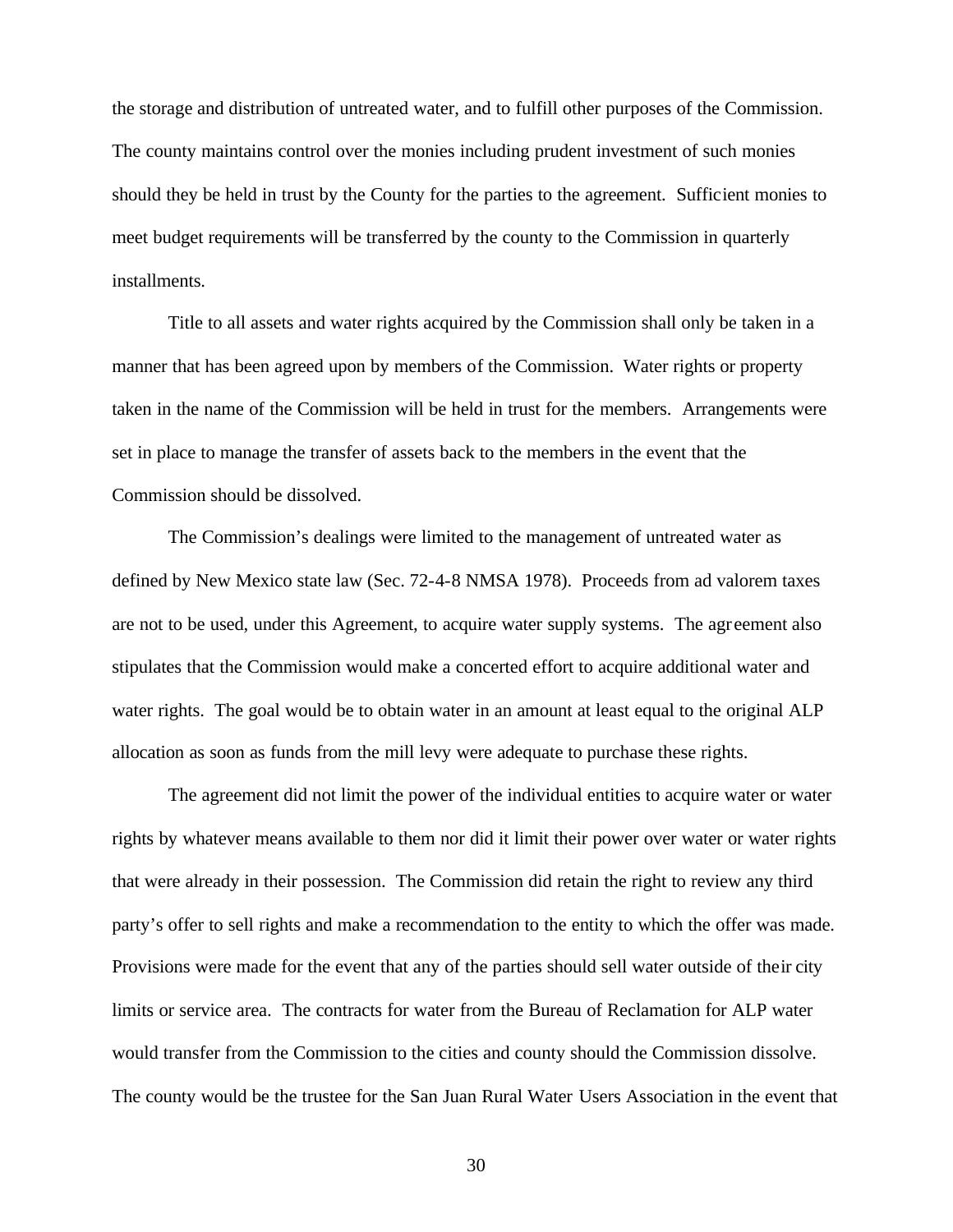the Commission were to dissolve and in this capacity would take possession of any assets, contractual agreements, and so on, and serve as the administrative agent for the Association.

### **Without Participating Agency Involvement**

This category of systems is defined by its lack of participating agency involvement. These agencies all prescribed to a board system of governance as did most of the regional water systems identified, but chose to have their board selected from among the region's citizens. Board members for these systems were either elected or appointed by an impartial third party. This system of board selection allows the entity to operate autonomously, releasing the participating agencies from decision-making and management responsibility.

### **Jordan Valley Water Conservancy District**

The Jordan Valley Water Conservancy District (District) was organized in 1951 pursuant to the provisions of the Utah Water Conservancy Act (see Appendix for additional details). The District is a political subdivision of the State of Utah and a body corporate with all of the powers of a public or municipal corporation (Jordan Valley Water Conservancy District 2001). The purpose of the District is to provide for conservation and deve lopment of water to achieve the greatest beneficial use within its legal boundaries. The District would continue to contract, with any entities available, to make available water for municipal and industrial use, irrigation, power and manufacturing at reasonable cost and through a reasonable system of delivery.

The District is managed by a Board of Trustees (Board) and all powers of the District are exercised through the Board. The qualifications for trustees include: the trustee shall be a resident of the division they are to serve and shall swear an oath to the office they are to serve. The number of trustees is not to exceed eleven persons but the authorized number will be subject to change at the discretion of the state's legislative body. The current number of members serving by order of the court is set at eight. Trustees are appointed from the division of the District as set by the court. They are appointed by the Governor of Utah with the advice of the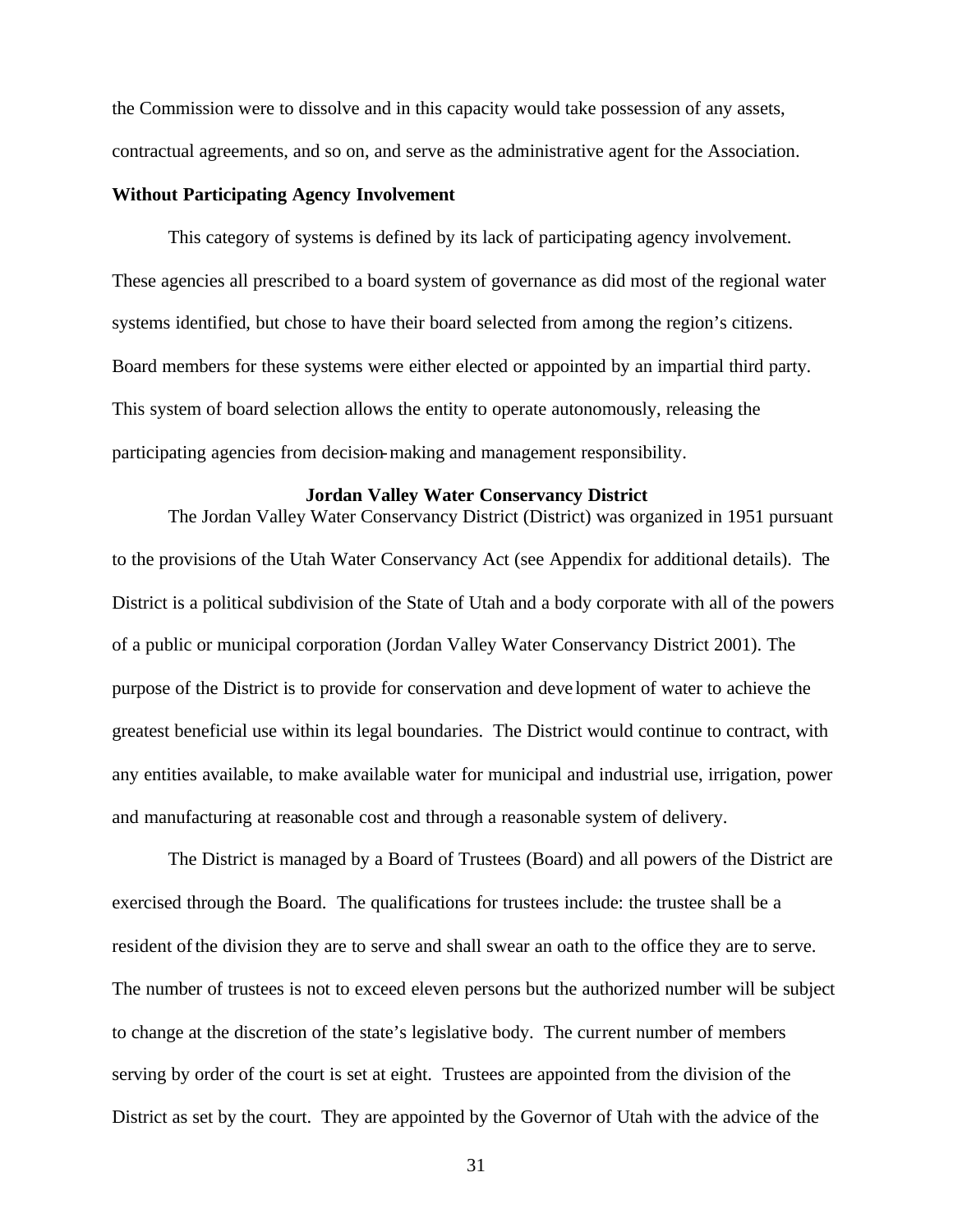state's senate. Nominees are submitted from two classes of divisions. In a division of solely incorporated cities, each city will submit two nominees for trustee. The second type of division, which includes non-incorporated areas, shall submit three nominations for trustee. In the event that the division is situated in more than one county, the legislative bodies of the counties will collectively compile a list of nominees. The term of office is four years and commences on the first Monday of January of the year the term begins. Half of the trustee positions will be appointed every two years with the other half appointed on the alternate two years. The number of terms a trustee serves is not limited. Provisions for vacancies on the Board that are not consistent with regular appointment intervals are included in the bylaws.

The Board shall hold annual meetings as well as quarterly meetings with the possibility of meetings being held more frequently as need dictates. The annual meeting will be held on the regularly scheduled meeting date in August. The principal officers of the Board will be elected at the annual meeting. These principal officers are described as a chair of the Board, a vice-chair, and a member who will serve as secretary of the Board and of the District. The secretary's position may be filled from within or outside of the Board. The secretary will also serve as treasurer of the District unless the Board is provided with a treasurer. The term of the office is the interval between annual meetings. Officers may resign at any time by providing written or verbal notice to the Board. Acceptance of the resignation will not be necessary for it to be effective. A majority vote of the Board will be necessary for an officer to be removed from their position.

The Board has the authority to adopt policies or procedures for the governing and operation of the District. These polices can be administrative, rules, or regulations governing personnel and rules and regulations for retail and wholesale water service. These policies will be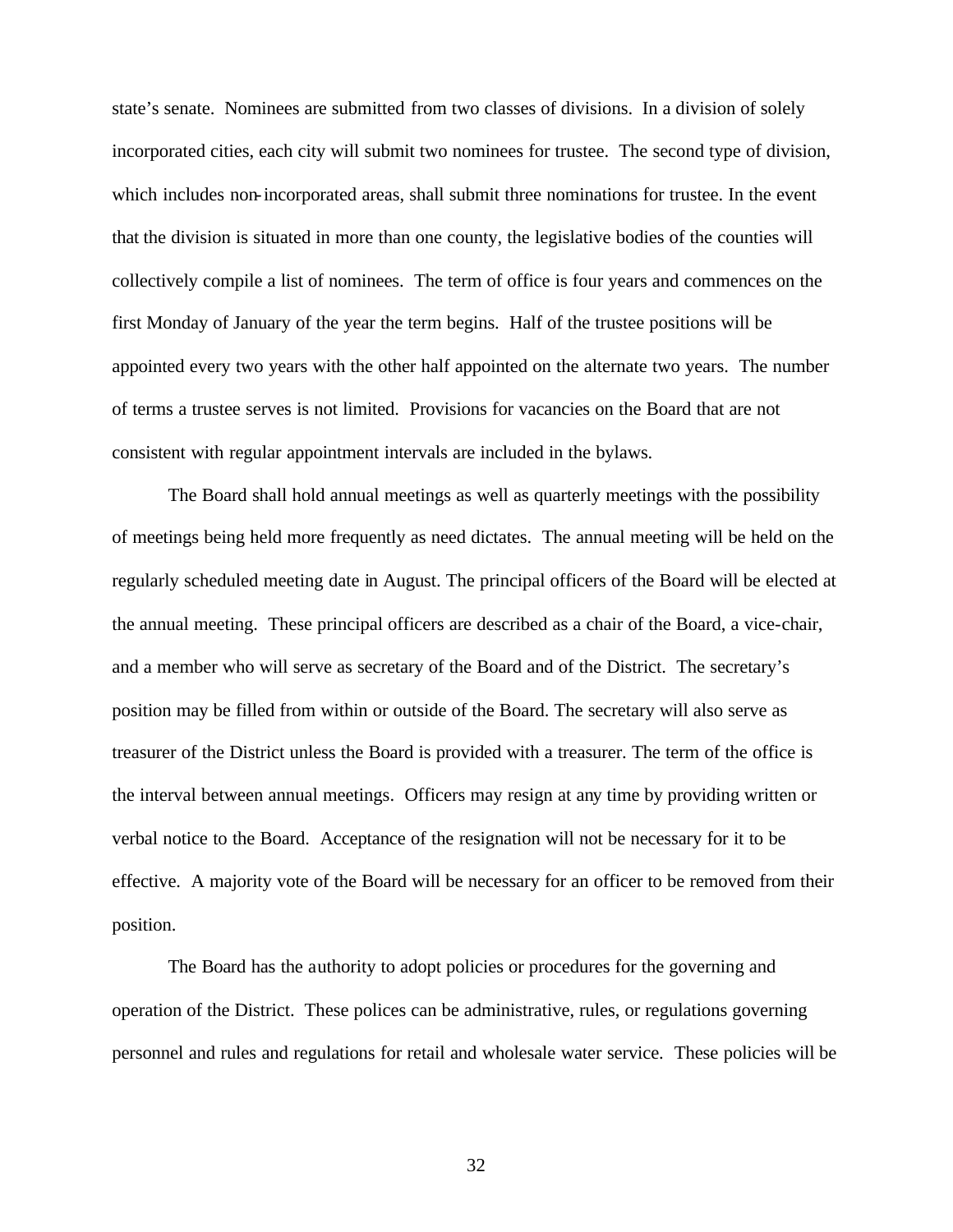drawn up in an "Administrative Policy and Procedures Manual," which will be adopted and approved by the Board.

The District maintains different and specific rules and regulations for retail and for wholesale water service. Retail water service is to be provided to any applicant with property within the district and who resides within the legal boundaries of an incorporated entity but cannot, for whatever reason, make arrangements for water provisions from that incorporated entity. Application may be submitted to the District requesting retail water service. Applicants are responsible for all costs associated with the connection of that service. Conditions for retail service outside of the District's service area may also be made and provisions for accomplishing this type of service connection are set forth by the District.

The District has set forth conditions for connection and payment for such services as well as conditions for the payment for water service and for termination of service. Policies have also been established for determining water rates, charges and fees, and for applications for service to multiple units. The cost of emergency water lines in the form of fire hydrants, and so on, shall be borne by the area they benefit, but will be inspected and maintained by the District. Application can be made to the District for the extension of water mains with the cost assumed by the beneficiaries when practical.

The District has established policies for limiting liability for damage caused by disruptions, failures, or irregularities in water service, water main breaks or other circumstances beyond the reasonable control of the District. Policies have also been established governing procedures for providing water service for newly annexed municipal areas.

The District's primary focus is on supplying wholesale water to municipalities and other customers. Contracts are divided into several categories according to the need or type of the particular customer. These categories are broadly divided into municipalities, districts,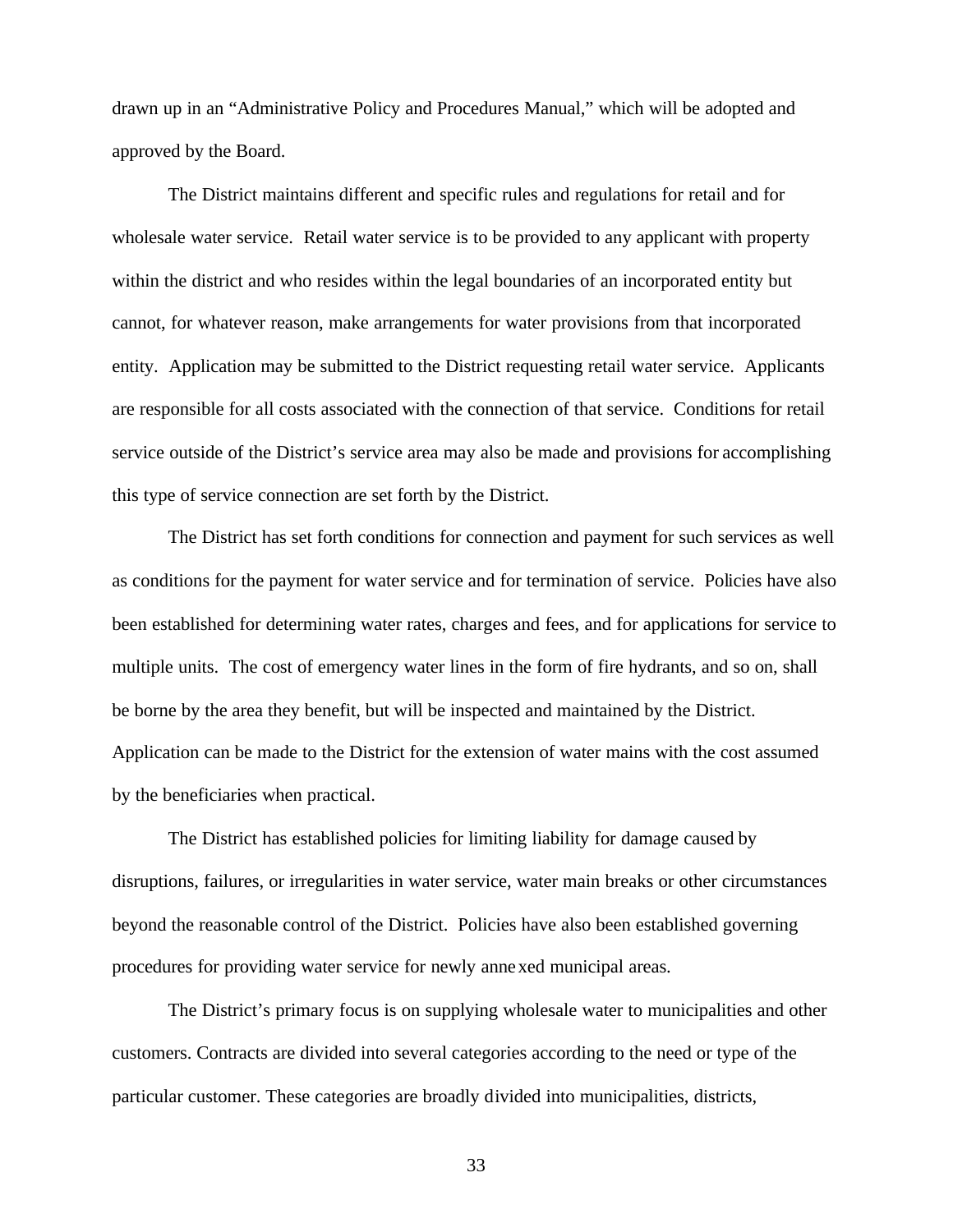departments of state government, and private companies. The broad categories are further divided into well-defined sub-categories and each has very specific rules and policies governing the conditions under which they will contract for water. Contract conditions stipulate that customers will pay for any water contracted for whether or not the water is actually delivered (take-or-pay contracts). Application can be made to the District to reduce contract amounts but the Board will not consider such a request unless another agency wishes to rewrite their contract and increase their portion of water by an amount that offsets the reduction of the agency making the application.

Water contracts define contract amounts or minimum annual volumes. These contracts may also include contract capacities, or peak day flow rates for the delivery of contract volumes. Periods where water shortages occur are to be dealt with by assigning each customer a priority. The various contract categories are assigned a numeric priority and delivery will be adjusted according to this predetermined priority with higher priority contract holders receiving first rights to available water. Sub-categories are assigned the same priority as the broad category from which they are drawn. Most contracts contain perpetual terms but some fixed-term contracts are drafted. Only certain categories of customers are eligible for perpetual wholesale contracts, and new applications for contracts under these conditions must take minimum annual delivery of not less than 500 acre-feet.

The District has established policies for setting water rates, charges, and fees in which they detail their pricing structure and wholesale flat meter charges as well as methods for invoicing and accepting payment. Extensive provisions for expansion of facilities and the customer base are outlined in detail. The District has delineated policies for leasing of their real property, and license agreements for the Jordan Aqueduct.

## Tarrant Regional Water District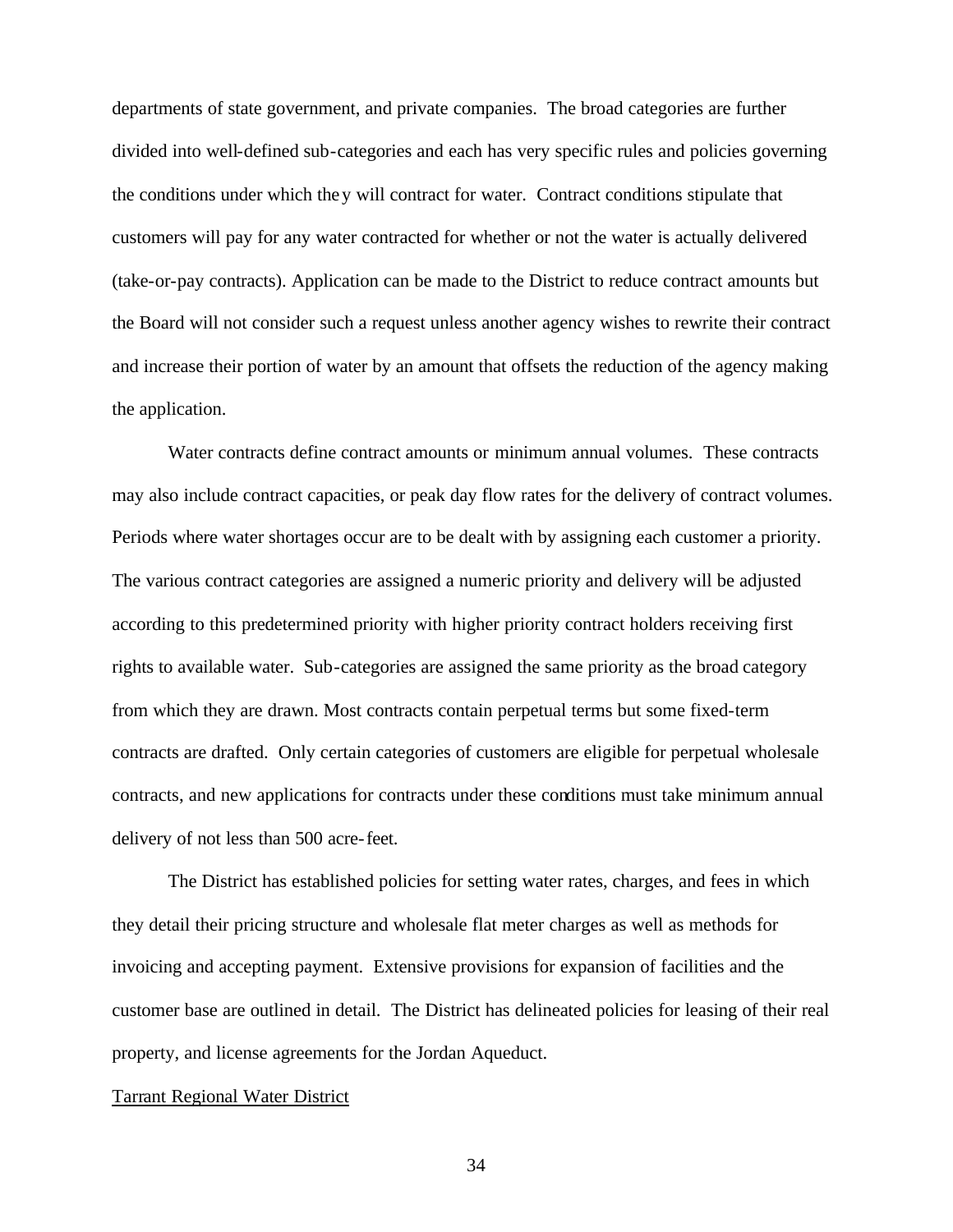The Tarrant Regional Water District (TRWD) was originally organized in 1924 under Chapter 51 of the Texas Water Code (see Appendix for additional details; Oliver, J. telephone conversation 2002). Chapter 51 describes the rules and powers for the creation and operation of Water Control and Improvement Districts in that state. The TRWD serves 28 entities through contract agreements and has four "equity partners." The TRWD was created as a political subdivision of the state with its political boundaries being defined as Ft. Worth, but the service area includes the ten surrounding counties. The four "equity partners" are also served on a contractual basis, but have established equity through capital contributions over the years. Recently a court has essentially awarded them this status and also awarded them priority over all other customers. Their rates are also expected to reflect their equity contributions.

Texas state law dictates that a Water Control and Improvement District be created by a petition to the county in which it intends to establish. Should more than one county be involved, the group must petition the Texas Natural Resources Commission. Elections to approve the petition are held in the area proposed for the district. The measure will be approved on an entityby-entity basis in the instance where more than one entity is involved; some entities may approve the measure and others may not. Districts, once created, can join together to create "Master Districts" that are formed to manage an entire watershed, to create large facilities, or for other large-scale projects.

A five-member board of directors is elected by the Ft. Worth electorate. This board serves to govern the district. Directors must be citizens of Texas and must own land within the district. The TRWD may enter into inter-governmental agreements with a city to build joint facilities. The city involved shall appoint a special director to the board for the duration of the project. The special director does not have voting privileges.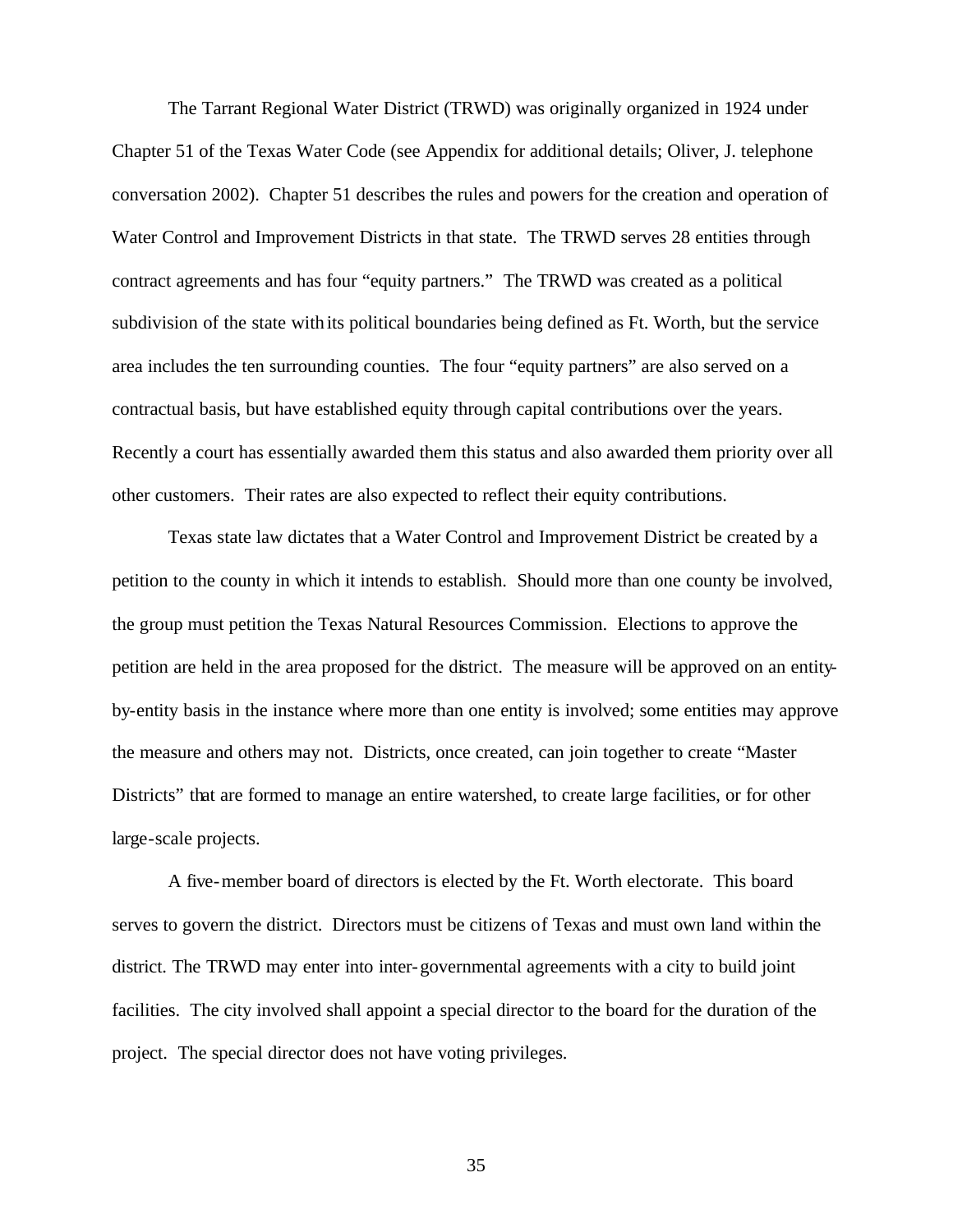The TRWD may be involved in the control, storage and distribution of water. They may also be involved in flood control, construction of facilities, and reclamation and may create rules and regulations concerning these matters. Some of the other powers granted the TRWD include eminent domain, the right to transfer water rights, the right to sue to protect water rights, the development of hydroelectric projects, and the sale of hydroelectric rights.

The TRWD may enter into cooperative agreements with other governmental agencies. Contributions by other governmental agencies for capital projects can be proceeds from taxes or from bond issues.

The "equity partners" and other partners of the TRWD submit their estimated water needs to the TRWD each year by a designated deadline. The TRWD then calculates the cost to provide the water to the agency and assesses each recipient. The municipalities then agree on the assessment and a contract is drawn delineating the terms. The assessments are paid out in several installments. Excesses are carried over to the next year and credited, and deficiencies are made up by assessing additional costs on a pro-rata basis. The TRWD maintains the right to cut off water deliveries for non-payment.

A district has the right to take on storm water and wastewater functions as the need arises but additional funding in the form of bonds must have voter approval. Revenues from bond issues are to be placed in construction funds. Maintenance funds will be derived from the assessments but, with voter approval, can be raised via property tax levies.

Extensive regulations govern the issuance of bonds, and on the types of feasibility and necessity studies and reports that must be submitted before funding for capital projects can be conducted as well as on tax levies for the repayment of bonds. Extensive provisions also exist for the dissolution and oversight of dissolution of the district. The TRWD also retains the right to annex new territory when the need arises.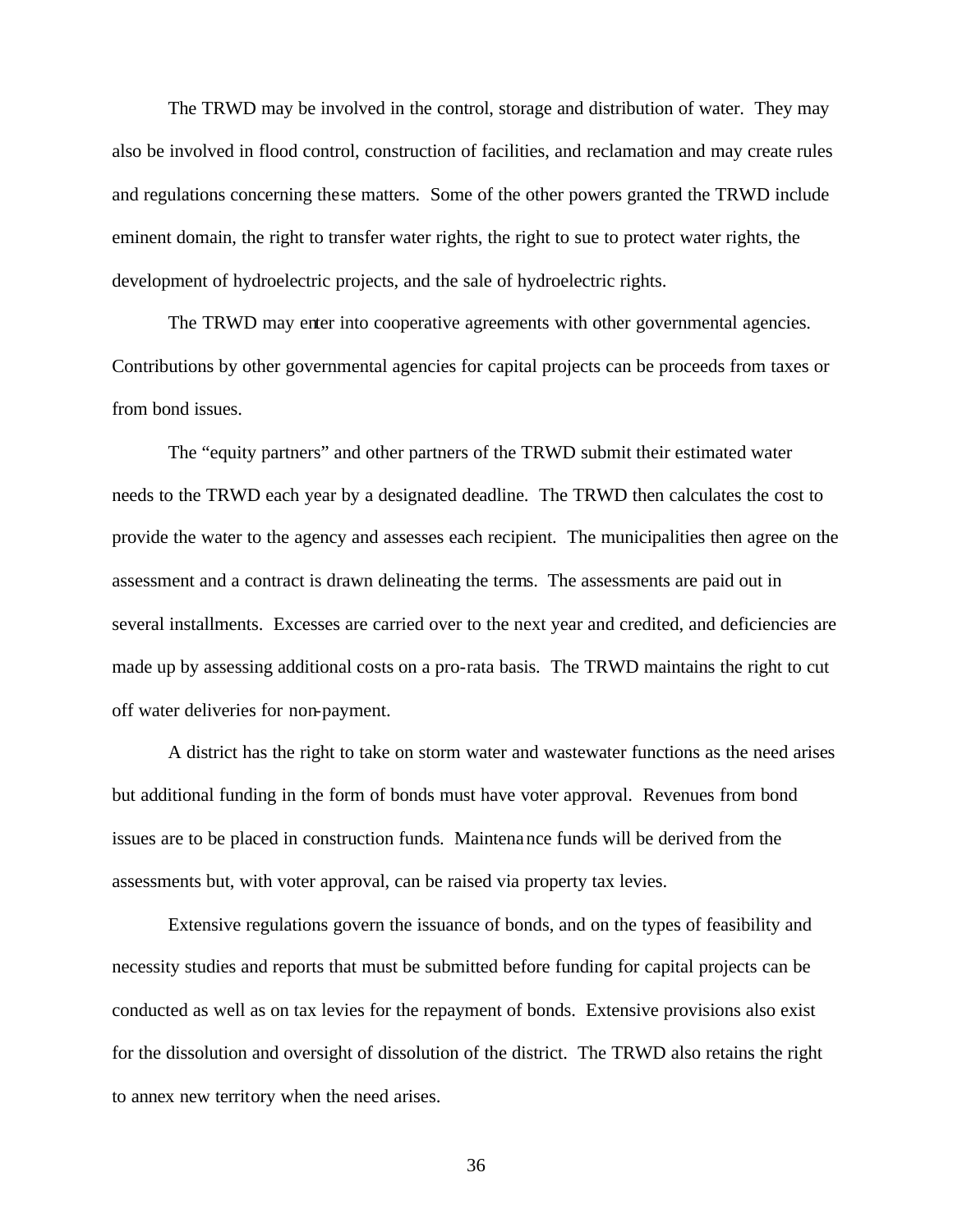### **SUMMARY**

Investigation into various governance systems revealed an assortment of different views about how regional governance should work. Some of the agencies involved in these systems felt that direct participation was essential to maintaining equity in decision making whereas others felt that having no participation fostered more equitable structures. One of the pertinent issues was the ability to raise funds for financing capital projects. Most models had multiple methods for obtaining funds. The only major difference in fund-raising capabilities dealt with bonding capacity. County-run entities, or those in which a county was involved, had the added advantage of mill levy assessments.

The investigation netted a wide array of governance systems that allowed for varying degrees of control. Part of the decision criteria for model choice was geographic or political similarity to the Lower Rio Grande region, so even though the systems detailed were developed to meet the specific needs of the region they served, each should also have some feature or features that could be translated for use by the LRGWUO. A method for quickly evaluating the fit of each of the models was developed (Table 1). The features desired by the LRGWUO were delineated and each model compared in a matrix format. This format provides a quick reference for determining the viability of each type of governance system modeled. This, along with the detailed information provided, should serve as a basis for deve loping a governance structure that meets the unique needs of the region and provides a basis for the completion of a plan to provide a sustainable water supply.

Table 1. Summary of comparison of governance systems for selected entities.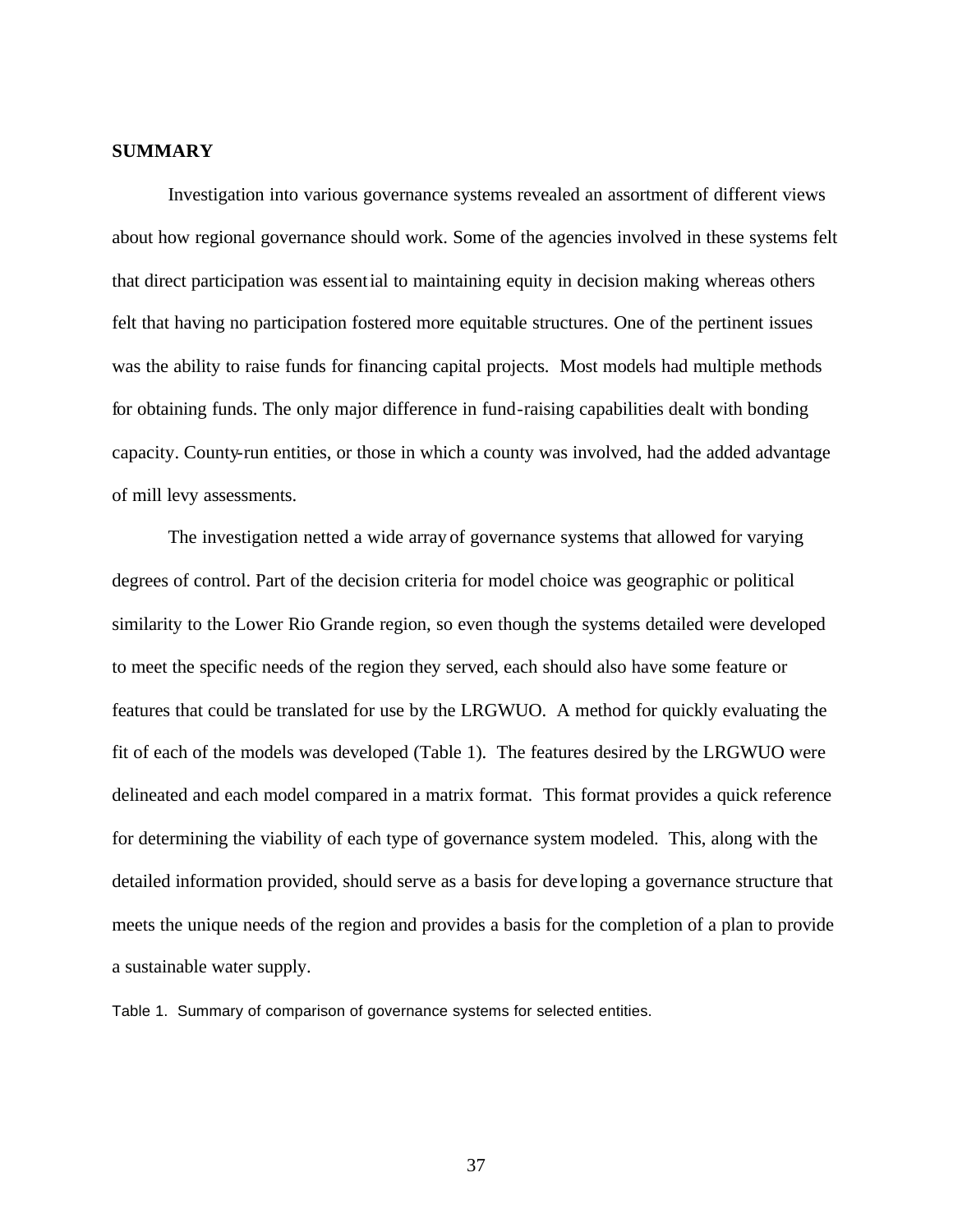|                                                                           | Direct Agency Involvement | ndirect Agency Involvement | No Agency Involvement | Federal Funding | State Funding | Mill Levy | Bonding Capacity<br>Revenue | Other Taxing Capability | Other Financing Capacity | County Involvement | Unincorporated Area<br>Involvement | Municipal Involvement | <b>Public Utilities Regulation</b> | weŋ əpp.<br>MN u! əɔɐld u! uoṛssəɔuoつ |
|---------------------------------------------------------------------------|---------------------------|----------------------------|-----------------------|-----------------|---------------|-----------|-----------------------------|-------------------------|--------------------------|--------------------|------------------------------------|-----------------------|------------------------------------|---------------------------------------|
| Arizona Municipal Water Users<br>Association<br>Phoenix, AZ               | X                         |                            |                       | X               | X             |           | x                           | X                       | X                        |                    | X                                  |                       |                                    |                                       |
| <b>Bull Run Drinking Water Agency</b><br>Portland, OR                     | X                         |                            |                       | X               | X             | X         | X                           | X                       | X                        | X                  | X                                  | X                     |                                    |                                       |
| Dallas Water Utility<br>Dallas, TX                                        |                           |                            |                       | X               | X             |           | Χ                           | Χ                       | X                        | X                  | Χ                                  | X                     | Χ                                  | X                                     |
| El Paso Water Utilities                                                   |                           |                            |                       |                 |               |           |                             |                         |                          |                    |                                    |                       |                                    |                                       |
| El Paso, TX                                                               |                           |                            |                       | X               | X             |           | X                           | X                       | X                        |                    | X                                  | X                     | X                                  |                                       |
| Jordan Valley Water Conservancy<br><b>District</b>                        |                           |                            | X                     | X               | X             | X         | X                           | X                       | X                        | X                  | X                                  | X                     |                                    |                                       |
| Salt Lake City, UT                                                        |                           |                            |                       |                 |               |           |                             |                         |                          |                    |                                    |                       |                                    |                                       |
| Las Vegas Valley Water District<br>Las Vegas, NV                          | X                         |                            |                       | X               | X             | X         | X                           | X                       | X                        | X                  | X                                  | X                     |                                    |                                       |
| <b>Oklahoma City Water Utilities</b><br><b>Trust</b><br>Oklahoma City, OK |                           |                            |                       | X               | X             |           | X                           | X                       | X                        | X                  | X                                  | X                     | X                                  | X                                     |
| City of Portland                                                          |                           |                            |                       |                 |               |           |                             |                         |                          |                    |                                    |                       |                                    |                                       |
| Portland, OR                                                              | X                         |                            |                       | X               | X             |           | X                           | X                       | X                        | X                  | X                                  | X                     | X                                  | X                                     |
| San Diego Water Authority                                                 |                           | X                          |                       | X               | X             | X         | X                           | X                       | X                        | X                  | X                                  | X                     |                                    |                                       |
| San Diego, CA                                                             |                           |                            |                       |                 |               |           |                             |                         |                          |                    |                                    |                       |                                    |                                       |
| San Juan Water Commission                                                 |                           | X                          |                       | X               | X             | X         |                             |                         | X                        | X                  | X                                  | X                     | X                                  | X                                     |
| Farmington, NM                                                            |                           |                            |                       |                 |               |           |                             |                         |                          |                    |                                    |                       |                                    |                                       |
| <b>Tarrant Regional Water District</b><br>Ft. Worth, TX                   |                           |                            | Χ                     | Χ               | Χ             |           | X                           | Χ                       | X                        | X                  | X                                  | X                     | Χ                                  | X                                     |

# **BIBLIOGRAPHY**

Arizona Municipal Water Users Association. *Bylaws*. July 11, 1991.

- Bond, J., Secretary San Diego County Water Authority. Telephone Conversation September 2002.
- Boyle Engineering Corp, Parsons Engineering Science Inc. 2000a. *El Paso–Las Cruces Regional Sustainable Water Project, Siting Study for Phase I Facilities for Doña Ana County, Task Order No. 1 Amendment 11, Part 13 with Addenda.* Prepared for New Mexico–Texas Water Commission, Final – March 2000.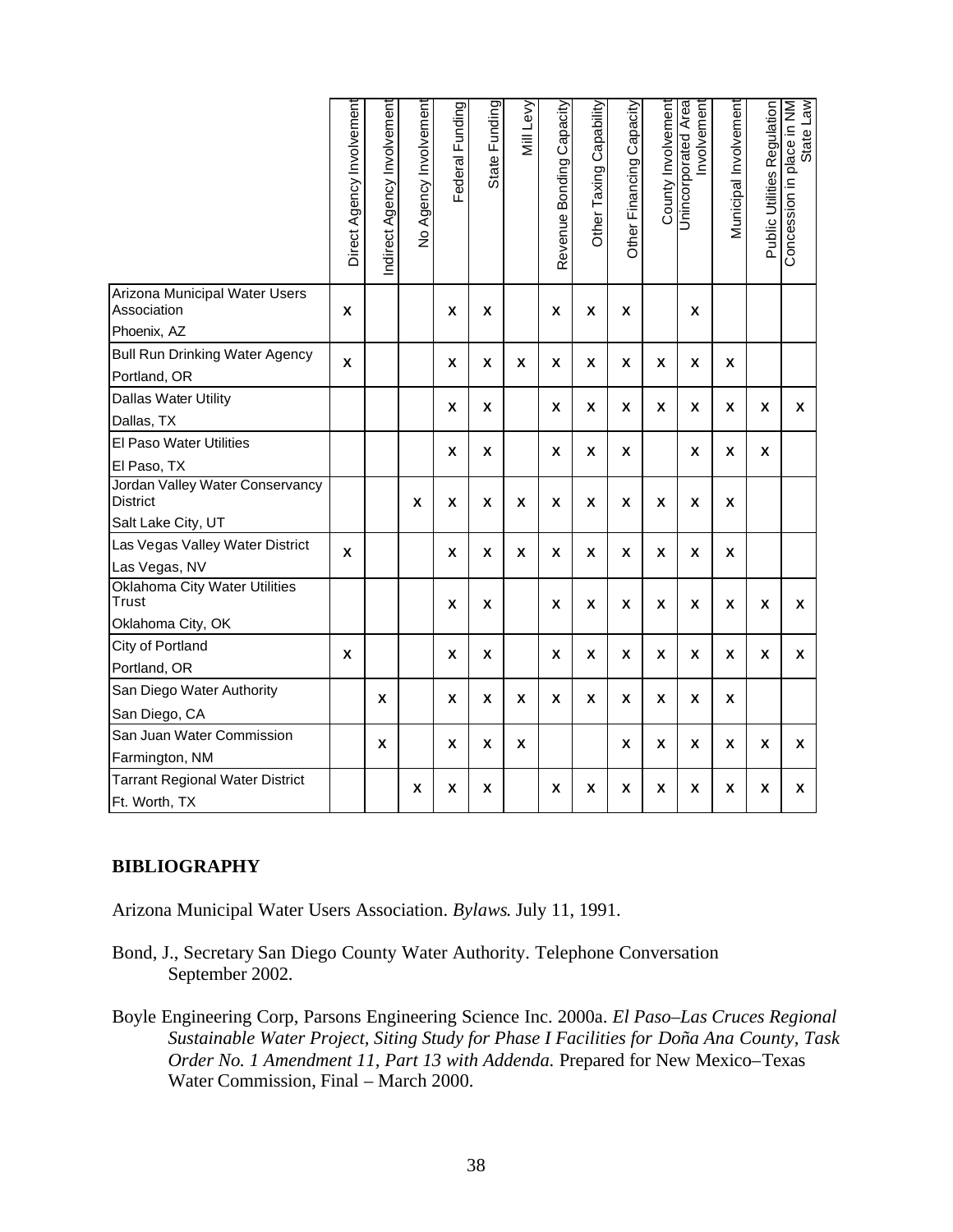- Boyle Engineering Corp, Parsons Engineering Science Inc. 2000b. *El Paso–Las Cruces Regional Sustainable Water Project, Study of Conveyance Facilities for Year Round Delivery of Surface Water to Water Treatment Plants*. *Task Order No. 4, Part 2.* Prepared for New Mexico–Texas Water Commission, March 2000.
- Boyle Engineering Corp, Parsons Engineering Science Inc. March 2000c. *El Paso*–*Las Cruces Regional Sustainable Water Project, El Paso Upper Valley Water Treatment Plant Conceptual Site Layout, Task Order No. 1, Amendment No. 9, Part 11*. Prepared for New Mexico–Texas Water Commission, March 2000.
- Boyle Engineering Corp, Parsons Engineering Science Inc*.* 2000d. *El Paso–Las Cruces Regional Sustainable Water Project, Anthony/Canutillo Membrane Treatment Pilot Plant, Task Order No. 1, Amendment No. 7, Part 9.* Prepared for New Mexico–Texas Water Commission, March 2000.
- CDM. *Tri-Regional Planning Group, Feasibility Study for Development of a Regional Plan in the El Paso/Ciudad Juarez/Doña Ana County Region.* Prepared for Border Environment Cooperation Commission, May 2002.
- City of Dallas Texas. *Water Utilities Interesting Facts*. <*http://www.dallascityhall.com/dallas/eng/gtml/water\_utilities\_interesting\_fa.html*> 2001.
- City of Portland Bureau of Water Works. *Water System*. <*http://www.water.ci.portland.or.us/siteindx.htm#system*> 2002.
- Johnson, R., Interim Department Director City of Dallas Texas Water Utilities. Telephone Conversation September 2002.
- Jordan Valley Water Conservancy District. *Administrative Policy and Procedures Manual.* March 27, 2002.
- Jordan Valley Water Conservancy District. *Bylaws.* October 24, 2001.
- Jordan Valley Water Conservancy District. *Rules and Relations for Retail Water Service.* October 24, 2001.
- Jordan Valley Water Conservancy District. *Rules and Regulations for Wholesale Water Service*. October 24, 2001.
- Oklahoma City, Oklahoma. *Water and Wastewater Utilities.* < *http://www.okc-cityhal.org/* > 2002.
- Oliver, J., General Manager, Tarrant County Regional Water District. Telephone Conversation October 2002.
- Parsons Engineering Science Inc. 2002. *Water Rate Study.* Prepared for the Lower Rio Grande Water Users Organization. April 16, 2002.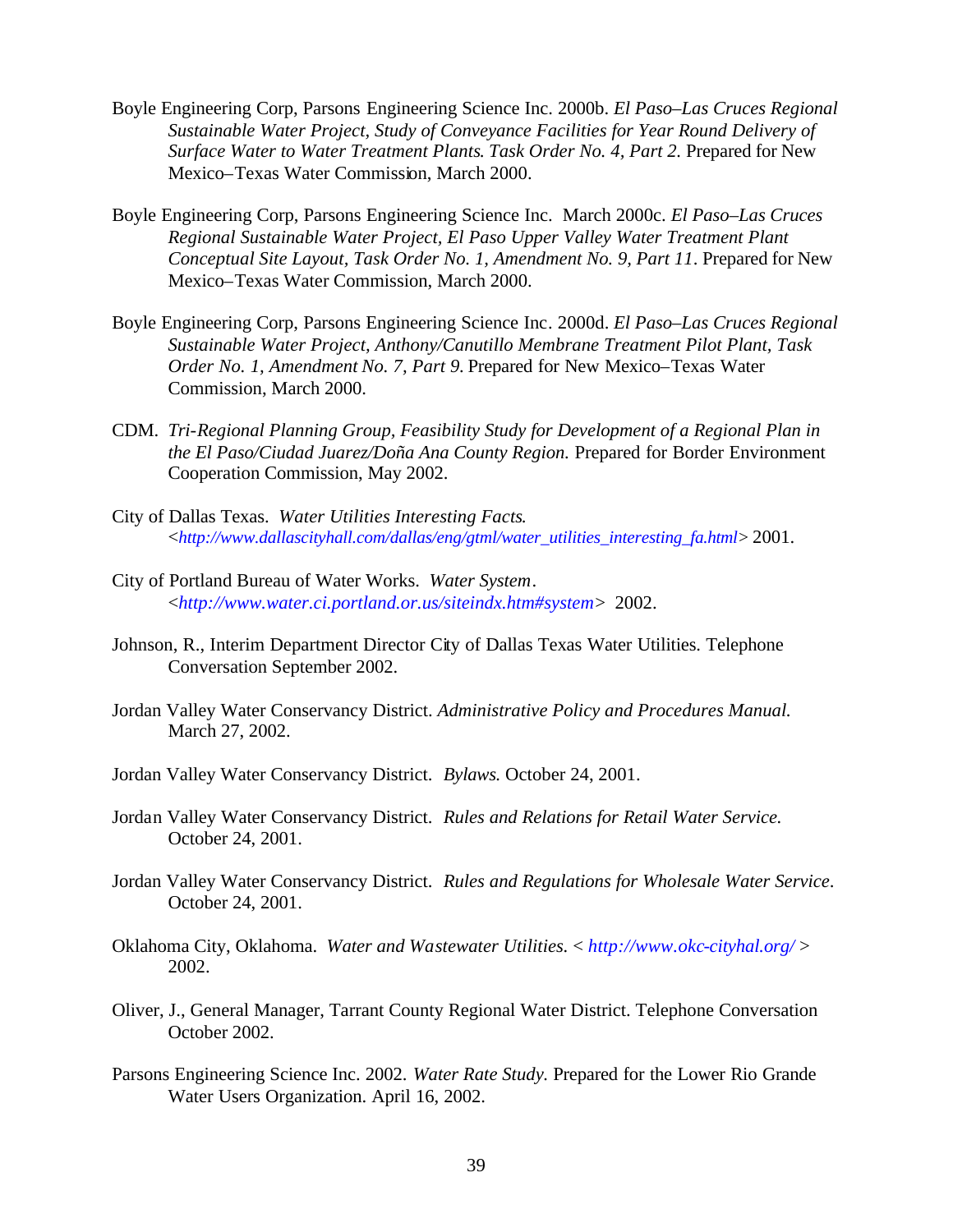- Peery, L. and Finch, S.T. 2002. *Aquifer Storage and Recovery Assessment, Mesilla and Jornada Basins, Doña Ana County, New Mexico*. Prepared for City of Las Cruces and Lower Rio Grande Water Users Organization. April 2002.
- Policy Steering Committee. 2002. *Principals of Agreement, Bull Run Regional Drinking Water Agency (Draft 2).* July 25, 2002.
- Terracon, Inc., John Shoemaker & Associates, Inc., Livingston Associates, LLC, Inc., Zia Engineering and Environmental, Inc*.* 2002*. Doña Ana Regional Water Plan (Draft),* Prepared for the Lower Rio Grande Water Users Organization. July 25, 2002.
- USIBWC & EPWU, 2000, *Draft Environmental Impact Statement, El Paso-Las Cruces Regional Sustainable Water Project*, U.S. Section, International Boundary and Water Commission, United States and Mexico and El Paso Water Utilities/Public Service Board, April 2000, pp 2-13.
- Utton, J.W. 2001. *Regional Water Systems*. Presented at the August 2001 CLE International Conference, New Mexico Water Law. August 9-10, Santa Fe, New Mexico. pp B-1 - B-37.
- Weingart, B., Assistant Director, Oklahoma CityWater and Wastewater Utilities. Telephone Conversation October 2002.